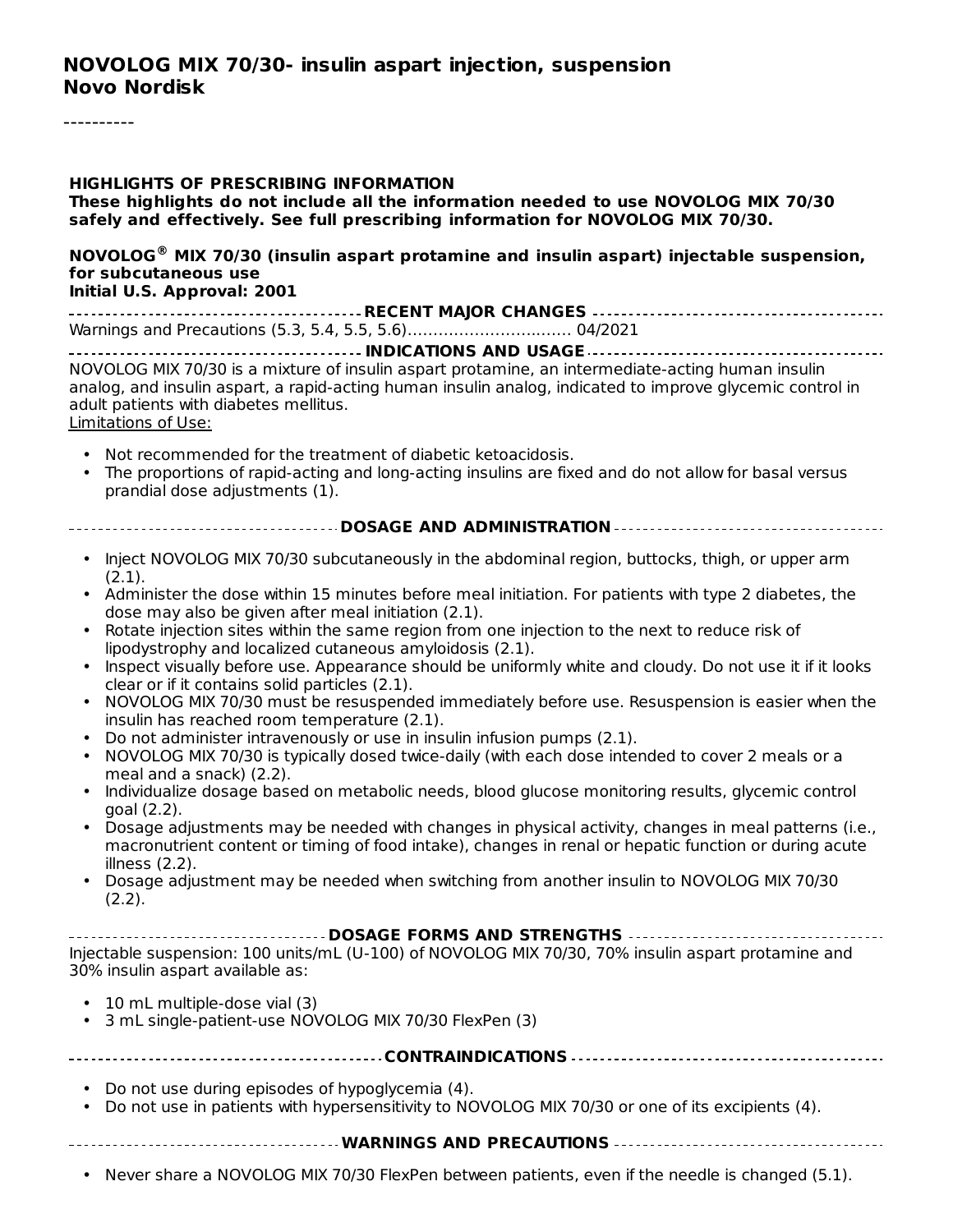- Never share a NOVOLOG MIX 70/30 FlexPen between patients, even if the needle is changed (5.1). Hyperglycemia or hypoglycemia with changes in insulin regimen: Make changes to a patient's insulin regimen (e.g., insulin strength, manufacturer, type, injection site or method of administration) under close medical supervision with increased frequency of blood glucose monitoring (5.2).
- Hypoglycemia: May be life-threatening. Increase frequency of glucose monitoring with changes to: insulin dosage, co-administered glucose lowering medications, meal pattern, physical activity; and in patients with renal or hepatic impairments and hypoglycemia unawareness (5.3).
- Medication Errors: Accidental mix-ups between insulin products can occur. Instruct patients to check insulin labels before injection (5.4).
- Hypersensitivity reactions: Severe, life-threatening, generalized allergy, including anaphylaxis, may occur. Discontinue NOVOLOG MIX 70/30, treat, and monitor, if indicated (5.5).
- Hypokalemia: May be life-threatening. Monitor potassium levels in patients at risk of hypokalemia and treat if indicated (5.6).
- Fluid retention and heart failure with concomitant use of thiazolidinediones (TZDs): Observe for signs and symptoms of heart failure; consider dosage reduction or discontinuation if heart failure occurs (5.7).

**ADVERSE REACTIONS** Adverse reactions observed with insulin therapy include hypoglycemia, allergic reactions, local injection site reactions, lipodystrophy, rash and pruritus (6).

**To report SUSPECTED ADVERSE REACTIONS, contact Novo Nordisk Inc. at 1-800-727-6500 or FDA at 1-800-FDA-1088 or www.fda.gov/medwatch.**

**DRUG INTERACTIONS**

- Drugs that may increase the risk of hypoglycemia: antidiabetic agents, ACE inhibitors, angiotensin II receptor blocking agents, disopyramide, fibrates, fluoxetine, monoamine oxidase inhibitors, pentoxifylline, pramlintide, salicylates, somatostatin analog (e.g., octreotide), and sulfonamide antibiotics (7).
- Drugs that may decrease the blood glucose lowering effect: atypical antipsychotics, corticosteroids, danazol, diuretics, estrogens, glucagon, isoniazid, niacin, oral contraceptives, phenothiazines, progestogens (e.g., in oral contraceptives), protease inhibitors, somatropin, sympathomimetic agents (e.g., albuterol, epinephrine, terbutaline), and thyroid hormones (7).
- Drugs that may increase or decrease the blood glucose lowering effect: alcohol, beta-blockers, clonidine, lithium salts, and pentamidine (7).
- Drugs that may blunt the signs and symptoms of hypoglycemia: beta-blockers, clonidine, guanethidine, and reserpine (7).

#### **See 17 for PATIENT COUNSELING INFORMATION and FDA-approved patient labeling. Revised: 4/2021**

#### **FULL PRESCRIBING INFORMATION: CONTENTS\***

#### **1 INDICATIONS AND USAGE**

#### **2 DOSAGE AND ADMINISTRATION**

- 2.1 Important Administration Information
- 2.2 Dosage Information
- 2.3 Dosage Adjustment Due to Drug Interactions

#### **3 DOSAGE FORMS AND STRENGTHS**

#### **4 CONTRAINDICATIONS**

### **5 WARNINGS AND PRECAUTIONS**

- 5.1 Never Share NOVOLOG MIX 70/30 FlexPen Between Patients
- 5.2 Hyperglycemia or Hypoglycemia with Changes in Insulin Regimen
- 5.3 Hypoglycemia
- 5.4 Hypoglycemia Due to Medication Errors
- 5.5 Hypersensitivity Reactions
- 5.6 Hypokalemia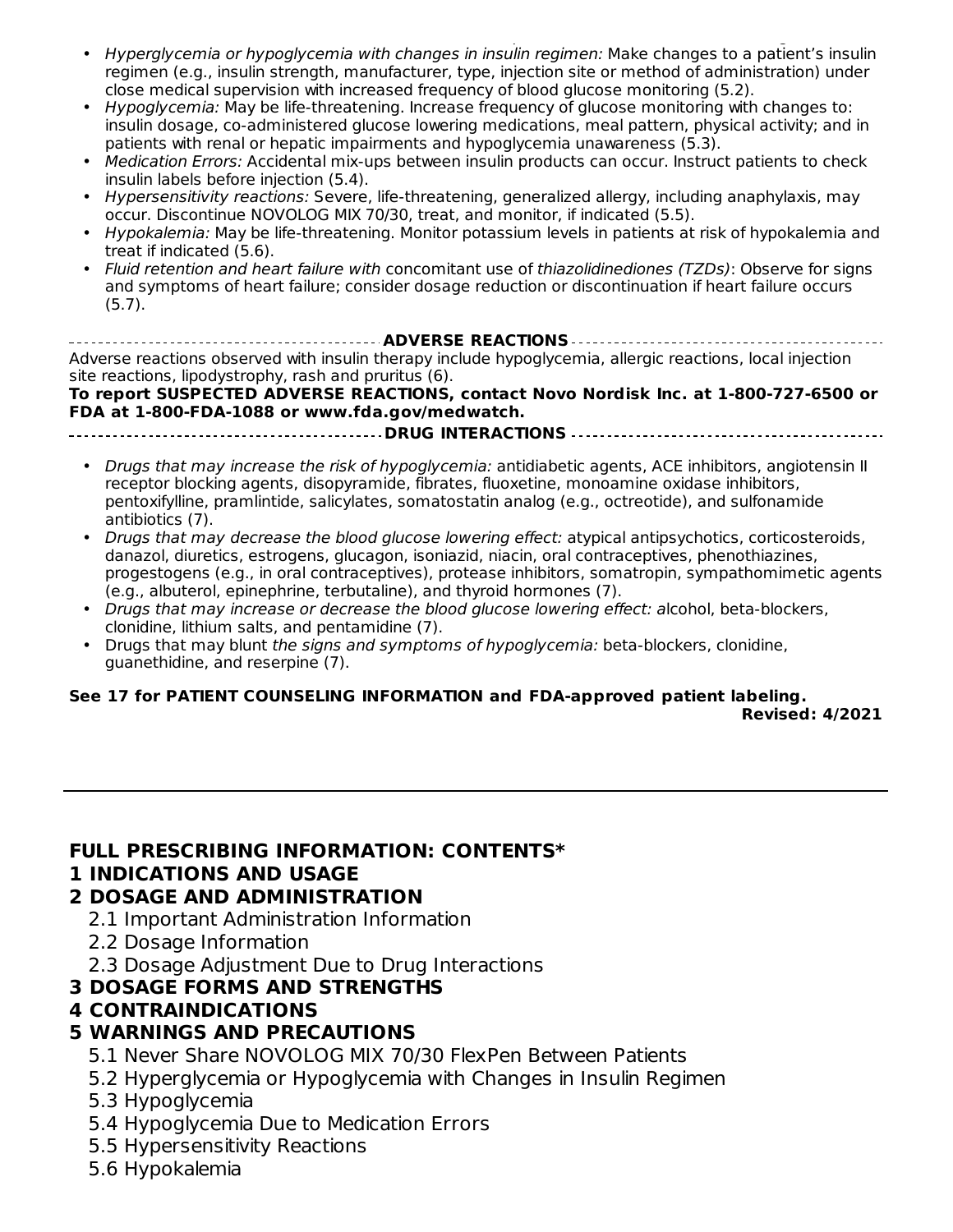5.7 Fluid Retention and Heart Failure with Concomitant Use of PPAR-gamma Agonists

### **6 ADVERSE REACTIONS**

- 6.1 Clinical Trial Experience
- 6.2 Immunogenicity
- 6.3 Postmarketing Experience

#### **7 DRUG INTERACTIONS**

#### **8 USE IN SPECIFIC POPULATIONS**

- 8.1 Pregnancy
- 8.2 Lactation
- 8.4 Pediatric Use
- 8.5 Geriatric Use
- 8.6 Renal Impairment
- 8.7 Hepatic Impairment

### **10 OVERDOSAGE**

#### **11 DESCRIPTION**

### **12 CLINICAL PHARMACOLOGY**

- 12.1 Mechanism of Action
- 12.2 Pharmacodynamics
- 12.3 Pharmacokinetics

### **13 NONCLINICAL TOXICOLOGY**

13.1 Carcinogenesis, Mutagenesis, Impairment of Fertility

#### **14 CLINICAL STUDIES**

- 14.1 Clinical Studies in Adult Patients with Type 1 and Type 2 Diabetes
- 14.2 Clinical Studies in Adult Patients with Type 2 Diabetes with Insulin and Oral Antidiabetic Agents

# **16 HOW SUPPLIED/STORAGE AND HANDLING**

- 16.1 How Supplied
- 16.2 Recommended Storage

#### **17 PATIENT COUNSELING INFORMATION**

\* Sections or subsections omitted from the full prescribing information are not listed.

### **FULL PRESCRIBING INFORMATION**

### **1 INDICATIONS AND USAGE**

NOVOLOG MIX 70/30 is a mixture of insulin aspart protamine and insulin aspart indicated to improve glycemic control in adult patients with diabetes mellitus.

#### **Limitations of Use:**

- NOVOLOG MIX 70/30 is not recommended for the treatment of diabetic ketoacidosis.
- The proportions of rapid-acting and long-acting insulins in NOVOLOG MIX 70/30 are fixed and do not allow for basal versus prandial dose adjustments.

# **2 DOSAGE AND ADMINISTRATION**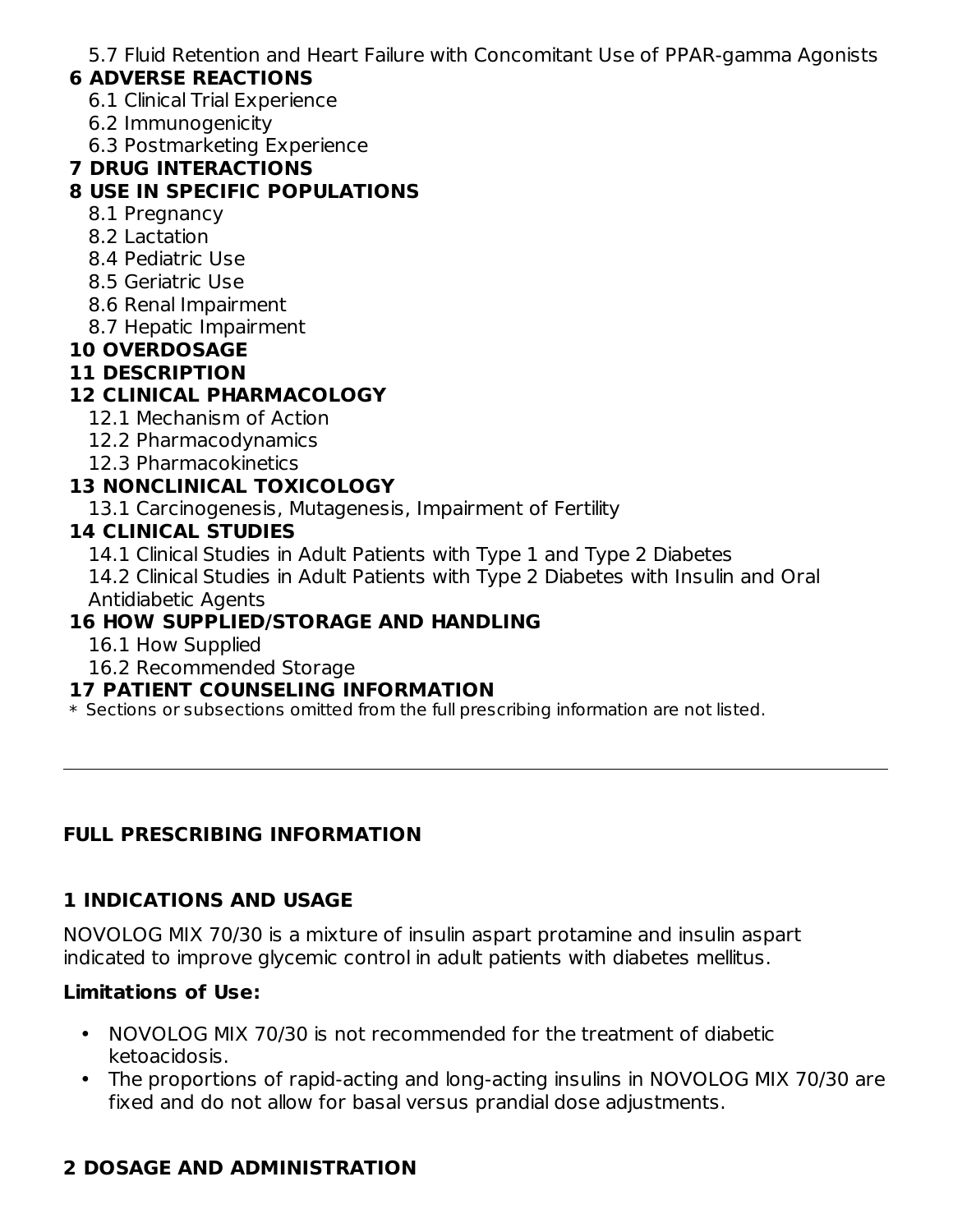# **2.1 Important Administration Information**

- Always check insulin labels before administration [see Warnings and Precautions  $(5.4)$ .
- Inject NOVOLOG MIX 70/30 subcutaneously in the abdominal region, buttocks, thigh, or upper arm.
- Administer the dose within 15 minutes before meal initiation. For patients with type 2 diabetes, the dose may also be given after meal initiation.
- Rotate injection sites within the same region from one injection to the next to reduce the risk of lipodystrophy and localized cutaneous amyloidosis. Do not inject into areas of lipodystrophy or localized cutaneous amyloidosis [see Warnings and Precautions (5.2) and Adverse Reactions (6.1, 6.3)].
- During changes to a patient's insulin regimen, increase the frequency of blood glucose monitoring [see Warnings and Precautions (5.2)].
- Inspect NOVOLOG MIX 70/30 visually before use. It should appear uniformly white and cloudy. Do not use it if it looks clear or if it contains solid particles.
- NOVOLOG MIX 70/30 must be resuspended immediately before use. Resuspension is easier when the insulin has reached room temperature.
- When using the vial, roll the vial gently in hands in a horizontal position 10 times until the suspension appears uniformly white and cloudy. Inject immediately.
- When using NOVOLOG MIX 70/30 FlexPen, roll NOVOLOG MIX 70/30 FlexPen gently between hands in a horizontal position 10 times. Then, turn NOVOLOG MIX 70/30 FlexPen upside down so that the glass ball moves from one end of the reservoir to the other 10 times until the suspension appears uniformly white and cloudy. Inject immediately.
- The NOVOLOG MIX 70/30 FlexPen dials in 1-unit increments.
- Use NOVOLOG MIX 70/30 FlexPen with caution in patients with visual impairment who may rely on audible clicks to dial their dose.
- Do not administer NOVOLOG MIX 70/30 intravenously or use in insulin infusion pumps.
- Do not mix NOVOLOG MIX 70/30 with any other insulins.

# **2.2 Dosage Information**

- NOVOLOG MIX 70/30 is typically dosed twice-daily (with each dose intended to cover 2 meals or a meal and a snack).
- Individualize and adjust the dosage of NOVOLOG MIX 70/30 based on the individual's metabolic needs, blood glucose monitoring results and glycemic control goal.
- Dosage adjustments may be needed with changes in physical activity, changes in meal patterns (i.e., macronutrient content or timing of food intake), changes in renal or hepatic function or during acute illness [see Warnings and Precautions (5.3) and Use in Specific Populations (8.6, 8.7)].
- Dosage adjustment may be needed when switching from another insulin to NOVOLOG MIX 70/30 [see Warnings and Precautions (5.2)].

# **2.3 Dosage Adjustment Due to Drug Interactions**

• Dosage adjustment may be needed when NOVOLOG MIX 70/30 is co-administered with certain drugs [see Drug Interactions (7)].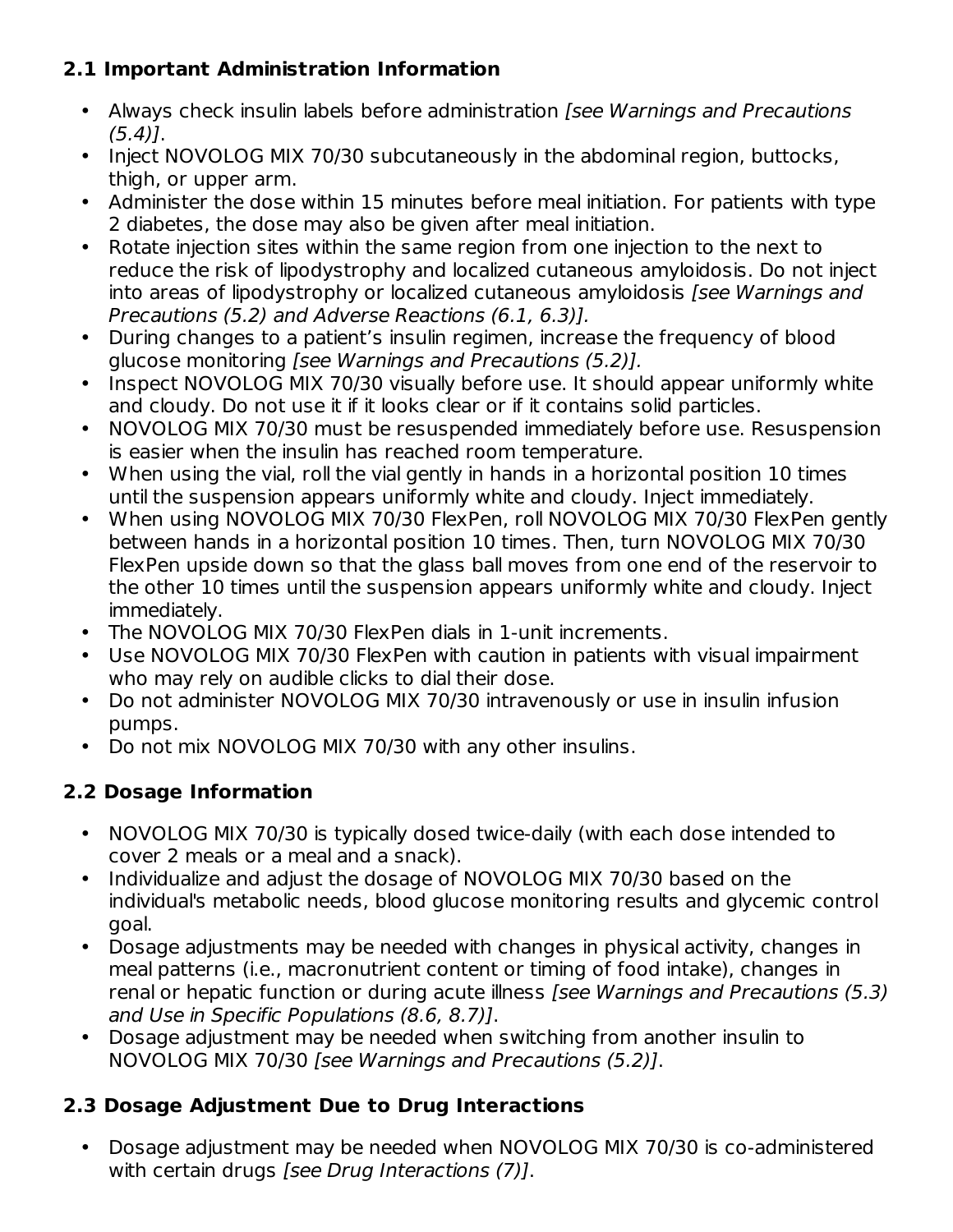# **3 DOSAGE FORMS AND STRENGTHS**

Injectable suspension: 100 units/mL (U-100) of NOVOLOG MIX 70/30, 70% insulin aspart protamine and 30% insulin aspart, is a white and cloudy suspension available as:

- 10 mL multiple-dose vial
- 3 mL single-patient-use NOVOLOG MIX 70/30 FlexPen

# **4 CONTRAINDICATIONS**

NOVOLOG MIX 70/30 is contraindicated

- During episodes of hypoglycemia [see Warnings and Precautions (5.3)]
- In patients with hypersensitivity to NOVOLOG MIX 70/30 or one of its excipients [see Warnings and Precautions (5.5)]

# **5 WARNINGS AND PRECAUTIONS**

# **5.1 Never Share NOVOLOG MIX 70/30 FlexPen Between Patients**

NOVOLOG MIX 70/30 FlexPen should never be shared between patients, even if the needle is changed. Patients using NOVOLOG MIX 70/30 vials must never share needles or syringes with another person. Sharing poses a risk for transmission of blood-borne pathogens.

# **5.2 Hyperglycemia or Hypoglycemia with Changes in Insulin Regimen**

Changes in an insulin regimen (e.g., insulin strength, manufacturer, type, injection site or method of administration) may affect glycemic control and predispose to hypoglycemia [see Warnings and Precautions (5.3)] or hyperglycemia. Repeated insulin injections into areas of lipodystrophy or localized cutaneous amyloidosis have been reported to result in hyperglycemia; and a sudden change in the injection site (to an unaffected area) has been reported to result in hypoglycemia [see Adverse Reactions (6.1, 6.3)]. Make any changes to a patient's insulin regimen under close medical supervision with increased frequency of blood glucose monitoring. Advise patients who have repeatedly injected into areas of lipodystrophy or localized cutaneous amyloidosis to change the injection site to unaffected areas and closely monitor for hypoglycemia. For patients with type 2 diabetes, dosage adjustments of concomitant anti-diabetic products may be needed.

# **5.3 Hypoglycemia**

Hypoglycemia is the most common adverse effect of all insulins, including NOVOLOG MIX 70/30. Severe hypoglycemia can cause seizures, may lead to unconsciousness, may be life threatening or cause death. Hypoglycemia can impair concentration ability and reaction time; this may place an individual and others at risk in situations where these abilities are important (e.g., driving or operating other machinery).

Hypoglycemia can happen suddenly and symptoms may differ in each individual and change over time in the same individual. Symptomatic awareness of hypoglycemia may be less pronounced in patients with longstanding diabetes in patients with diabetic nerve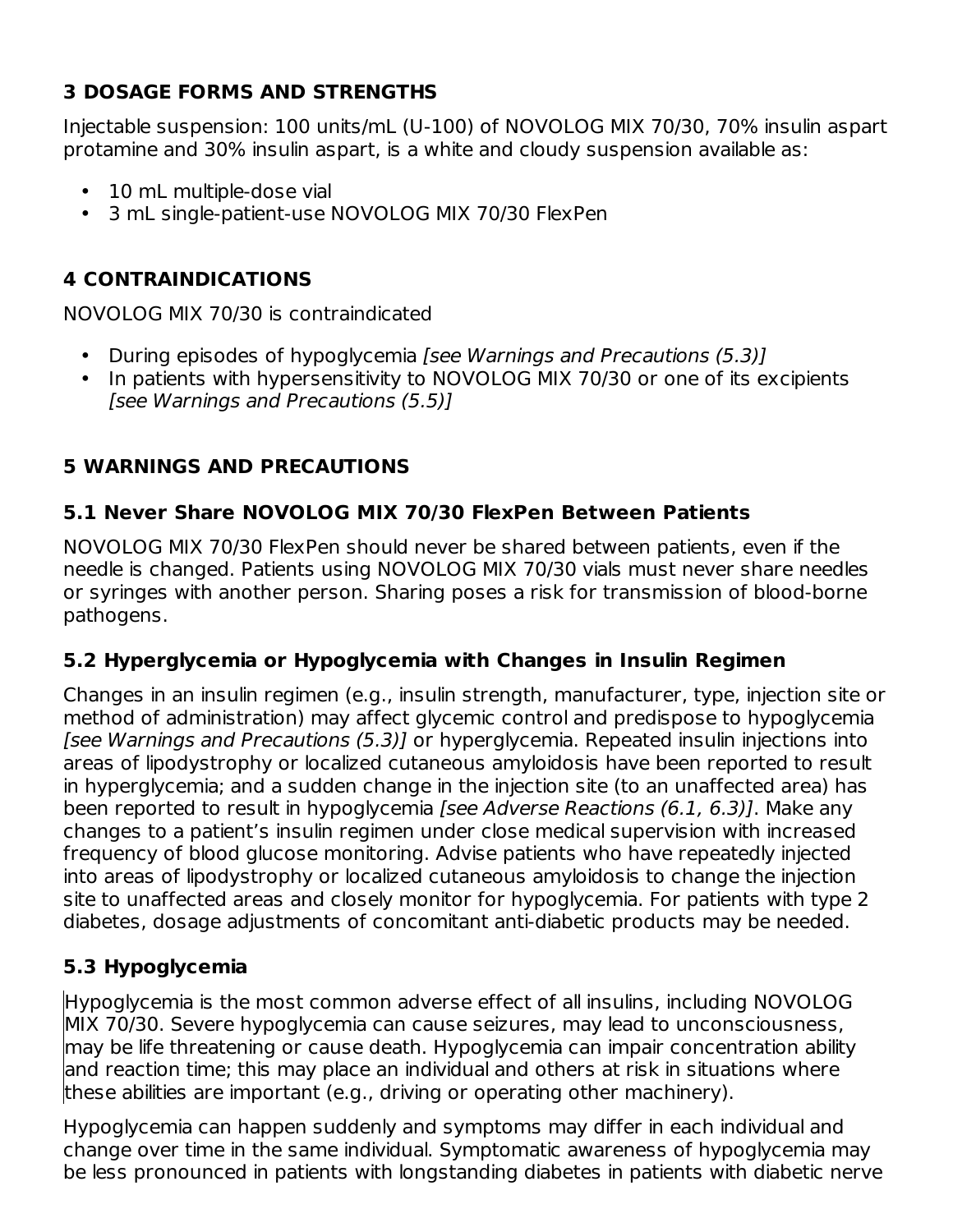disease, in patients using medications that block the sympathetic nervous system (e.g., beta-blockers) [see Drug Interactions (7)], or in patients who experience recurrent hypoglycemia.

# Risk Factors for Hypoglycemia

The risk of hypoglycemia after an injection is related to the duration of action of the insulin and, in general, is highest when the glucose lowering effect of the insulin is maximal. As with all insulins, the glucose lowering effect time course of NOVOLOG MIX 70/30 may vary in different individuals or at different times in the same individual and depends on many conditions, including the area of injection as well as the injection site blood supply and temperature [see Clinical Pharmacology (12.2)]. Other factors which may increase the risk of hypoglycemia include changes in meal pattern (e.g., macronutrient content or timing of meals), changes in level of physical activity, or changes to co-administered medication *[see Drug Interactions (7)]*. Patients with renal or hepatic impairment may be at higher risk of hypoglycemia [see Use in Specific Populations (8.6, 8.7)].

# Risk Mitigation Strategies for Hypoglycemia

Patients and caregivers must be educated to recognize and manage hypoglycemia. Selfmonitoring of blood glucose plays an essential role in the prevention and management of hypoglycemia; increased frequency of blood glucose monitoring is recommended. In patients at higher risk for hypoglycemia and patients who have reduced symptomatic awareness of hypoglycemia, increased frequency of blood glucose monitoring is recommended.

# **5.4 Hypoglycemia Due to Medication Errors**

Accidental mix-ups between insulin products have been reported. To avoid medication errors between NOVOLOG MIX 70/30 and other insulins, instruct patients to always check the insulin label before each injection.

# **5.5 Hypersensitivity Reactions**

Severe, life-threatening, generalized allergy, including anaphylaxis, can occur with insulins, including NOVOLOG MIX 70/30. If hypersensitivity reactions occur, discontinue NOVOLOG MIX 70/30; treat per standard of care and monitor until symptoms and signs resolve [see Adverse Reactions (6)]. NOVOLOG MIX 70/30 is contraindicated in patients who have had hypersensitivity reactions to insulin aspart or one of the excipients *[see*] Contraindications (4)].

# **5.6 Hypokalemia**

All insulins, including NOVOLOG MIX 70/30, can cause a shift in potassium from the extracellular to intracellular space, possibly leading to hypokalemia. Untreated hypokalemia may cause respiratory paralysis, ventricular arrhythmia, and death. Monitor potassium levels in patients at risk for hypokalemia if indicated (e.g., patients using potassium-lowering medications, patients taking medications sensitive to serum potassium concentration).

# **5.7 Fluid Retention and Heart Failure with Concomitant Use of PPAR-gamma Agonists**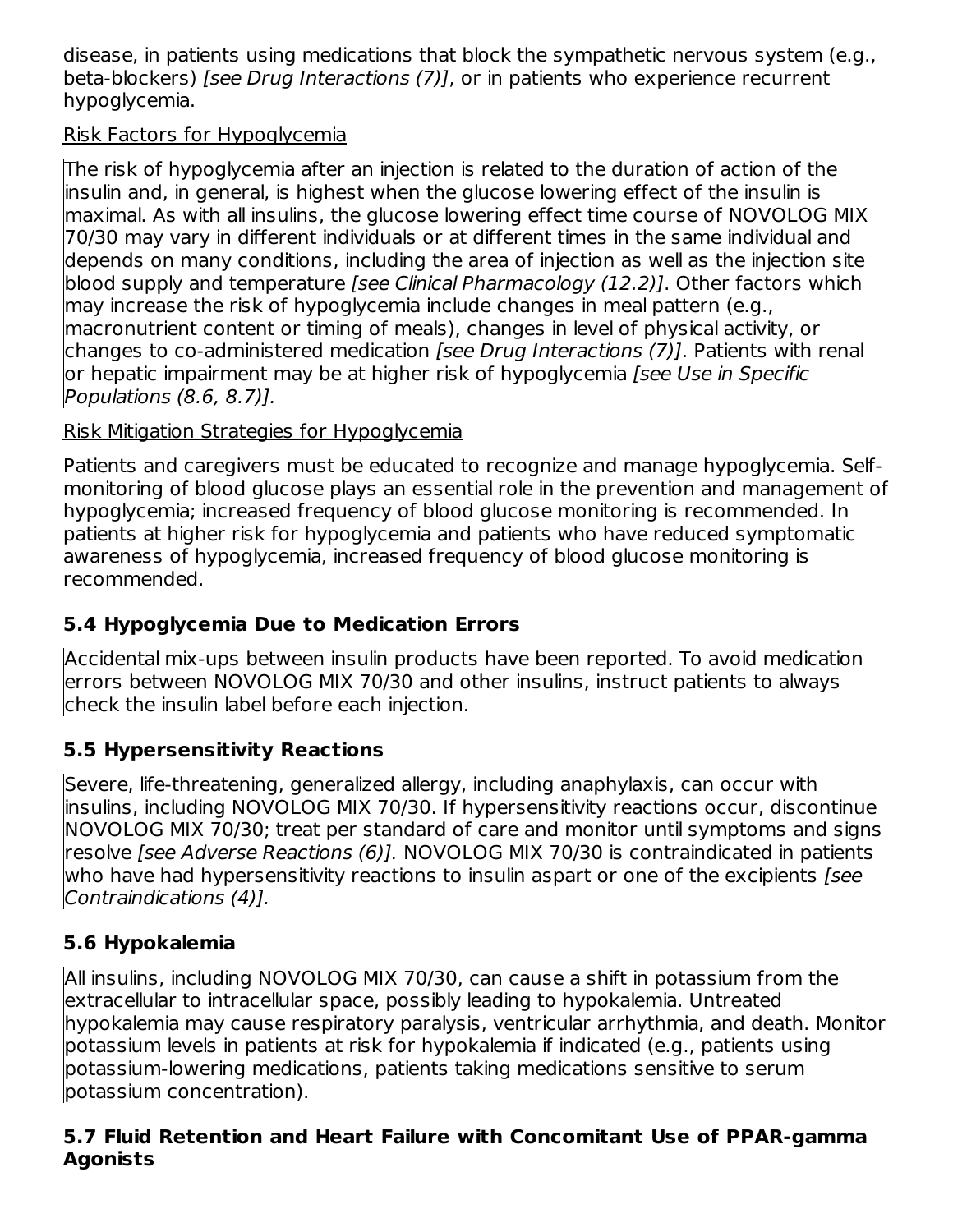Thiazolidinediones (TZDs), which are peroxisome proliferator-activated receptor (PPAR) gamma agonists, can cause dose-related fluid retention, particularly when used in combination with insulin. Fluid retention may lead to or exacerbate heart failure. Patients treated with insulin, including NOVOLOG MIX 70/30, and a PPAR-gamma agonist should be observed for signs and symptoms of heart failure. If heart failure develops, it should be managed according to current standards of care, and discontinuation or dose reduction of the PPAR-gamma agonist must be considered.

# **6 ADVERSE REACTIONS**

The following adverse reactions are also discussed elsewhere:

- Hypoglycemia [see Warnings and Precautions (5.3)]
- Hypoglycemia Due to Medication Errors [see Warnings and Precautions (5.4)]
- Hypersensitivity reactions [see Warnings and Precautions (5.5)]
- Hypokalemia [see Warnings and Precautions (5.6)]

# **6.1 Clinical Trial Experience**

Clinical trials are conducted under widely varying designs, therefore, the adverse reaction rates reported in one clinical trial may not be easily compared to those rates reported in another clinical trial, and may not reflect the rates actually observed in clinical practice. The data in Table 1 reflect the exposure of 55 patients with type 1 diabetes to NOVOLOG MIX 70/30 with a mean exposure duration of three months. The mean age was 43.2 years. Sixty-four percent were male and 100% were White. The mean body mass index (BMI) was 26.1 kg/m<sup>2</sup>. The mean duration of diabetes was 14.9 years.

The data in Table 2 reflect the exposure of 85 patients with type 2 diabetes to NOVOLOG MIX 70/30 with a mean exposure duration of three months. The mean age was 62.7 years. Fifty-four percent were male and 100% were White. The mean body mass index (BMI) was 28.1 kg/m<sup>2</sup>. The mean duration of diabetes was 15.0 years.

Common adverse reactions were defined as events occurring in ≥5%, excluding hypoglycemia, of the population studied. Common adverse events occurring for NOVOLOG MIX 70/30-treated subjects in patients with type 1 diabetes mellitus and type 2 diabetes mellitus are listed in Table 1 and Table 2, respectively. The trial was a threemonth, open-label trial in patients with type 1 or type 2 diabetes who were treated twice daily (before breakfast and before supper) with NOVOLOG MIX 70/30.

#### **Table 1: Adverse Reactions Occurring in ≥ 5% of Type 1 Diabetes Mellitus Adult Patients treated with NOVOLOG MIX 70/30**

| <b>NOVOLOG MIX 70/30</b><br>$(n=55)$ |    |  |
|--------------------------------------|----|--|
| N                                    | %  |  |
| 38                                   | 69 |  |
| 19                                   | 35 |  |
|                                      | 13 |  |
|                                      |    |  |
|                                      |    |  |
|                                      |    |  |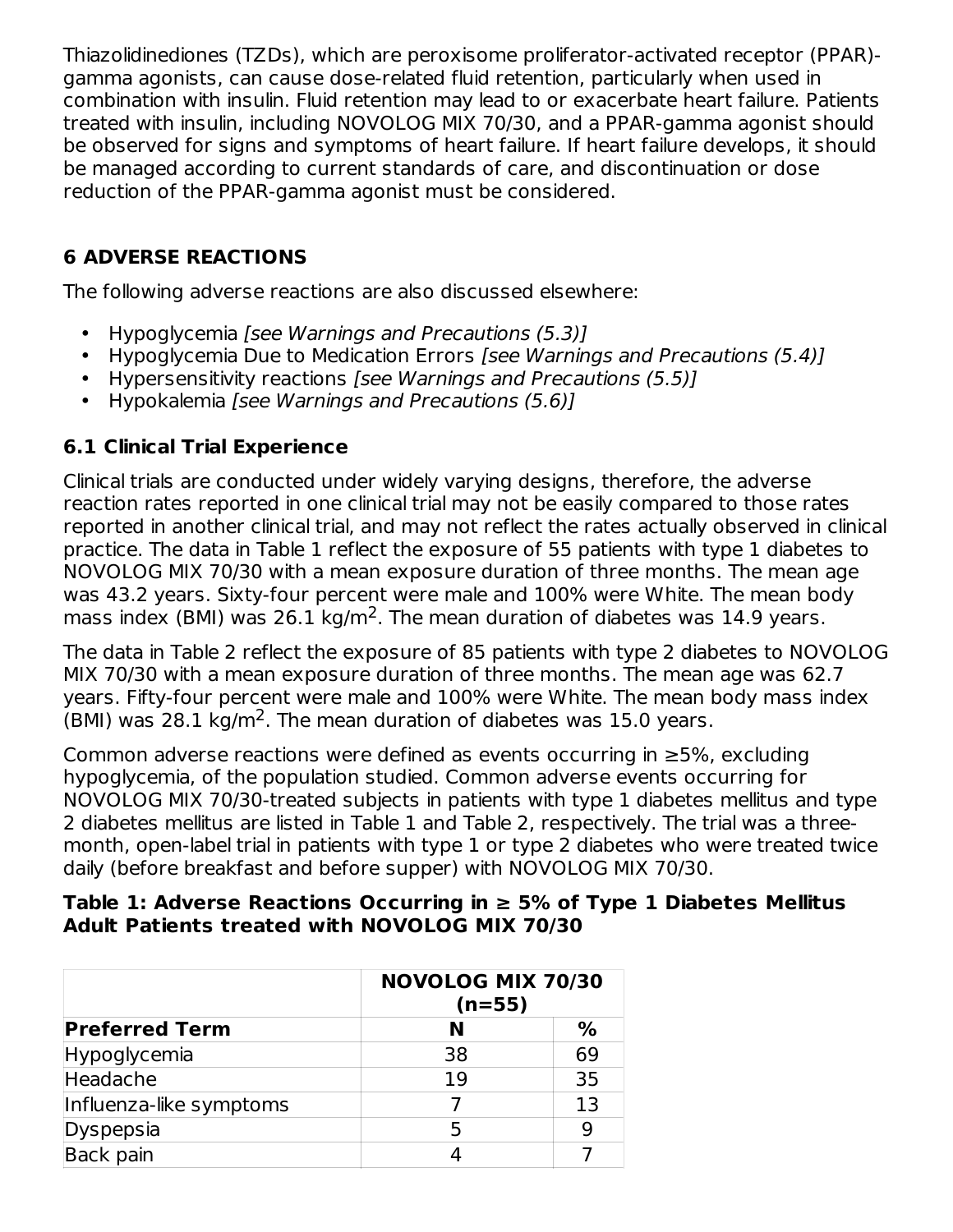| Diarrhea                             |  |
|--------------------------------------|--|
| Pharyngitis                          |  |
| Rhinitis                             |  |
| Skeletal pain                        |  |
| Upper respiratory tract<br>infection |  |

#### **Table 2: Adverse reactions Occurring in ≥ 5% of Type 2 Diabetes Mellitus Adult Patients treated with NOVOLOG MIX 70/30**

|                                      | <b>NOVOLOG MIX 70/30</b><br>$(n=85)$ |    |  |
|--------------------------------------|--------------------------------------|----|--|
| <b>Preferred Term</b>                | N                                    | ℅  |  |
| Hypoglycemia                         | 40                                   | 47 |  |
| Upper respiratory tract<br>infection | 10                                   | 12 |  |
| Headache                             | 8                                    | 9  |  |
| Diarrhea                             |                                      | 8  |  |
| Neuropathy                           |                                      | 8  |  |
| Pharyngitis                          | 5                                    | 6  |  |
| Abdominal pain                       | 4                                    | 5  |  |
| Rhinitis                             |                                      | 5  |  |

#### Severe Hypoglycemia

Hypoglycemia is the most commonly observed adverse reaction in patients using insulin, including NOVOLOG MIX 70/30. The rates of reported hypoglycemia depend on the definition of hypoglycemia used, diabetes type, insulin dose, intensity of glucose control, background therapies, and other intrinsic and extrinsic patient factors. For these reasons, comparing rates of hypoglycemia in clinical trials for NOVOLOG MIX 70/30 with the incidence of hypoglycemia for other products may be misleading and also, may not be representative of hypoglycemia rates that will occur in clinical practice.

Severe hypoglycemia requiring the assistance of another person and/or parenteral glucose infusion or glucagon administration has been observed in clinical trials with insulin, including trials with NOVOLOG MIX 70/30.

The incidence of severe hypoglycemia in adult patients receiving subcutaneous NOVOLOG MIX 70/30 was 16% and 4% for type 1 and type 2 diabetes patients respectively at 12 weeks [see Clinical Studies (14)].

#### Allergic Reactions

Patients have experienced reactions such as erythema, edema or pruritus at the site of NOVOLOG MIX 70/30 injection. These reactions usually resolve in a few days to a few weeks, but in some occasions, have required discontinuation of NOVOLOG MIX 70/30. Severe cases of generalized allergy (anaphylaxis) have been reported.

Insulin initiation and glucose control intensification

Intensification or rapid improvement in glucose control has been associated with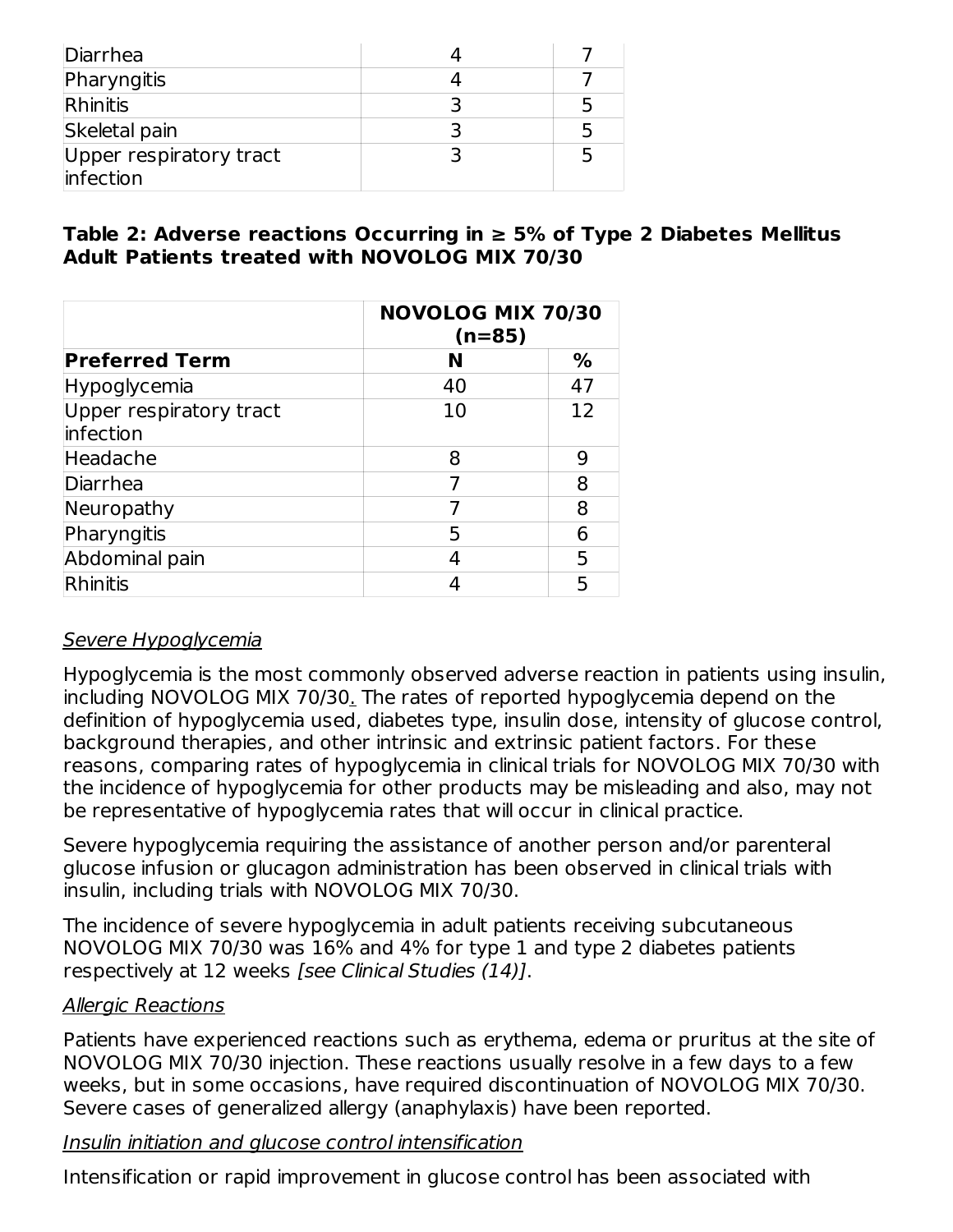transitory, reversible ophthalmologic refraction disorder, worsening of diabetic retinopathy, and acute painful peripheral neuropathy. However, long-term glycemic control decreases the risk of diabetic retinopathy and neuropathy.

### **Lipodystrophy**

Long-term use of insulin, including NOVOLOG MIX 70/30, can cause lipodystrophy at the site of repeated insulin injections. Lipodystrophy includes lipohypertrophy (thickening of adipose tissue) and lipoatrophy (thinning of adipose tissue), and may affect insulin absorption [see Dosage and Administration (2.1)].

#### Weight gain

Weight gain can occur with insulins, including NOVOLOG MIX 70/30, and has been attributed to the anabolic effects of insulin and the decrease in glycosuria.

#### Peripheral Edema

Insulins, including NOVOLOG MIX 70/30, may cause sodium retention and edema, particularly if previously poor metabolic control is improved by intensified insulin therapy.

# **6.2 Immunogenicity**

As with all therapeutic proteins, there is potential for immunogenicity. The detection of antibody formation is highly dependent on the sensitivity and specificity of the assay. Additionally, the observed incidence of antibody (including neutralizing antibody) positivity in an assay may be influenced by several factors including assay methodology, sample handling, timing of sample collection, concomitant medications, and underlying disease. For these reasons, comparison of the incidence of antibodies to NOVOLOG MIX 70/30 in the studies described below with the incidence of antibodies in other studies or to other products may be misleading.

In a 3-month study with an extension in adult patients with type 2 diabetes, 100% of patients who received NOVOLOG MIX 70/30 were positive for anti-insulin antibodies (AIA) at least once during the first 12 months of the study including 91.4% that were positive at baseline. A total of 91.4% of patients who received NOVOLOG MIX 70/30 were positive for anti-drug antibodies (ADA) at least once during the first 12 months of the study, including 62.1% that were positive at baseline.

In a type 2 diabetes clinical trial of NOVOLOG MIX 70/30, initial increase in titers of antibodies to insulin followed by a decrease approaching to baseline values was observed in NOVOLOG MIX 70/30 and Novolin 70/30 treatment groups with similar incidences. These antibodies did not cause deterioration in glycemic control or necessitate increases in insulin dose.

# **6.3 Postmarketing Experience**

The following adverse reactions have been identified during post-approval use of NOVOLOG MIX 70/30. Because these adverse reactions are reported voluntarily from a population of uncertain size, it is generally not possible to reliably estimate their frequency or establish a causal relationship to drug exposure.

Medication errors in which other insulins have been accidentally substituted for NOVOLOG MIX 70/30 have been reported.

Localized cutaneous amyloidosis at the injection site has occurred with insulin aspart.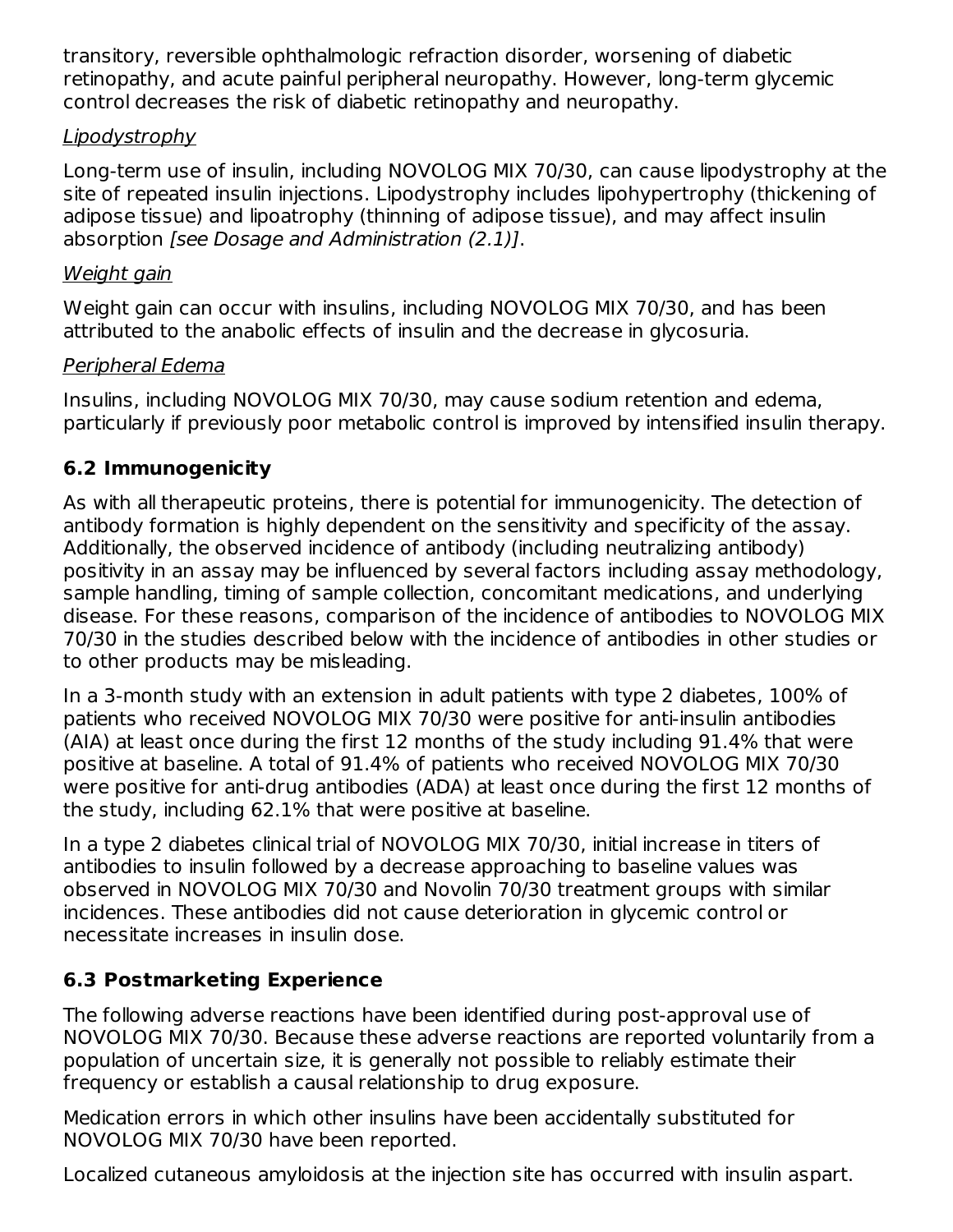Hyperglycemia has been reported with repeated insulin injections into areas of localized cutaneous amyloidosis; hypoglycemia has been reported with a sudden change to an unaffected injection site.

# **7 DRUG INTERACTIONS**

#### **Table 3: Clinically Significant Drug Interactions with NOVOLOG MIX 70/30**

|               | Drugs that May Increase the Risk of Hypoglycemia                                                                                                                                                                                                                                                                                                                   |
|---------------|--------------------------------------------------------------------------------------------------------------------------------------------------------------------------------------------------------------------------------------------------------------------------------------------------------------------------------------------------------------------|
| Drugs:        | Antidiabetic agents, ACE inhibitors, angiotensin II receptor blocking<br>agents, disopyramide, fibrates, fluoxetine, monoamine oxidase<br>inhibitors, pentoxifylline, pramlintide, salicylates, somatostatin analog<br>(e.g., octreotide), and sulfonamide antibiotics                                                                                             |
| Intervention: | Dose adjustment and increased frequency of glucose monitoring<br>may be required when NOVOLOG MIX 70/30 is co-administered with<br>these drugs.                                                                                                                                                                                                                    |
|               | Drugs that May Decrease the Blood Glucose Lowering Effect of NOVOLOG<br><b>MIX 70/30</b>                                                                                                                                                                                                                                                                           |
| Drugs:        | Atypical antipsychotics (e.g., olanzapine and clozapine),<br>corticosteroids, danazol, diuretics, estrogens, glucagon, isoniazid,<br>niacin, oral contraceptives, phenothiazines, progestogens (e.g., in<br>oral contraceptives), protease inhibitors, somatropin,<br>sympathomimetic agents (e.g., albuterol, epinephrine, terbutaline),<br>and thyroid hormones. |
| Intervention: | Dose adjustment and increased frequency of glucose monitoring<br>may be required when NOVOLOG MIX 70/30 is co-administered with<br>these drugs.                                                                                                                                                                                                                    |
|               | Drugs that May Increase or Decrease the Blood Glucose Lowering Effect of<br><b>NOVOLOG MIX 70/30</b>                                                                                                                                                                                                                                                               |
| Drugs:        | Alcohol, beta-blockers, clonidine, and lithium salts. Pentamidine may<br>cause hypoglycemia, which may sometimes be followed by<br>hyperglycemia.                                                                                                                                                                                                                  |
| Intervention: | Dose adjustment and increased frequency of glucose monitoring<br>may be required when NOVOLOG MIX 70/30 is co-administered with<br>these drugs.                                                                                                                                                                                                                    |
|               | Drugs that May Blunt Signs and Symptoms of Hypoglycemia                                                                                                                                                                                                                                                                                                            |
| Drugs:        | Beta-blockers, clonidine, guanethidine, and reserpine                                                                                                                                                                                                                                                                                                              |
| Intervention: | Increased frequency of glucose monitoring may be required when<br>NOVOLOG MIX 70/30 is co-administered with these drugs.                                                                                                                                                                                                                                           |

# **8 USE IN SPECIFIC POPULATIONS**

### **8.1 Pregnancy**

### Risk Summary

There are no available data with NOVOLOG MIX 70/30 in pregnant women to inform a drug-associated risk for major birth defects and miscarriage. Available information from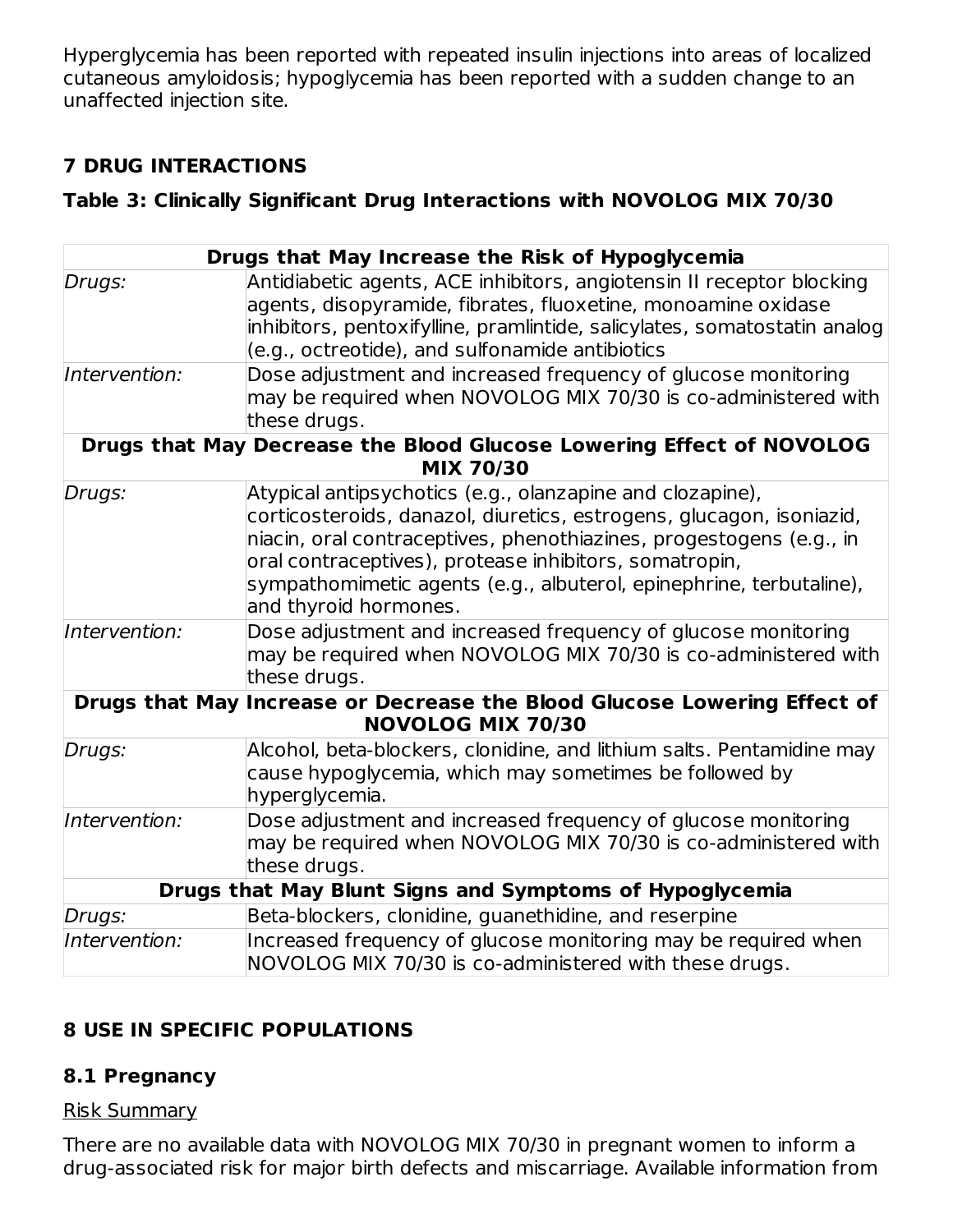published randomized controlled trials with insulin aspart use during the second trimester of pregnancy have not reported an association with insulin aspart and major birth defects or adverse maternal or fetal outcomes [see Data]. There are risks to the mother and fetus associated with poorly controlled diabetes in pregnancy (see Clinical Considerations].

In animal reproduction studies, administration of subcutaneous insulin aspart to pregnant rats and rabbits during the period of organogenesis did not cause adverse developmental effects at exposures 8-times and equal to the human subcutaneous dose of 1 unit/kg/day, respectively. Pre- and post-implantation losses and visceral/skeletal abnormalities were seen at higher exposures, which are considered secondary to maternal hypoglycemia. These effects were similar to those observed in rats administered regular human insulin [see Data].

The estimated background risk of major birth defects is 6-10% in women with pregestational diabetes with a HbA $_{\rm 1c}$  >7% and has been reported to be as high as 20-25% in women with a  $HbA_{1c} > 10\%$ . The estimated background risk of miscarriage for the indicated population is unknown. In the U.S. general population, the estimated background risk of major birth defects and miscarriage in clinically recognized pregnancies is 2-4% and 15-20%, respectively.

#### Clinical Considerations

### Disease-Associated Maternal and/or Embryo-Fetal Risk

Poorly controlled diabetes in pregnancy increases the maternal risk for diabetic ketoacidosis, preeclampsia, spontaneous abortions, preterm delivery, and delivery complications. Poorly controlled diabetes increases the fetal risk for major birth defects, still birth, and macrosomia related morbidity.

#### Data

#### Human Data

Published data from 5 randomized controlled trials of 441 pregnant women with diabetes mellitus treated with insulin aspart during the late 2<sup>nd</sup> trimester of pregnancy did not identify an association of insulin aspart with major birth defects or adverse maternal or fetal outcomes. However, these studies cannot definitely establish the absence of any risk because of methodological limitations, including a variable duration of treatment and small size of the majority of the trials.

#### Animal Data

Fertility, embryo-fetal and pre- and postnatal development studies have been performed with insulin aspart and regular human insulin in rats and rabbits. In a combined fertility and embryo-fetal development study in rats, insulin aspart was administered before mating, during mating, and throughout pregnancy. Further, in a pre- and postnatal development study insulin aspart was given throughout pregnancy and during lactation to rats. In an embryo-fetal development study insulin aspart was given to female rabbits during organogenesis. The effects of insulin aspart did not differ from those observed with subcutaneous regular human insulin. Insulin aspart, like human insulin, caused preand post-implantation losses and visceral/skeletal abnormalities in rats at a dose of 200 units/kg/day (approximately 32 times the human subcutaneous dose of 1 unit/kg/day, based on human exposure equivalents) and in rabbits at a dose of 10 units/kg/day (approximately three times the human subcutaneous dose of 1 unit/kg/day, based on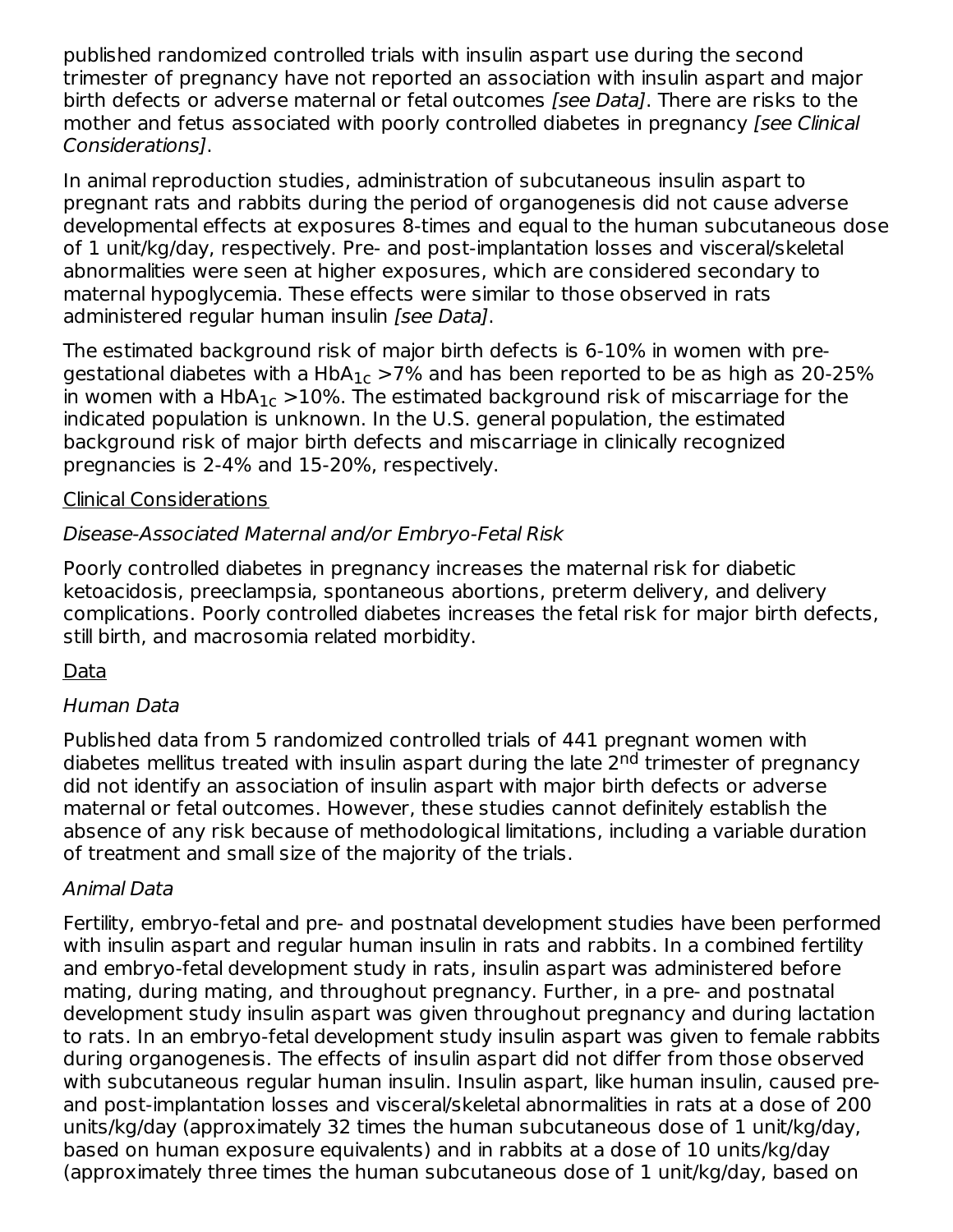human exposure equivalents). No significant effects were observed in rats at a dose of 50 units/kg/day and in rabbits at a dose of 3 units/kg/day. These doses are approximately 8 times the human subcutaneous dose of 1 unit/kg/day for rats and equal to the human subcutaneous dose of 1 unit/kg/day for rabbits, based on human exposure equivalents. The effects are considered secondary to maternal hypoglycemia.

# **8.2 Lactation**

#### Risk Summary

There are no data on the presence of NOVOLOG MIX 70/30 in human milk, the effects on the breastfed infant, or the effect on milk production. One small published study reported that exogenous insulin, including insulin aspart, was present in human milk. However, there is insufficient information to determine the effects of insulin aspart on the breastfed infant. The developmental and health benefits of breastfeeding should be considered along with the mother's clinical need for NOVOLOG MIX 70/30, and any potential adverse effects on the breastfed infant from NOVOLOG MIX 70/30, or from the underlying maternal condition.

# **8.4 Pediatric Use**

Safety and effectiveness of NOVOLOG MIX 70/30 have not been established in pediatric patients.

# **8.5 Geriatric Use**

Clinical studies of NOVOLOG MIX 70/30 did not include sufficient numbers of patients aged 65 and over to determine whether they respond differently than younger patients. In elderly patients with diabetes, the initial dosing, dose increments should be conservative to avoid hypoglycemic reactions. Hypoglycemia may be difficult to recognize in the elderly.

# **8.6 Renal Impairment**

The effect of renal impairment on the pharmacokinetics of NOVOLOG MIX 70/30 has not been studied. Some studies with human insulin have shown increased circulating levels of insulin in patients with renal failure. Patients with renal impairment may be at increased risk of hypoglycemia and may require more frequent NOVOLOG MIX 70/30 dose adjustment and more frequent blood glucose monitoring [see Warnings and Precautions (5.3)].

# **8.7 Hepatic Impairment**

The effect of hepatic impairment on the pharmacokinetics of NOVOLOG MIX 70/30 has not been studied. Patients with hepatic impairment may be at increased risk of hypoglycemia and may require more frequent NOVOLOG MIX 70/30 dose adjustment and more frequent blood glucose monitoring [see Warnings and Precautions (5.3)].

# **10 OVERDOSAGE**

Excess insulin administration may cause hypoglycemia and hypokalemia [see Warnings and Precautions (5.3,5.6)]. Mild episodes of hypoglycemia usually can be treated with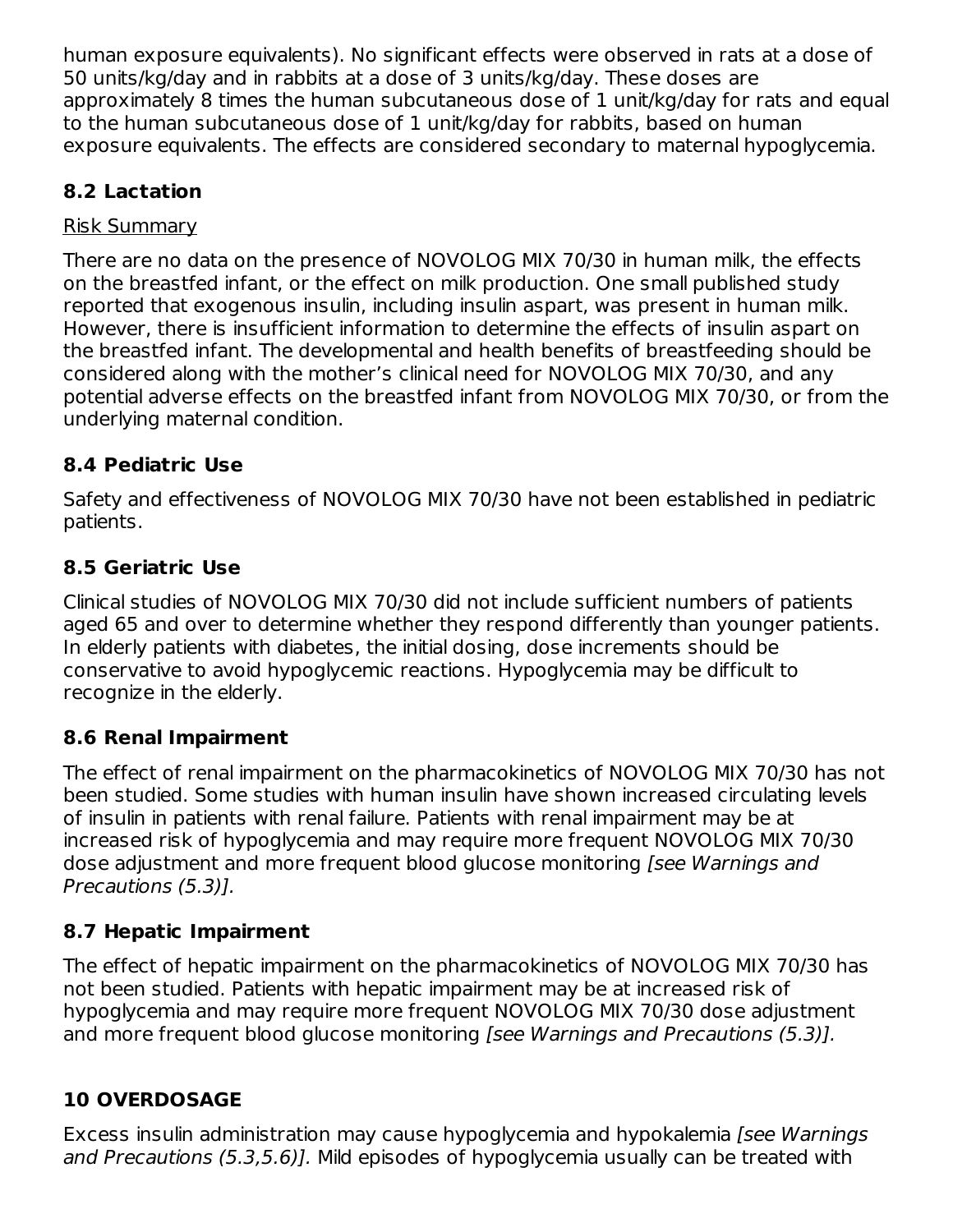oral glucose. Adjustments in drug dosage, meal patterns, or exercise, may be needed. More severe episodes with coma, seizure, or neurologic impairment may be treated with intramuscular/subcutaneous glucagon or concentrated intravenous glucose. Sustained carbohydrate intake and observation may be necessary because hypoglycemia may recur after apparent clinical recovery. Hypokalemia must be corrected appropriately.

# **11 DESCRIPTION**

Insulin aspart protamine and insulin aspart is a human insulin analog containing 70% insulin aspart protamine crystals and 30% soluble insulin aspart. Insulin aspart is homologous with regular human insulin with the exception of a single substitution of the amino acid proline by aspartic acid in position B28, and is produced by recombinant DNA technology utilizing Saccharomyces cerevisiae (baker's yeast). Insulin aspart has the empirical formula C $_{256}$ H $_{381}$ N $_{65}$ O $_{79}$ S $_{6}$  and a molecular weight of 5825.8 Da. In vitro assay confirms the minimum potency of insulin aspart to be NLT 15 units/mg.



### **Figure 1. Structural formula of insulin aspart**

NOVOLOG MIX 70/30 (insulin aspart protamine and insulin aspart) injectable suspension is a uniform, white and cloudy, sterile suspension for subcutaneous use. Each mL contains 100 units of insulin aspart and the inactive ingredients: disodium hydrogen phosphate dihydrate (1.25 mg), glycerol (16.0 mg), metacresol (1.72 mg), phenol (1.50 mg), protamine sulfate (0.32 mg), sodium chloride (0.877 mg), zinc (19.6 mcg), and Water for Injection, USP. NOVOLOG MIX 70/30 has a pH of 7.20 - 7.44. Hydrochloric acid or sodium hydroxide may be added to adjust pH.

# **12 CLINICAL PHARMACOLOGY**

### **12.1 Mechanism of Action**

The primary activity of insulin, including NOVOLOG MIX 70/30 is the regulation of glucose metabolism. Insulin and its analog lower blood glucose by stimulating peripheral glucose uptake, especially by skeletal muscle and fat, and by inhibiting hepatic glucose production. Insulin inhibits lipolysis and proteolysis, and enhances protein synthesis.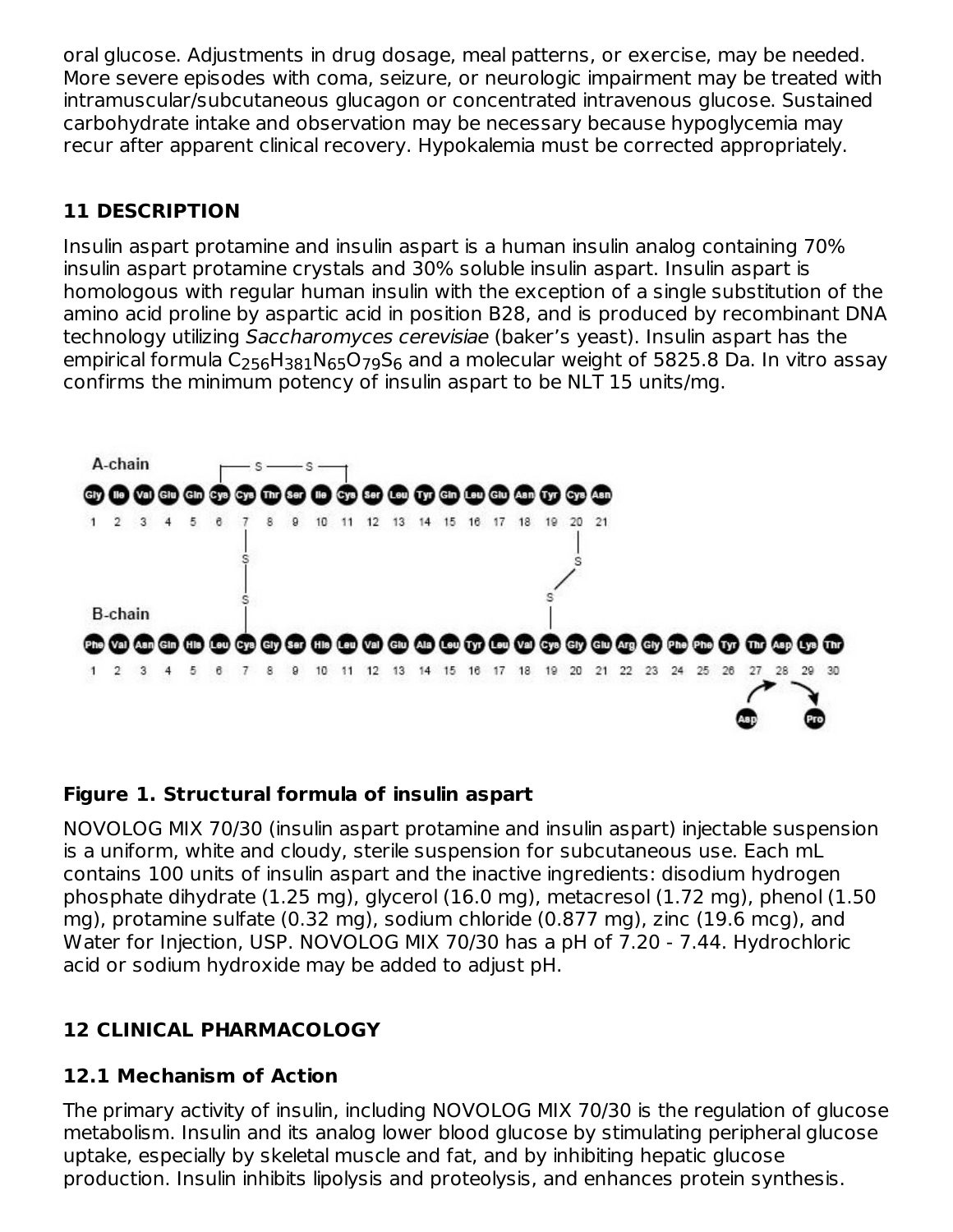### **12.2 Pharmacodynamics**

A euglycemic clamp study described below assessed glucose utilization after subcutaneous dosing of NOVOLOG MIX 70/30 in healthy subjects (n = 24). Following a 0.3 units/kg single subcutaneous dose of NOVOLOG MIX 70/30, the onset of action is between 10-20 minutes and the mean  $\pm$  SD time to peak activity is 2.7 hr  $\pm$  0.9 hr. The duration of action may be as long as 24 hours (see Figure 2).

production. Insulin inhibits lipolysis and proteolysis, and enhances protein synthesis.



#### **Figure 2. Pharmacodynamic Activity Profile of NOVOLOG MIX 70/30 in healthy subjects after a single 0.3 units/kg subcutaneous dose**

#### **12.3 Pharmacokinetics**

The single substitution of the amino acid proline with aspartic acid at position B28 in insulin aspart (NOVOLOG) reduces the molecule's tendency to form hexamers as observed with regular human insulin. The rapid absorption characteristics of NOVOLOG are maintained by NOVOLOG MIX 70/30.

#### Absorption and Bioavailability

The 30% insulin aspart in the soluble component of NOVOLOG MIX 70/30 is absorbed rapidly from the subcutaneous layer. The remaining 70% is in crystalline form as insulin aspart protamine which has a prolonged absorption profile after subcutaneous injection.

The relative bioavailability of NOVOLOG MIX 70/30 compared to NOVOLOG indicates that the insulins are absorbed to similar extent. In a euglycemic clamp study in healthy subjects (n=24) after dosing with NOVOLOG MIX 70/30 (0.3 units/kg), a mean maximum serum concentration (C $_{\sf max}$ ) of 61.3  $\pm$  20.1 milliunits/L was reached after 85 minutes. Serum insulin levels returned to baseline 16 to 20 hours after a subcutaneous dose of NOVOLOG MIX 70/30 (see Fig. 3 for pharmacokinetic profiles).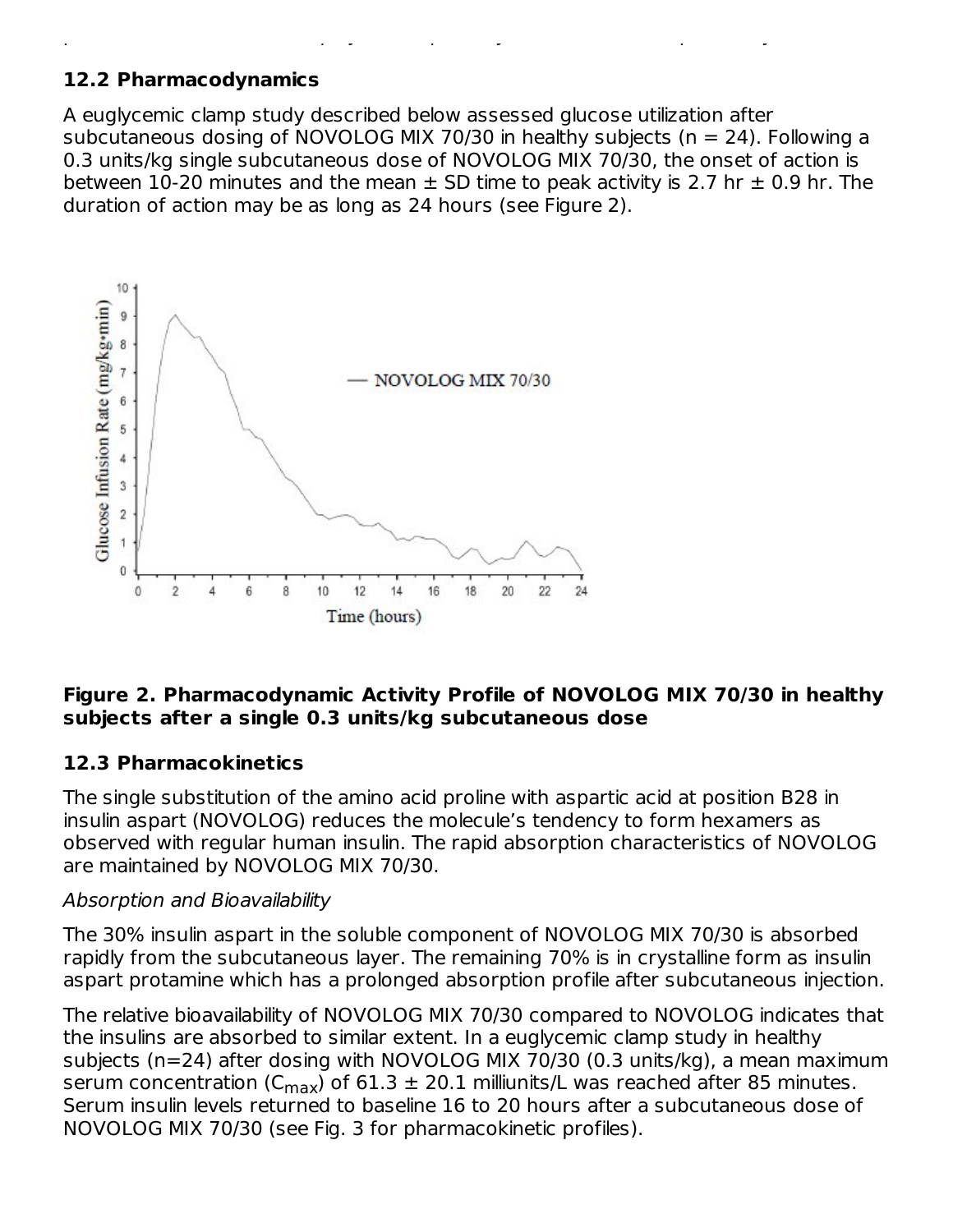

#### **Figure 3. Pharmacokinetic Profile of NOVOLOG MIX 70/30 after a single 0.3 units/kg subcutaneous dose**

#### Distribution and Elimination

Insulin aspart has a low binding affinity to plasma proteins (<10%), similar to that seen with regular human insulin.

# **13 NONCLINICAL TOXICOLOGY**

#### **13.1 Carcinogenesis, Mutagenesis, Impairment of Fertility**

Standard 2-year carcinogenicity studies in animals have not been performed to evaluate the carcinogenic potential of NOVOLOG MIX 70/30. In 52-week studies, Sprague-Dawley rats were dosed subcutaneously with NOVOLOG, the rapid-acting component of NOVOLOG MIX 70/30, at 10, 50, and 200 units/kg/day (approximately 2, 8, and 32 times the human subcutaneous dose of 1.0 unit/kg/day, based on units/body surface area, respectively). At a dose of 200 units/kg/day, NOVOLOG increased the incidence of mammary gland tumors in females when compared to untreated controls. The relevance of these findings to humans is not known.

NOVOLOG was not genotoxic in the following tests: Ames test, mouse lymphoma cell forward gene mutation test, human peripheral blood lymphocyte chromosome aberration test, in vivo micronucleus test in mice, and in ex vivo UDS test in rat liver hepatocytes.

In fertility studies in male and female rats, NOVOLOG at subcutaneous doses up to 200 units/kg/day (approximately 32 times the human subcutaneous dose, based on units/body surface area) had no direct adverse effects on male and female fertility, or on general reproductive performance of animals.

### **14 CLINICAL STUDIES**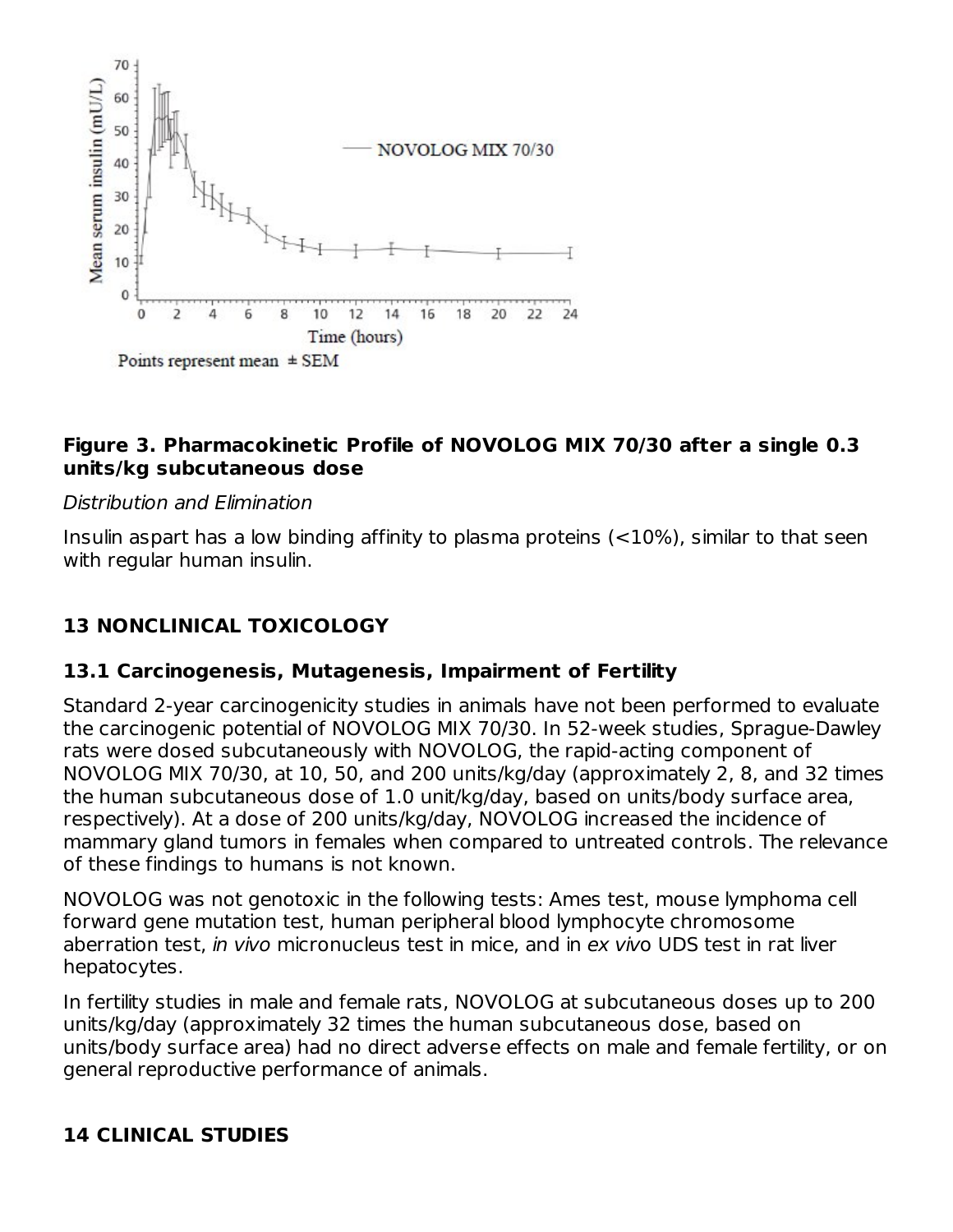# **14.1 Clinical Studies in Adult Patients with Type 1 and Type 2 Diabetes**

In a three-month, open-label trial, patients with type  $1$  (n=104) or type  $2$  (n=187) diabetes were treated twice daily (before breakfast and before supper) with NOVOLOG MIX 70/30 or Novolin 70/30. Patients had received insulin for at least 24 months before the study. Oral hypoglycemic agents were not allowed within 1 month prior to the study or during the study. The small changes in  $\mathsf{HbA_{1c}}$  were comparable across the treatment groups (see Table 4).

The mean age of the trial population for type 1 was 43.2 years and 62.7 for type 2. For type 1, 64% were male and for type 2, 54% were male and 100% were White for type 1 and type 2. The mean body mass index (BMI) was 26.1 kg/m<sup>2</sup> for type 1 and 28.1 kg/m<sup>2</sup> for type 2. The mean duration of diabetes was 14.9 years for type 1 and 15.0 years for type 2.

| Table 4: Glycemic Parameters at the End of Treatment [Mean $\pm$ SD (n |  |  |  |
|------------------------------------------------------------------------|--|--|--|
| subjects)]                                                             |  |  |  |

|                                  | <b>NOVOLOG MIX 70/30</b> | Novolin 70/30      |
|----------------------------------|--------------------------|--------------------|
| Type $1, n=104$                  |                          |                    |
| Fasting Blood Glucose (mg/dL)    | $174 \pm 64(48)$         | $142 \pm 59(44)$   |
| 1.5 Hour Post Breakfast (mg/dL)  | $187 \pm 82$ (48)        | $200 \pm 82(42)$   |
| 1.5 Hour Post Dinner (mg/dL)     | $162 \pm 77(47)$         | $171 \pm 66 (41)$  |
| $HbA_{1c}$ (%) Baseline          | $8.4 \pm 1.2$ (51)       | $8.5 \pm 1.1$ (46) |
| $HbA_{1c}$ (%) Week 12           | $8.4 \pm 1.1$ (51)       | $8.3 \pm 1.0$ (47) |
| Type $2, n=187$                  |                          |                    |
| Fasting Blood Glucose (mg/dL)    | $153 \pm 40 (76)$        | $152 \pm 69 (93)$  |
| 1.5 Hour Post Breakfast (mg/dL)  | $182 \pm 65 (75)$        | $200 \pm 80 (92)$  |
| 1.5 Hour Post Dinner (mg/dL)     | $168 \pm 51 (75)$        | $191 \pm 65 (93)$  |
| $HbA_{1c}$ (%) Baseline          | $8.1 \pm 1.2$ (82)       | $8.2 \pm 1.3$ (98) |
| HbA <sub>1c</sub> $(\%)$ Week 12 | $7.9 \pm 1.0$ (81)       | $8.1 \pm 1.1$ (96) |

The significance, with respect to the long-term clinical sequelae of diabetes, of the differences in postprandial hyperglycemia between treatment groups has not been established.

#### **14.2 Clinical Studies in Adult Patients with Type 2 Diabetes with Insulin and Oral Antidiabetic Agents**

#### **Trial 1:**

In a 34-week, open-label trial, insulin-naïve patients with type 2 diabetes currently treated with 2 oral antidiabetic agents were switched to treatment with metformin and pioglitazone. The mean age of the trial population was 53.4 years and mean duration of diabetes was 9.2 years. Forty-six percent were male. Eighty-five percent were White, 12% were Black and 3% were Asian. The mean BMI was approximately 32.4 kg/m<sup>2</sup>. During an 8-week optimization period metformin and pioglitazone were increased to 2500 mg per day and 30 or 45 mg per day, respectively. After the optimization period, subjects were randomized to receive either NOVOLOG MIX 70/30 twice daily added on to the metformin and pioglitazone regimen or continue the current optimized metformin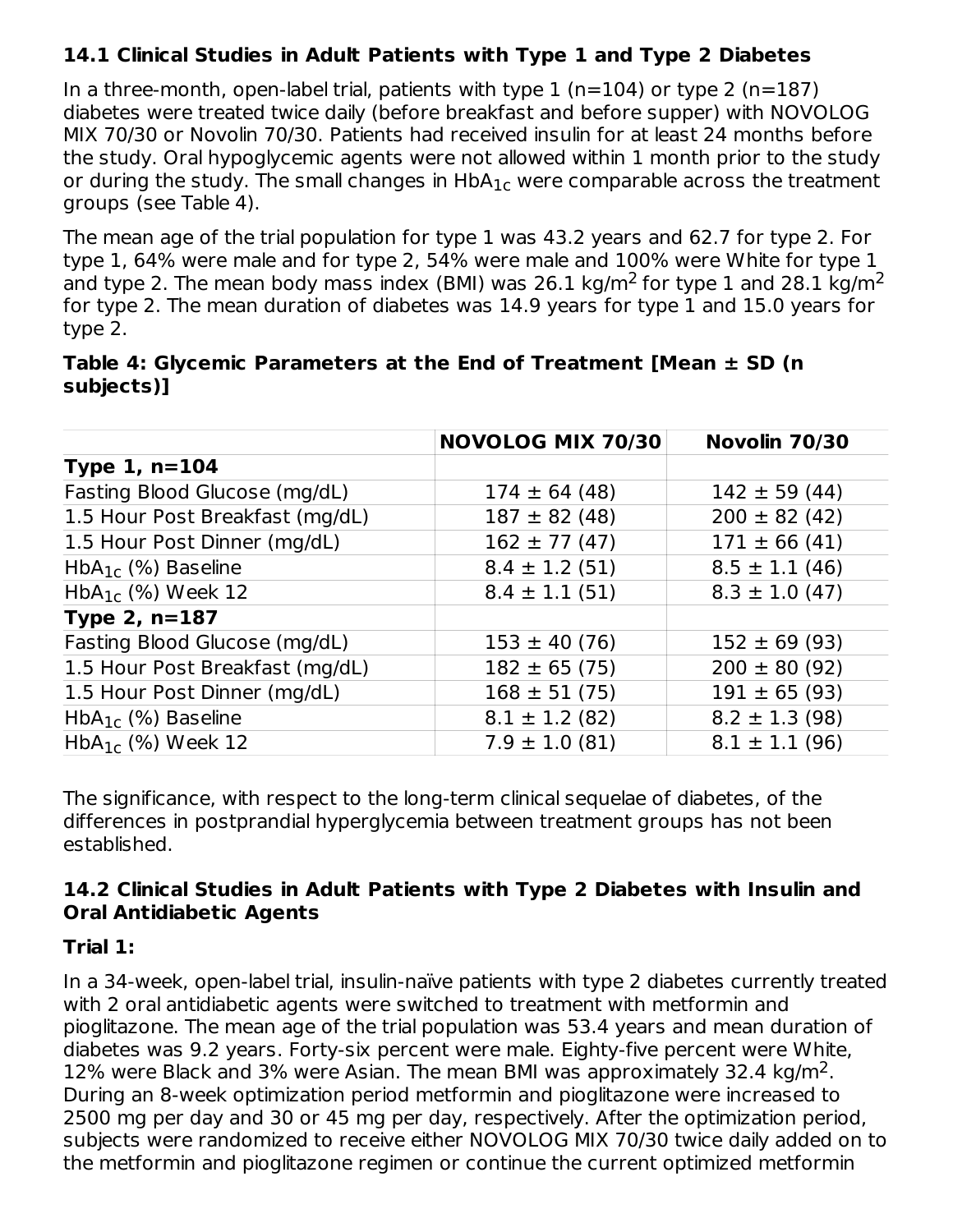and pioglitazone therapy. NOVOLOG MIX 70/30 was started at a dose of 6 IU twice daily (before breakfast and before supper). Insulin doses were titrated to a pre-meal glucose goal of 80-110 mg/dL. The total daily insulin dose at the end of the study was 56.9  $\pm$ 30.5 IU.

#### **Table 5: Combination Therapy with Oral Agents and Insulin in Patients with Type 2 Diabetes Mellitus [Mean (SD)]**

| <b>Treatment duration 24-weeks</b>                    | <b>NOVOLOG MIX</b><br>$70/30 +$<br><b>Metformin</b><br>+ Pioglitazone | Metformin +<br><b>Pioglitazone</b> |
|-------------------------------------------------------|-----------------------------------------------------------------------|------------------------------------|
| $HbA_{1c}$                                            |                                                                       |                                    |
| Baseline mean $\pm$ SD (n)                            | $8.1 \pm 1.0$ (102)                                                   | $8.1 \pm 1.0$ (98)                 |
| End-of-study mean $\pm$ SD (n) - LOCF                 | $6.6 \pm 1.0$ (93)                                                    | $7.8 \pm 1.2$ (87)                 |
| Adjusted Mean change from baseline $\pm$ SE (n)*      | $-1.6 \pm 0.1$ (93)                                                   | $-0.3 \pm 0.1$ (87)                |
| Treatment difference mean ± SE* 95% CI*               | $-1.3 \pm 0.1$<br>$(-1.6, -1.0)$                                      |                                    |
| Percentage of subjects reaching $HbA_{1c} < 7.0\%$    | 76%                                                                   | 24%                                |
| Percentage of subjects reaching $HbA_{1c} \leq 6.5\%$ | 59%                                                                   | 12%                                |
| Fasting Blood Glucose (mg/dL)                         |                                                                       |                                    |
| Baseline Mean $\pm$ SD (n)                            | $173 \pm 39.8$ (93)                                                   | $163 \pm 35.4$ (88)                |
| End of Study Mean $\pm$ SD (n) - LOCF                 | $130 \pm 50.0$ (90)                                                   | $162 \pm 40.8$ (84)                |
| Adjusted Mean change from baseline $\pm$ SE (n)*      | $-43.0 \pm 5.3$ (90)                                                  | $-3.9 \pm 5.3$ (84)                |
| End-of-Study Blood Glucose (Plasma) (mg/dL)           |                                                                       |                                    |
| 2 Hour Post Breakfast                                 | $138 \pm 42.8$ (86)                                                   | $188 \pm 57.7(74)$                 |
| 2 Hour Post Lunch                                     | $150 \pm 41.5$ (86)                                                   | $176 \pm 56.5(74)$                 |
| 2 Hour Post Dinner                                    | $141 \pm 57.8$ (86)                                                   | $195 \pm 60.1$ (74)                |

\*Adjusted mean per group, treatment difference, and 95% CI were obtained based on an ANCOVA model with treatment, FPG stratum, and secretagogue stratum as fixed factors and baseline  $HbA_{1c}$  as the covariate.

### **Trial 2:**

In a 28-week, open-label trial, insulin-naïve patients with type 2 diabetes with fasting plasma glucose above 140 mg/dL currently treated with metformin  $\pm$ thiazolidinedione therapy were randomized to receive either NOVOLOG MIX 70/30 twice daily [before breakfast and before supper] or insulin glargine once daily (see Table 6). NOVOLOG MIX 70/30 was started at an average dose of 5-6 IU (0.07  $\pm$ 0.03 IU/kg) twice daily (before breakfast and before supper), and bedtime insulin glargine was started at 10-12 IU (0.13  $\pm$  0.03 IU/kg). Insulin doses were titrated weekly by decrements or increments of -2 to +6 units per injection to a pre-meal glucose goal of 80-110 mg/dL. The metformin dose was adjusted to 2550 mg/day. Approximately one-third of the patients in each group were also treated with pioglitazone (30 mg/day). Insulin secretagogues were discontinued in order to reduce the risk of hypoglycemia. Most patients were White (53%), and the mean initial weight was 90 kg.

The mean age of the trial population was 52.6 years and mean duration of diabetes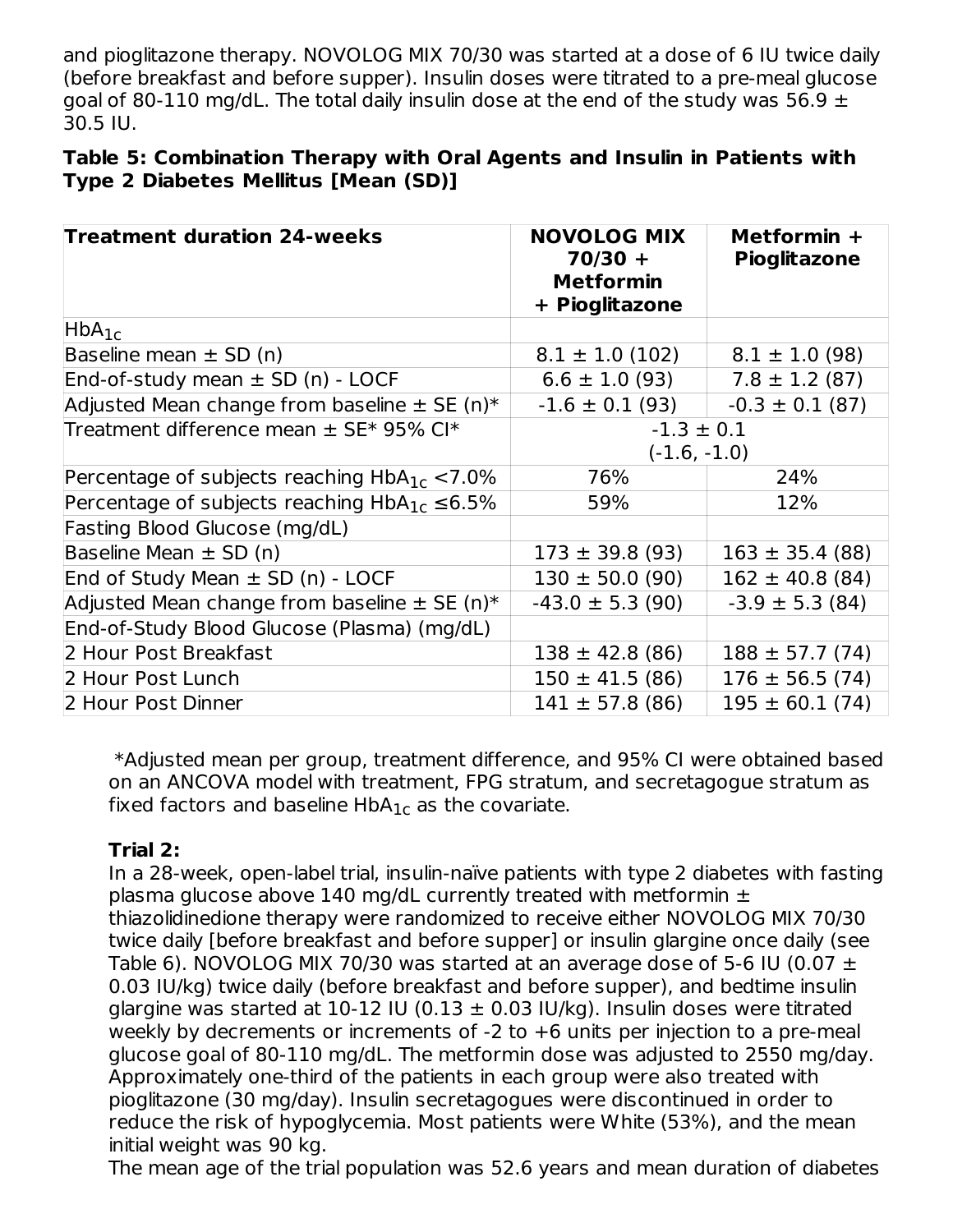was 9.5 years. Fifty three percent were male. Fifty-five percent were White, 15% Black, 27% were Hispanic, 2% were Asian and 2% were Other. The mean BMI was approximately  $31.5 \text{ kg/m}^2$ .

#### **Table 6:** C**ombination Therapy with Oral Agents and Two Types of Insulin in Patients with Type 2 Diabetes Mellitus [Mean (SD)]**

| <b>Treatment duration 28-weeks</b>                            | <b>NOVOLOG MIX</b><br>$70/30 + Metformin$<br>± Pioglitazone | <b>Insulin Glargine +</b><br>Metformin $\pm$<br><b>Pioglitazone</b> |
|---------------------------------------------------------------|-------------------------------------------------------------|---------------------------------------------------------------------|
| Number of patients                                            | 117                                                         | 116                                                                 |
| $HbA_{1c}$                                                    |                                                             |                                                                     |
| Baseline mean (%)                                             | $9.7 \pm 1.5$ (117)                                         | $9.8 \pm 1.4$ (114)                                                 |
| End-of-study mean $(\pm SD)$                                  | $6.9 \pm 1.2$ (108)                                         | $7.4 \pm 1.2$ (114)                                                 |
| Mean change from baseline                                     | $-2.7 \pm 1.6$ (108)                                        | $-2.4 \pm 1.5$ (114)                                                |
| Percentage of subjects reaching HbA <sub>1c</sub><br>$<7.0\%$ | 66%                                                         | 40%                                                                 |

# **16 HOW SUPPLIED/STORAGE AND HANDLING**

#### **16.1 How Supplied**

NOVOLOG MIX 70/30 (insulin aspart protamine and insulin aspart) injectable suspension is a white and cloudy suspension of 100 units/mL (U-100) of 70% insulin aspart protamine and 30% insulin aspart available as:

| 10 mL multiple-dose vial      |                                     | NDC 0169-3685-12 |
|-------------------------------|-------------------------------------|------------------|
|                               | $\mathsf{ReliOn}^{\circledR}$ brand | NDC 0169-2200-11 |
| $\beta$ mL single-patient-use |                                     | NDC 0169-3696-19 |
| <b>FlexPen</b>                | $\mathsf{ReliOn}^{\circledR}$ brand | NDC 0169-2201-25 |

The NOVOLOG MIX 70/30 FlexPen dials in 1-unit increments.

#### **16.2 Recommended Storage**

Dispense in the original sealed carton with the enclosed Instructions for Use.

Unused NOVOLOG MIX 70/30 should be stored in a refrigerator between 2°C and 8°C (36°F to 46°F). Do not freeze NOVOLOG MIX 70/30 or use NOVOLOG MIX 70/30 if it has been frozen. Do not expose NOVOLOG MIX 70/30 to excessive heat or light.

Always remove the needle after each injection and store NOVOLOG MIX 70/30 FlexPen without a needle attached.

The storage conditions are summarized in the following table:

#### **Table 7: Storage conditions for NOVOLOG MIX 70/30 vial and FlexPen**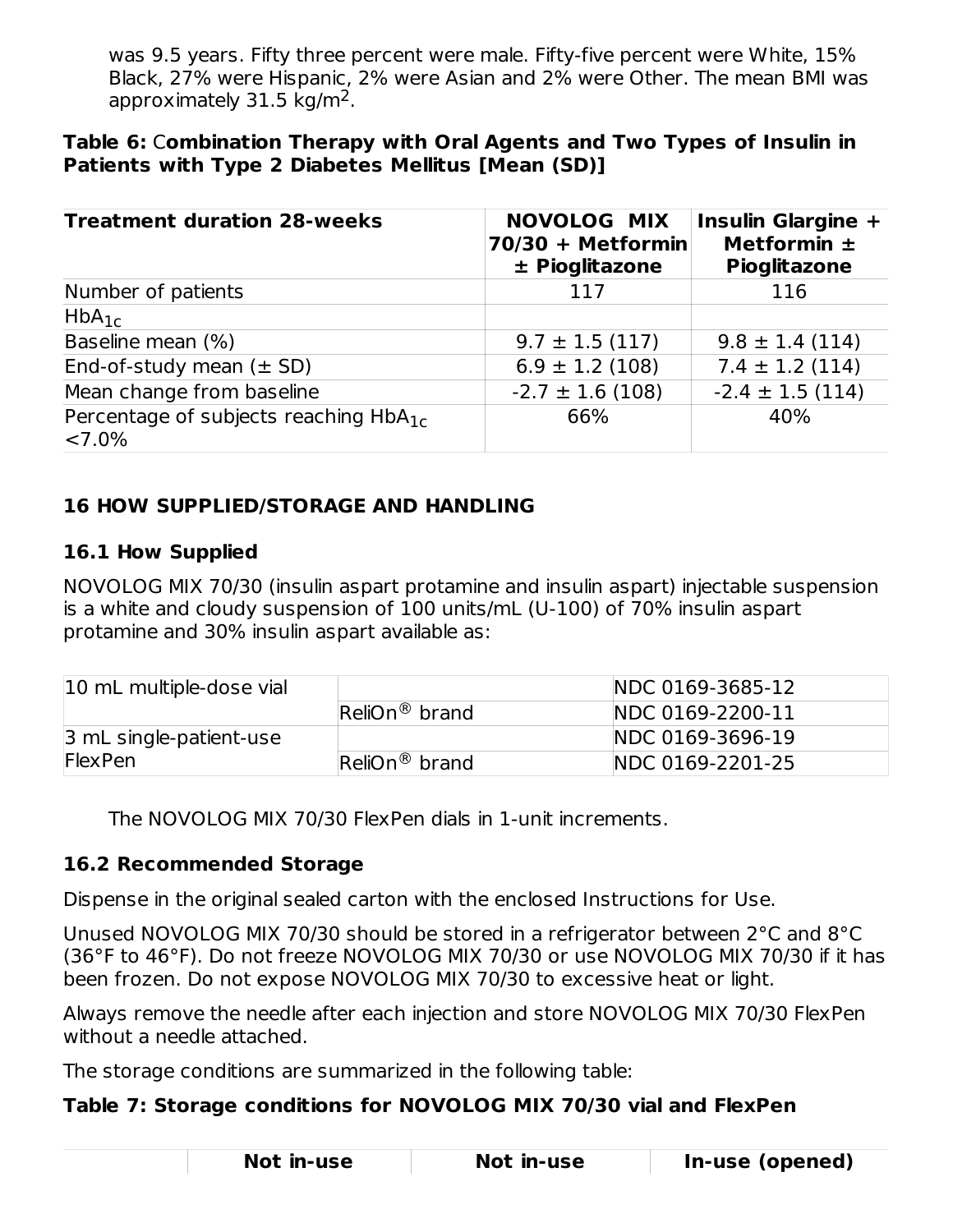|                                                                                        | (unopened)<br><b>Room Temperature</b><br>(up to 30°C [86°F]) | (unopened)<br><b>Refrigerated</b><br>$(2^{\circ}C - 8^{\circ}C)$ [36 $^{\circ}F -$<br>$46°F$ ]) | <b>Room Temperature</b><br>(up to 30°C [86°F]) |
|----------------------------------------------------------------------------------------|--------------------------------------------------------------|-------------------------------------------------------------------------------------------------|------------------------------------------------|
| 10 mL<br>multiple-<br>dose vial                                                        | 28 days                                                      | <b>Until expiration date</b>                                                                    | 28 days<br>(refrigerated/room<br>temperature)  |
| 3 mL<br>single-<br>patient-use<br><b>NOVOLOG</b><br><b>MIX 70/30</b><br><b>FlexPen</b> | 14 days                                                      | <b>Until expiration date</b>                                                                    | 14 days (Do not<br>refrigerate)                |

# **17 PATIENT COUNSELING INFORMATION**

Advise the patient to read the FDA-approved patient labeling (Patient Information and Instructions for Use).

### **Never Share a NOVOLOG MIX 70/30 FlexPen between Patients**

Advise patients that they must never share NOVOLOG MIX 70/30 FlexPen device with another person even if the needle is changed. Advise patients using NOVOLOG MIX 70/30 vials not to share needles or syringes with another person. Sharing poses a risk for transmission of blood-borne pathogens [see Warnings and Precautions (5.1)].

#### **Hyperglycemia or Hypoglycemia**

Inform patients that hypoglycemia is the most common adverse reaction with insulin. Instruct patients on self-management procedures including glucose monitoring, proper injection technique, and management of hypoglycemia and hyperglycemia, especially at initiation of NOVOLOG MIX 70/30 therapy. Instruct patients on handling of special situations such as intercurrent conditions (illness, stress, or emotional disturbances), an inadequate or skipped insulin dose, inadvertent administration of an increased insulin dose, inadequate food intake, and skipped meals. Instruct patients on the management of hypoglycemia [see Warnings and Precautions (5.3)].

Inform patients that their ability to concentrate and react may be impaired as a result of hypoglycemia. Advise patients who have frequent hypoglycemia or reduced or absent warning signs of hypoglycemia to use caution when driving or operating machinery.

Advise patients that changes in insulin regimen can predispose to hyperglycemia or hypoglycemia and that changes in insulin regimen should be made under close medical supervision [see Warnings and Precautions (5.2)].

### **Hypoglycemia with Medication Errors**

Instruct patients to always check the insulin label before each injection to avoid mix-ups between insulin products [see Warnings and Precautions (5.4)].

#### **Hypersensitivity Reactions**

Advise patients that hypersensitivity reactions have occurred with NOVOLOG MIX 70/30. Inform patients of the symptoms of hypersensitivity reactions (see Warnings and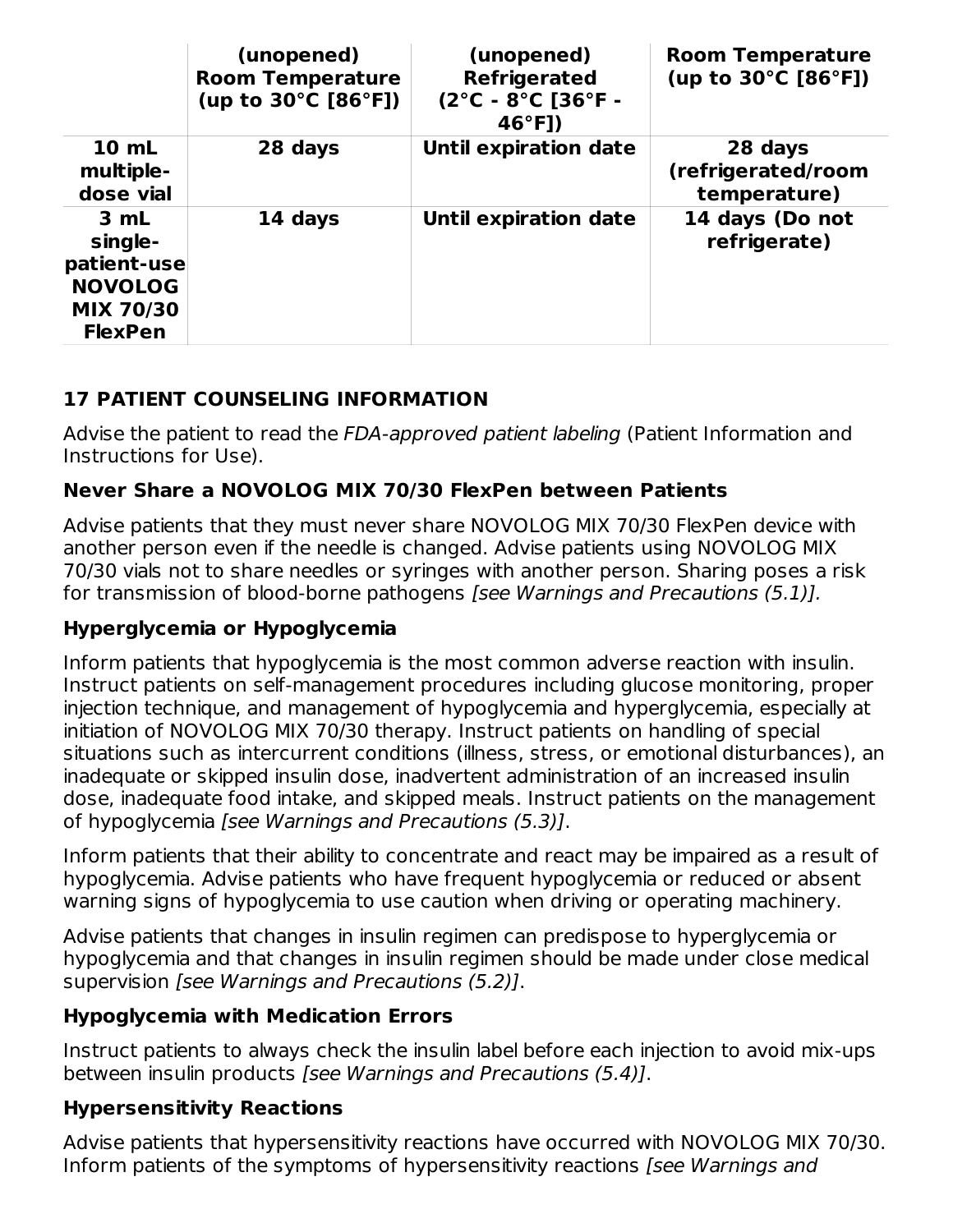Precautions (5.5)].

Version: 17

Novo Nordisk $^{\circledR}$ , NOVOLOG $^{\circledR}$ , FlexPen $^{\circledR}$ , and Novolin $^{\circledR}$  are registered trademarks of Novo Nordisk® A/S.

ReliOn $^\circledR$  is a registered trademark of Walmart Inc. and is used under license by Novo Nordisk Inc.

Patent Information: http://novonordisk-us.com/products/product-patents.html

© 2021 Novo Nordisk

Manufactured by:

Novo Nordisk Inc.

800 Scudders Mill Road

Plainsboro, NJ 08536

1-800-727-6500

U.S. License Number 1261

For information about NOVOLOG MIX 70/30 contact:

Novo Nordisk Inc.

800 Scudders Mill Road

Plainsboro, NJ 08536

1-800-727-6500 (Se Habla español)

www.novonordisk-us.com

### **PATIENT INFORMATION**

**NovoLog<sup>®</sup> Mix 70/30** (NO-vo-log-MIX-SEV-en-tee-THIR-tee)

(insulin aspart protamine and insulin aspart) injectable suspension

**Do not share your NovoLog Mix 70/30 FlexPen with other people, even if the needle has been changed. You may give other people a serious infection, or get a serious infection from them.**

#### **What is NovoLog Mix 70/30?**

- NovoLog Mix 70/30 is a man-made insulin that is used to control high blood sugar in people with diabetes mellitus.
- It is not known if NovoLog Mix 70/30 is safe and effective in children.

### **Who should not take NovoLog Mix 70/30?**

# **Do not take NovoLog Mix 70/30 if you:**

- are having an episode of low blood sugar (hypoglycemia).
- have an allergy to NovoLog Mix 70/30 or any of the ingredients in NovoLog Mix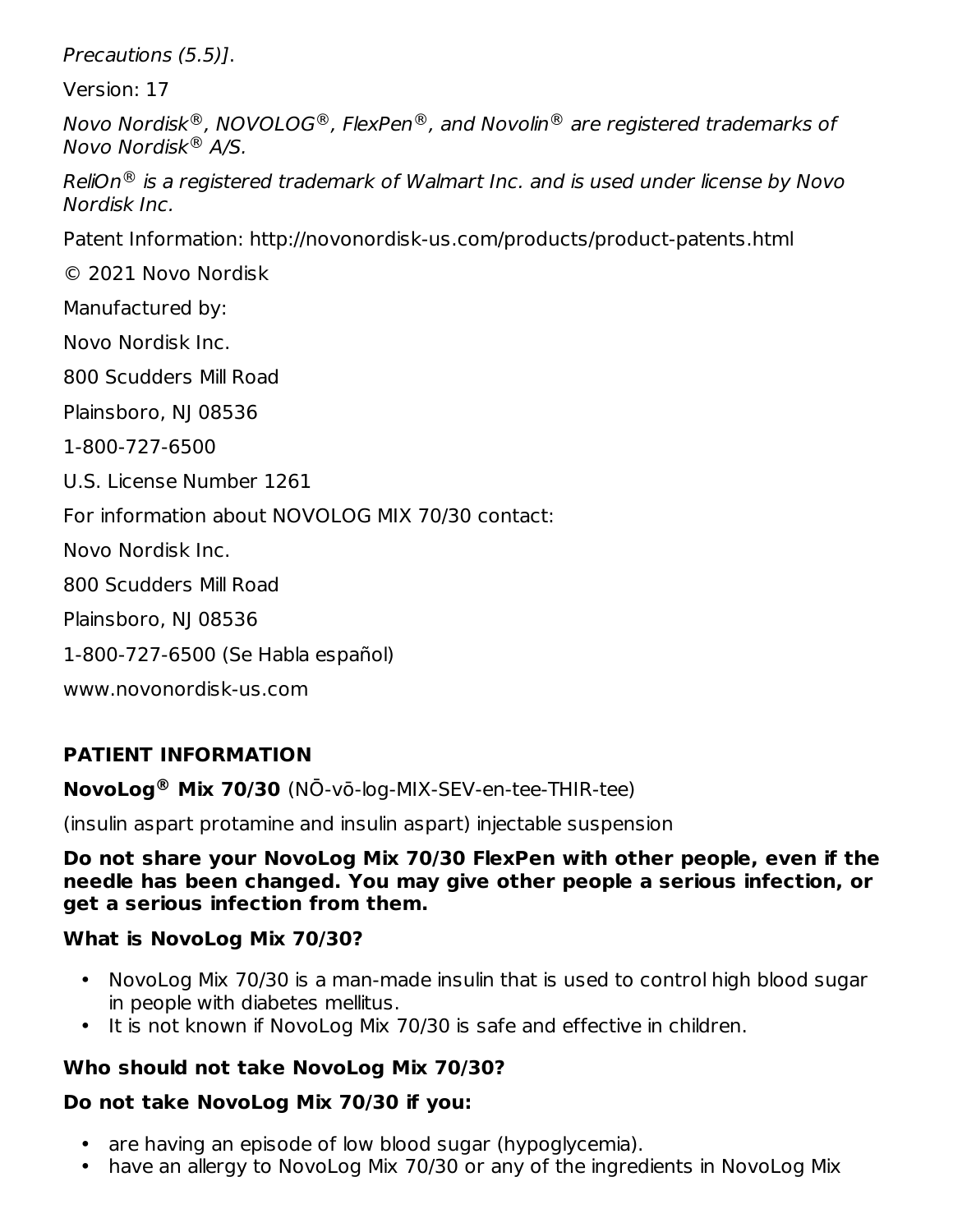```
70/30.
```
#### **Before taking NovoLog Mix 70/30, tell your healthcare provider about all your medical conditions including, if you are:**

- pregnant, planning to become pregnant, or are breastfeeding.
- taking new prescription or over-the-counter medicines, vitamins, or herbal supplements.

## **Before you start taking NovoLog Mix 70/30, talk to your healthcare provider about low blood sugar and how to manage it.**

# **How should I take NovoLog Mix 70/30?**

- **Read the Instructions for Use** that come with your NovoLog Mix 70/30.
- Take NovoLog Mix 70/30 exactly as your healthcare provider tells you to.
- **NovoLog Mix 70/30 starts acting fast. If you have Type 1 diabetes, inject it up to 15 minutes before you eat a meal.** Do not inject NovoLog Mix 70/30 if you are not planning to eat within 15 minutes. **If you have Type 2 diabetes, you may inject NovoLog Mix 70/30 up to 15 minutes before or after starting your meal.**
- **Do not mix** NovoLog Mix 70/30 with other insulin products **or** use in an insulin pump.
- Know the type and strength of insulin you take. **Do not** change the type of insulin you take unless your healthcare provider tells you to. The amount of insulin and the best time for you to take your insulin may need to change if you take different types of insulin.
- **Check your blood sugar levels.** Ask your healthcare provider what your blood sugars should be and when you should check your blood sugar levels.
- **Do not reuse or share your needles or syringes with other people.** You may give other people a serious infection or get a serious infection from them.
- NovoLog Mix 70/30 is injected under the skin (subcutaneously) of your stomach area, buttocks, upper legs, or upper arms.
- **Change (rotate) your injection sites within the same area you choose with each dose** to reduce your risk of getting lipodystrophy (pits in skin or thickened skin) and localized cutaneous amyloidosis (skin with lumps) at the injection sites.
	- o **Do not** use the exact same spot for each injection.
	- o **Do not** inject where skin has pits, is thickened, or has lumps.
	- o **Do not** inject where the skin is tender, bruised, scaly or hard, or into scars or damaged skin.

# **What should I avoid while taking NovoLog Mix 70/30?**

# **While taking NovoLog Mix 70/30 do not:**

- Drive or operate heavy machinery, until you know how NovoLog Mix 70/30 affects you.
- Drink alcohol or use prescription or over-the-counter medicines that contain alcohol.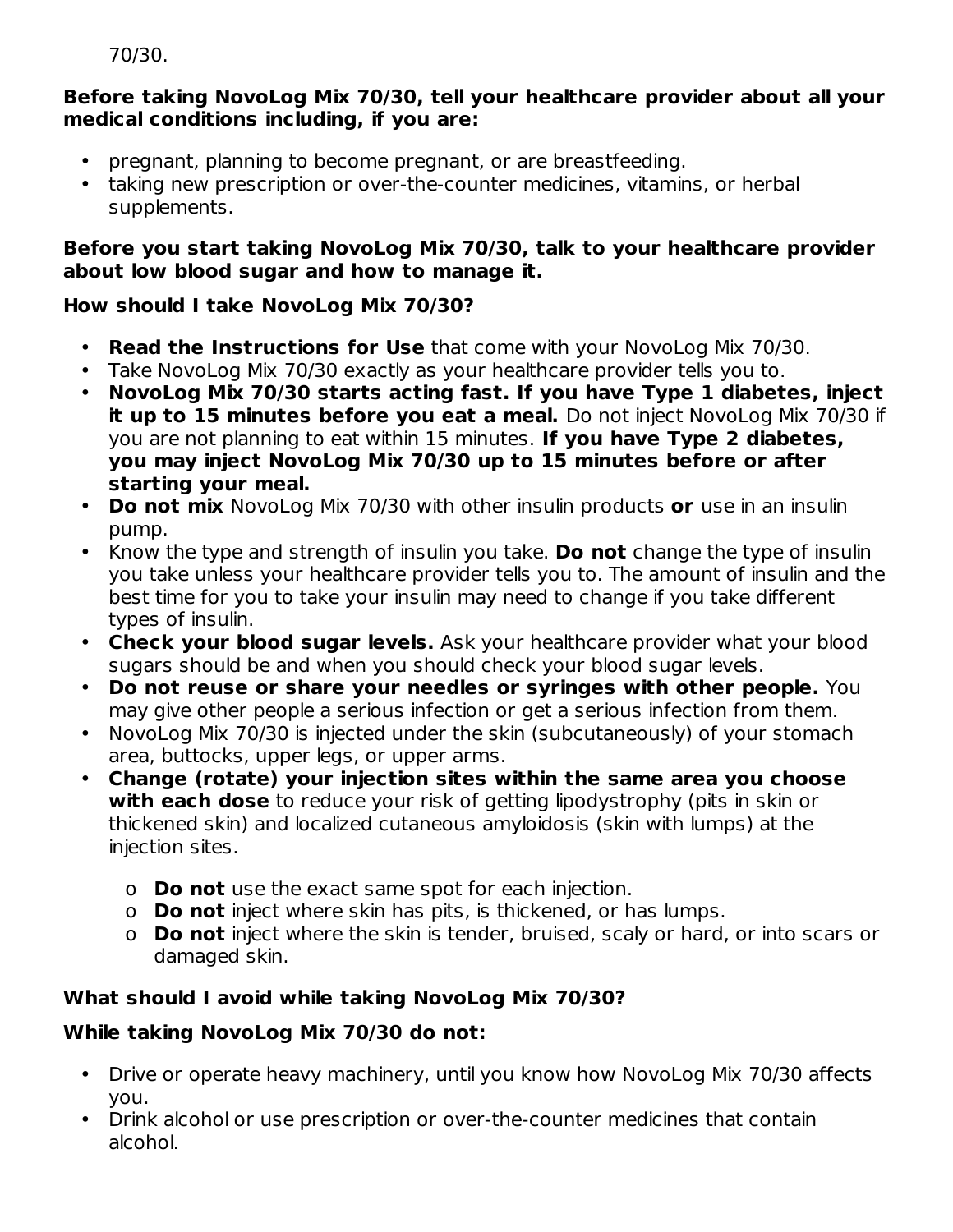#### **What are the possible side effects of NovoLog Mix 70/30?**

#### **NovoLog Mix 70/30 may cause serious side effects that can lead to death, including:**

**Low blood sugar (hypoglycemia).** Signs and symptoms that may indicate low blood sugar include:

- dizziness or light-headedness
- blurred vision
- anxiety, irritability, or mood changes
- sweating
- slurred speech
- hunger
- confusion
- shakiness
- headache
- fast heart beat

#### **Your insulin dose may need to change because of:**

- change in level of physical activity or exercise
- increased stress
- change in diet
- weight gain or loss
- illness

### **Other common side effects of NovoLog Mix 70/30 may include:**

• low potassium in your blood (hypokalemia), reactions at the injection site, itching, rash, serious allergic reactions (whole body reactions), skin thickening or pits at the injection site (lipodystrophy), weight gain, and swelling of your hands and feet.

#### **Get emergency medical help if you have:**

• trouble breathing, shortness of breath, fast heartbeat, swelling of your face, tongue, or throat, sweating, extreme drowsiness, dizziness, confusion.

These are not all the possible side effects of NovoLog Mix 70/30. Call your doctor for medical advice about side effects. You may report side effects to FDA at 1-800-FDA-1088.

### **General information about the safe and effective use of NovoLog Mix 70/30.**

Medicines are sometimes prescribed for purposes other than those listed in a Patient Information leaflet. You can ask your pharmacist or healthcare provider for information about NovoLog Mix 70/30 that is written for health professionals. Do not use NovoLog Mix 70/30 for a condition for which it was not prescribed. Do not give NovoLog Mix 70/30 to other people, even if they have the same symptoms that you have. It may harm them.

### **What are the ingredients in NovoLog Mix 70/30?**

**Active Ingredient:** 70% insulin aspart protamine and 30% insulin aspart.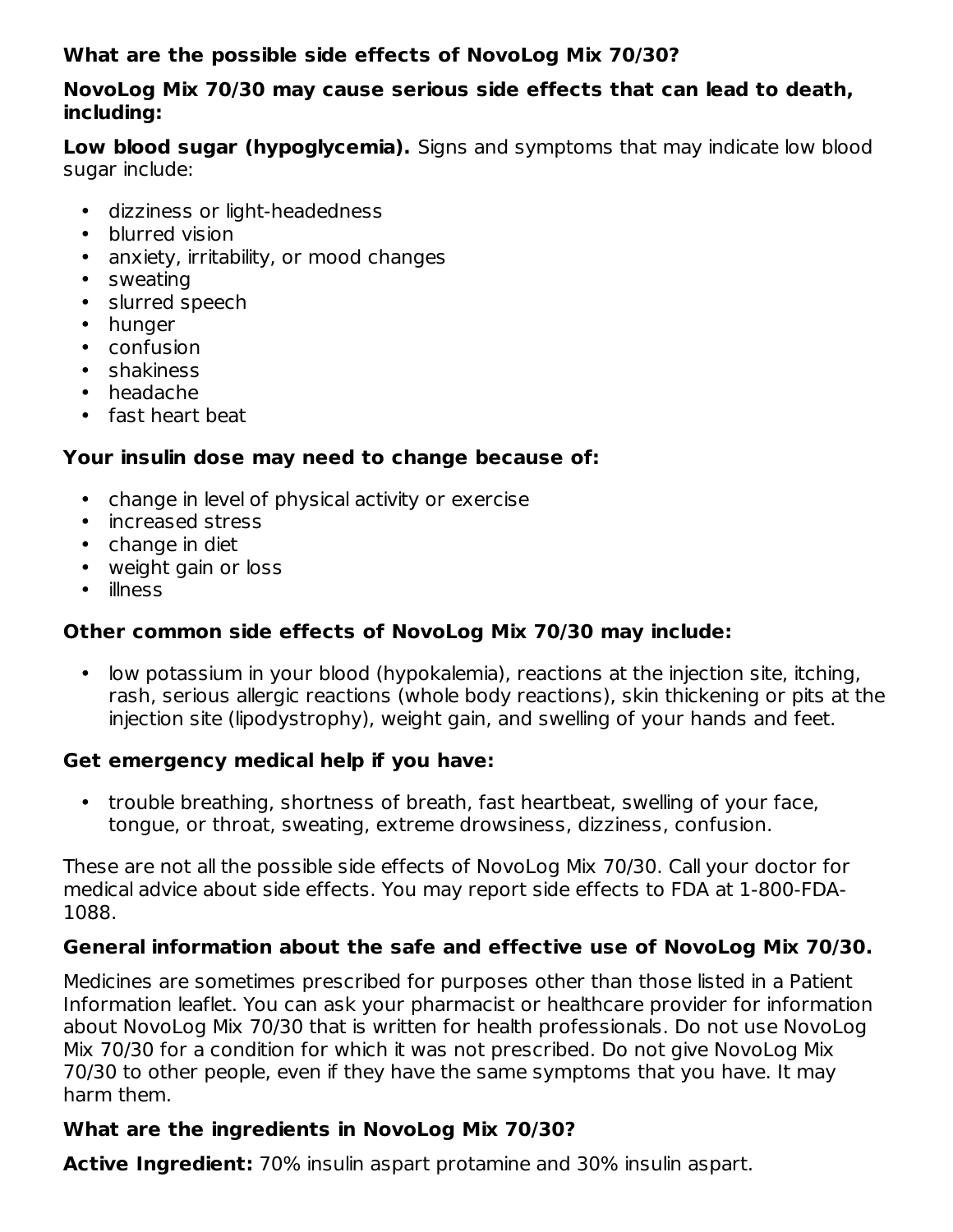**Inactive Ingredients**: disodium hydrogen phosphate dihydrate, glycerol, metacresol, phenol, protamine sulfate, sodium chloride, zinc, and Water for Injection, USP. Hydrochloric acid or sodium hydroxide may be added to adjust pH.

**Manufactured by:** Novo Nordisk Inc., Plainsboro, NJ 08536 U.S. License Number 1261

For more information, go to www.novonordisk-us.com or call 1-800-727-6500.

This Patient Information has been approved by the U.S. Food and Drug Administration

### **Revised: 4/2021**

#### **INSTRUCTIONS FOR USE**

## **NovoLog Mix 70/30 (NŌ-vō-Log-MIX-SEV-en-tee-THIR-tee)** ®

#### **(insulin aspart protamine and insulin aspart) injectable suspension**

### **10 mL multiple-dose vial (100 Units/mL, U-100)**

Read this Instructions for Use before you start taking NovoLog Mix 70/30 and each time you get a refill. There may be new information. This information does not take the place of talking to your healthcare provider about your medical condition or your treatment.

#### **Supplies you will need to give your NovoLog Mix 70/30 injection:**

- $\bullet$ 10 mL NovoLog Mix 70/30 vial
- insulin syringe and needle
- alcohol swabs



### **Preparing your NovoLog Mix 70/30 dose:**

- Wash your hands with soap and water.
- Before you start to prepare your injection, check the NovoLog Mix 70/30 label to make sure that you are taking the right type of insulin. This is especially important if you use more than 1 type of insulin.
- NovoLog Mix 70/30 should look white and cloudy after mixing. **Do not** use NovoLog Mix 70/30 if it looks clear or contains any lumps or particles.
- NovoLog Mix 70/30 is easier to mix when it is at room temperature.
- After mixing NovoLog Mix 70/30, inject your dose right away. If you wait to inject your dose, the insulin will need to be mixed again.
- **Do not** use NovoLog Mix 70/30 past the expiration date printed on the label.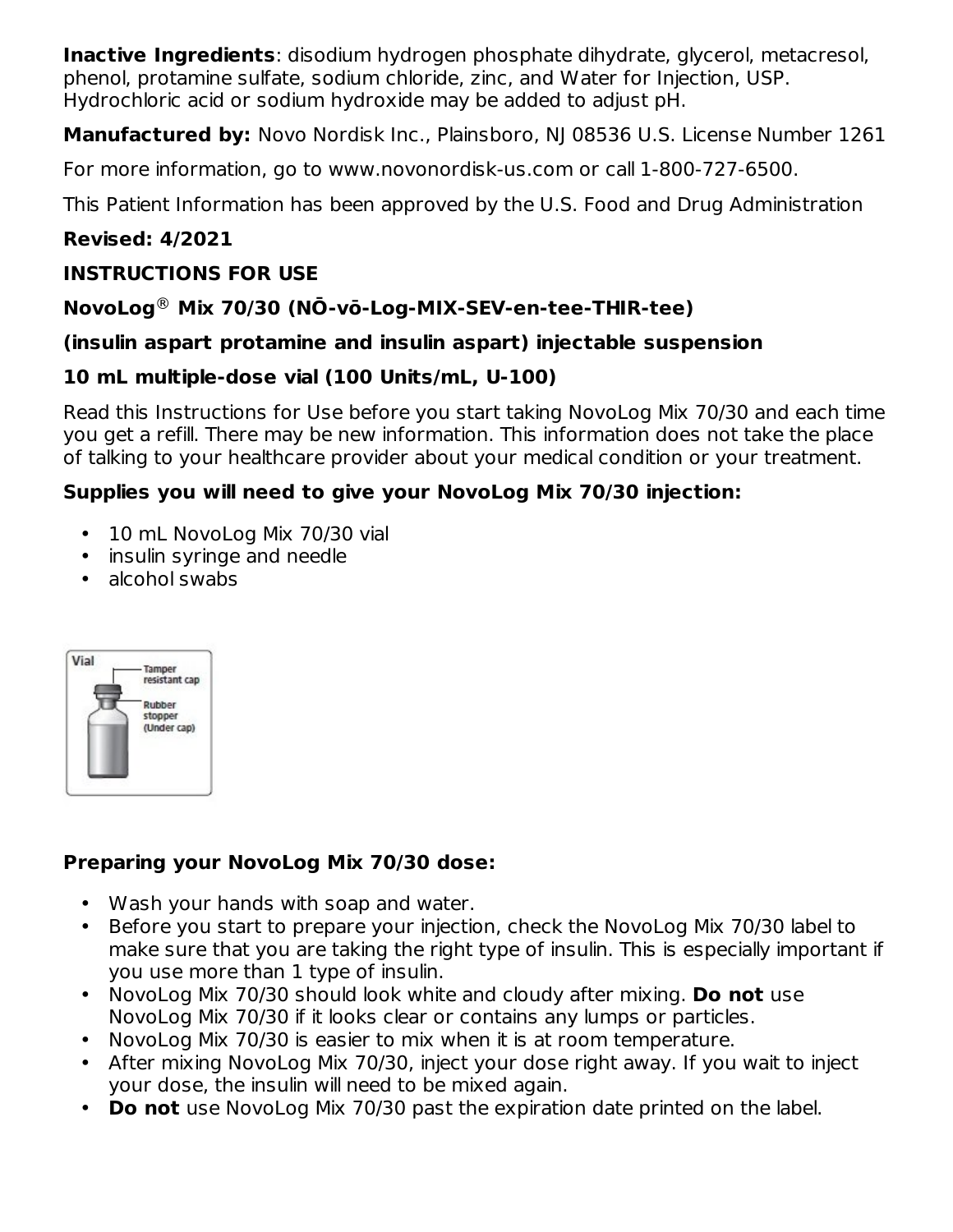

**Step 1:** If you are using a new vial, pull off the tamper-resistant cap (See Figure A). **Step 2:** Wipe the rubber stopper with an alcohol swab (See Figure B).



(Figure A Figure B)

**Step 3:** Roll the NovoLog Mix 70/30 vial between your hands 10 times. Keep the vial in a horizontal (flat) position (See Figure C). Roll the vial between your hands until the NovoLog Mix 70/30 looks white and cloudy. Do not shake the vial.



(Figure C)

**Step 4:** Hold the syringe with the needle pointing up. Pull down on the plunger until the black tip reaches the line for the number of units for your prescribed dose (See Figure D).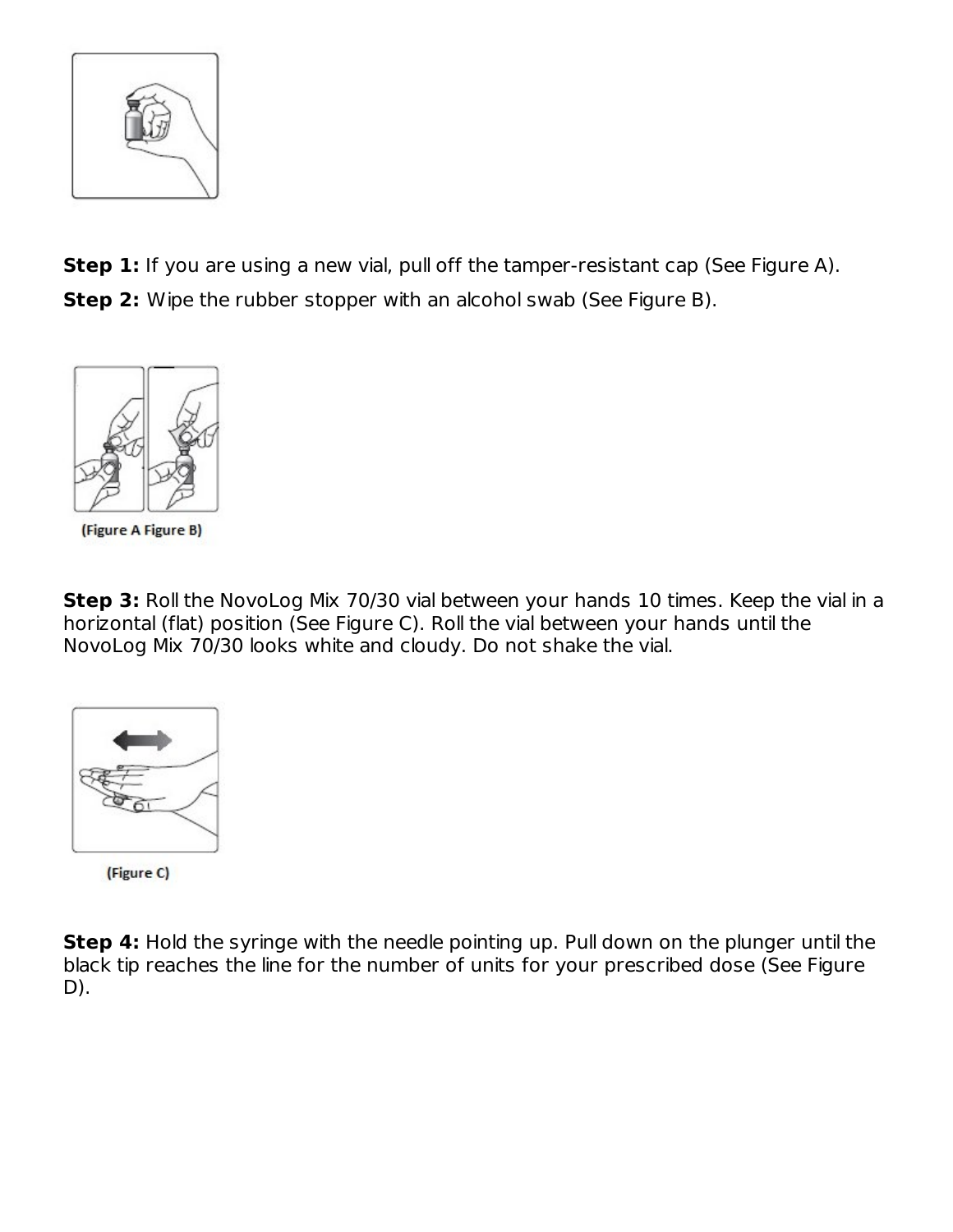

(Figure D)

**Step 5:** Push the needle through the rubber stopper of the NovoLog Mix 70/30 vial (See Figure E).





**Step 6:** Push the plunger all the way in. This puts air into the NovoLog Mix 70/30 vial (See Figure F).



(Figure F)

**Step 7:** Turn the NovoLog Mix 70/30 vial and syringe upside down and slowly pull the plunger down until the black tip is a few units past the line for your dose (See Figure G).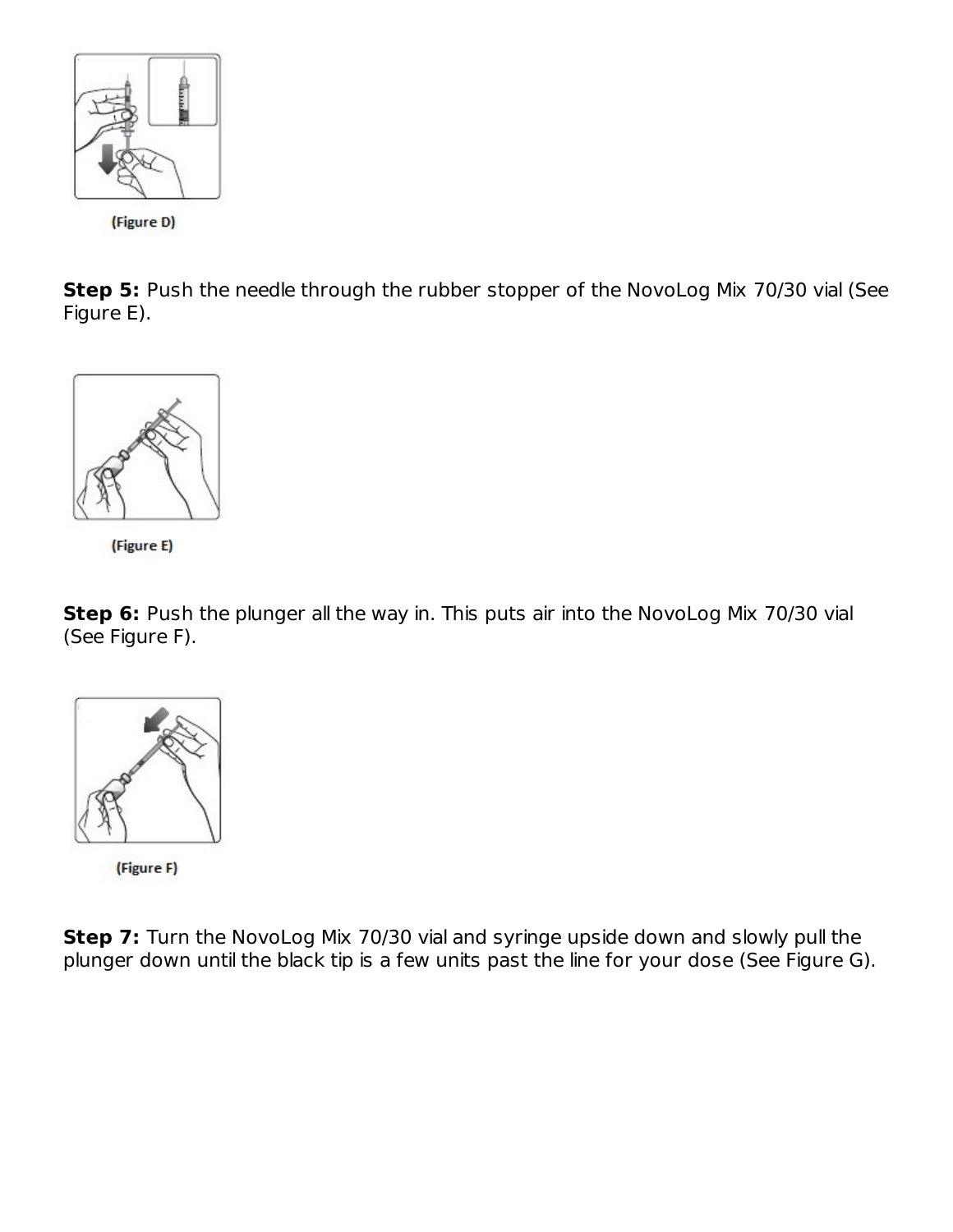

(Figure G)

• If there are air bubbles, tap the syringe gently a few times to let any air bubbles rise to the top (See Figure H).



(Figure H)

**Step 8:** Slowly push the plunger up until the black tip reaches the line for your NovoLog Mix 70/30 dose (See Figure I).



(Figure I)

**Step 9:** Check the syringe to make sure you have the right dose of NovoLog Mix 70/30. **Step 10:** Pull the syringe out of the vial's rubber stopper (See Figure J).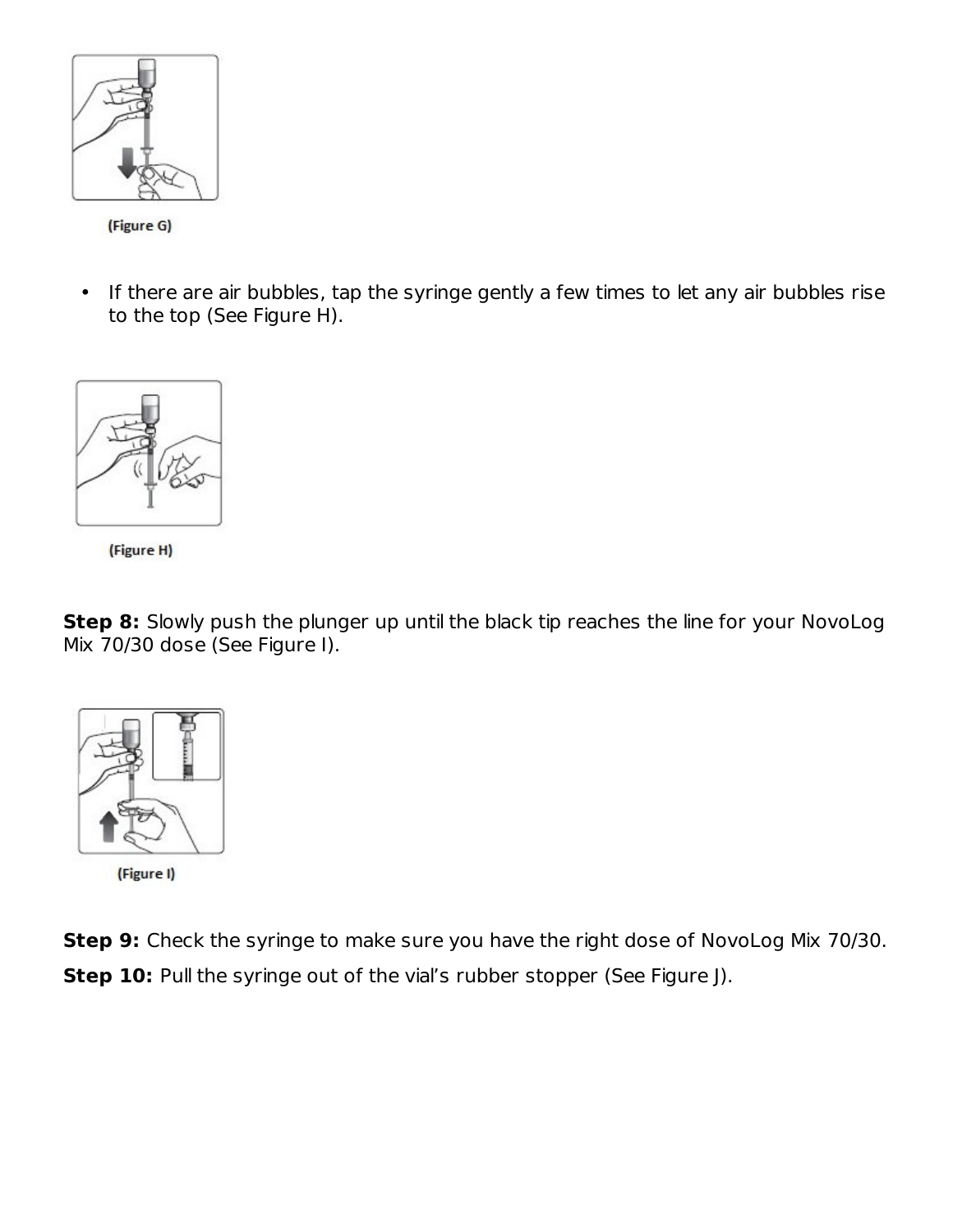

(Figure J)

#### **Giving your injection:**

- Inject your NovoLog Mix 70/30 exactly as your healthcare provider has shown you. Your healthcare provider should tell you if you need to pinch the skin before injecting.
- NovoLog Mix 70/30 is injected under the skin (subcutaneously) of your stomach area, buttocks, upper legs, or upper arms.
- Change (rotate) your injection sites within the area you choose for each dose to reduce your risk of getting lipodystrophy (pits in skin or thickened skin) and localized cutaneous amyloidosis (skin with lumps) at the injection sites. **Do not** use the same injection site for each injection. Do not inject where the skin has pits, thickened, or has lumps. Do not inject where the skin is tender, bruised, scaly or hard, or into scars or damaged skin.

**Step 11:** Choose your injection site and wipe the skin with an alcohol swab. Let the injection site dry before you inject your dose (See Figure K).



(Figure K)

**Step 12:** Insert the needle into your skin. Push down on the plunger to inject your dose (See Figure L). The needle should remain in the skin for at least 6 seconds to make sure you have injected all the insulin.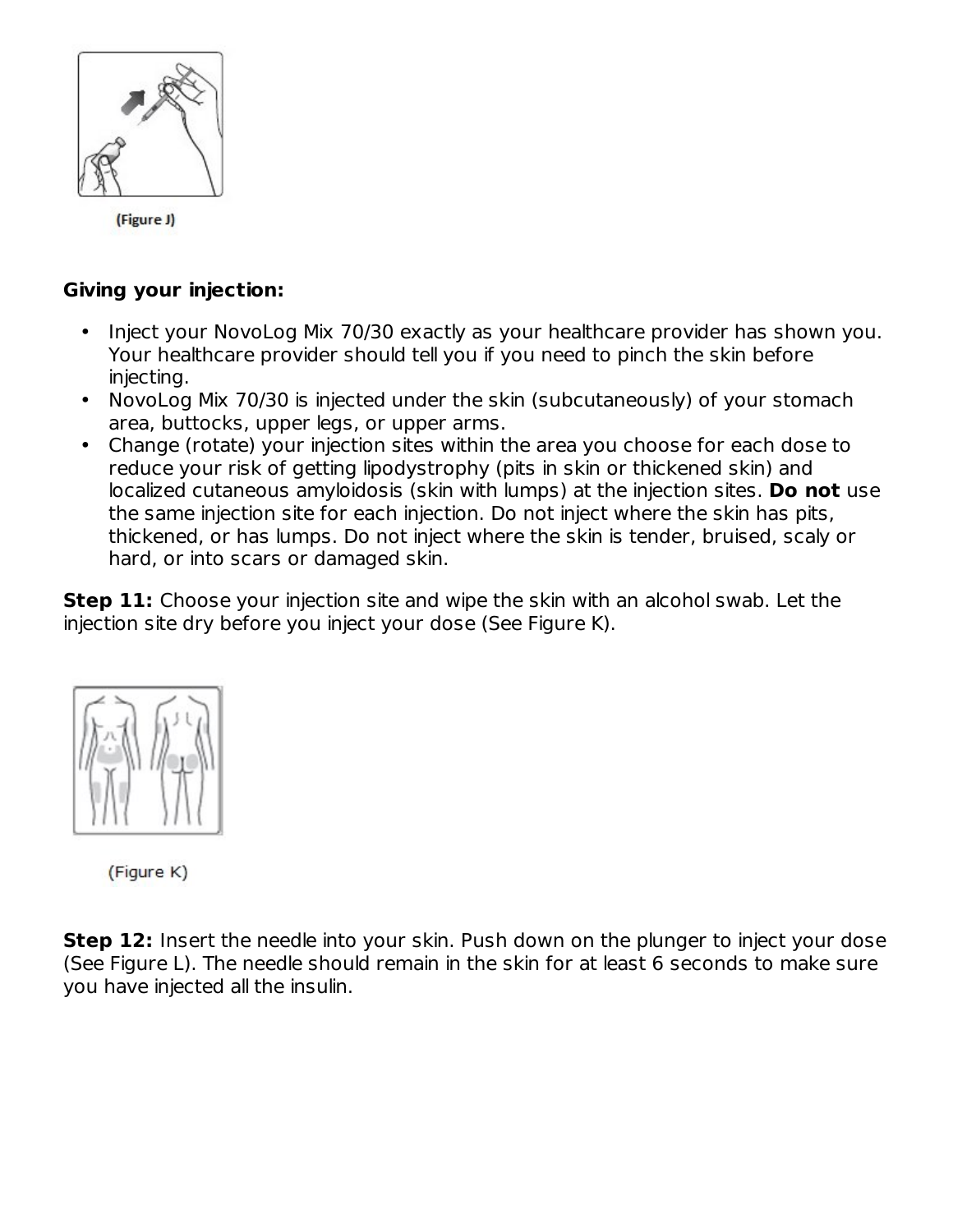

**Step 13:** Pull the needle out of your skin. After that, you may see a drop of NovoLog Mix 70/30 at the needle tip. This is normal and does not affect the dose you just received (See Figure M).

• If you see blood after you take the needle out of your skin, press the injection site lightly with a piece of gauze or an alcohol swab. **Do not** rub the area.



(Figure M)

# **After your injection:**

- **Do not** recap the needle. Recapping the needle can lead to a needle stick injury.
- Put the empty insulin vials, used needles and syringes in a FDA-cleared sharps disposal container right away after use. **Do not** throw away (dispose of) loose needles and syringes in your household trash.
- If you do not have a FDA-cleared sharps disposal container, you may use a household container that is:
	- o made of a heavy-duty plastic,
	- o can be closed with a tight-fitting, puncture-resistant lid, without sharps being able to come out,
	- o upright and stable during use,
	- o leak-resistant, and
	- o properly labeled to warn of hazardous waste inside the container.
- When your sharps disposal container is almost full, you will need to follow your community guidelines for the right way to dispose of your sharps disposal container. There may be state or local laws about how you should throw away used needles and syringes. For more information about the safe sharps disposal, and for specific information about sharps disposal in the state that you live in, go to the FDA's website at: http://www.fda.gov/safesharpsdisposal.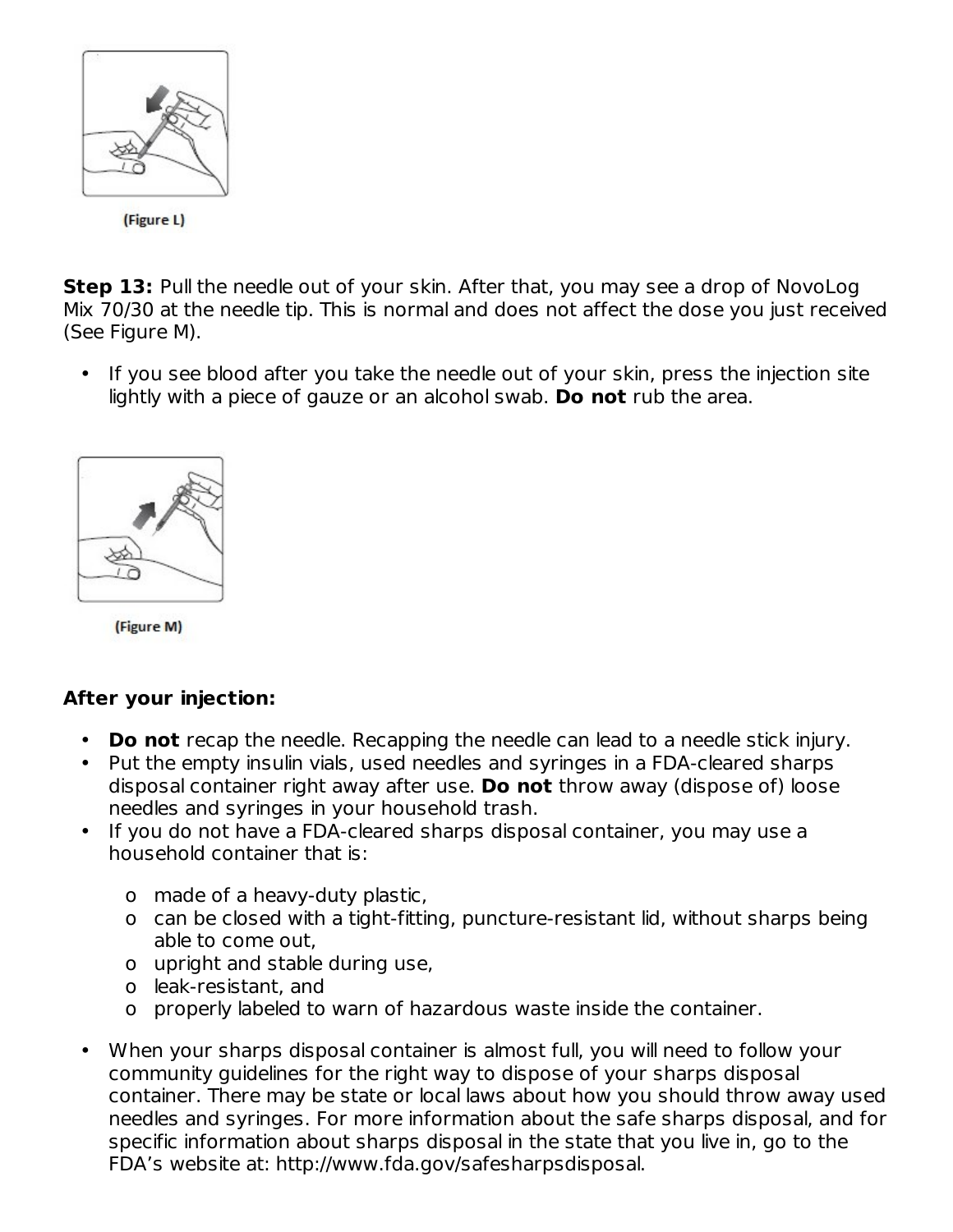**Do not** dispose of your used sharps disposal container in your household trash unless your community guidelines permit this. **Do not** recycle your used sharps disposal container.

#### **How should I store NovoLog Mix 70/30?**

- **Do not** freeze NovoLog Mix 70/30. **Do not** use NovoLog Mix 70/30 if it has been frozen.
- Keep NovoLog Mix 70/30 away from heat or light. **All unopened vials:**
- Store unopened NovoLog Mix 70/30 vials in the refrigerator at 36°F to 46°F (2°C to 8°C).
- Unopened vials may be used until the expiration date printed on the label, if they have been stored in the refrigerator.
- Unopened vials should be thrown away after 28 days, if they are stored at room temperature.
	- **After vials have been opened:**
- Opened NovoLog Mix 70/30 vials can be stored in the refrigerator 36°F to 46°F (2°C to 8°C) or at room temperature below 86°F (30°C) for up to 28 days.
- Throw away all opened NovoLog Mix 70/30 vials after 28 days, even if they still have insulin left in them.

# **General information about the safe and effective use of NovoLog Mix 70/30**

- Always use a new syringe and needle for each injection.
- Do not share syringes or needles.
- Keep NovoLog Mix 70/30 vials, syringes, and needles out of the reach of children.

This Instructions for Use has been approved by the U.S. Food and Drug Administration.

Manufactured by:

Novo Nordisk Inc.

800 Scudders Mill Road

Plainsboro, New Jersey 08536

1-800-727-6500

U.S. License Number 1261

Revised: 4/2021

NovoLog $^\circledR$  is a registered trademark of Novo Nordisk A/S.

PATENT Information: http://novonordisk-us.com/products/product-patents.html

© 2002-2021 Novo Nordisk

For information about NovoLog Mix 70/30 contact:

Novo Nordisk Inc.

800 Scudders Mill Road

Plainsboro, New Jersey 08536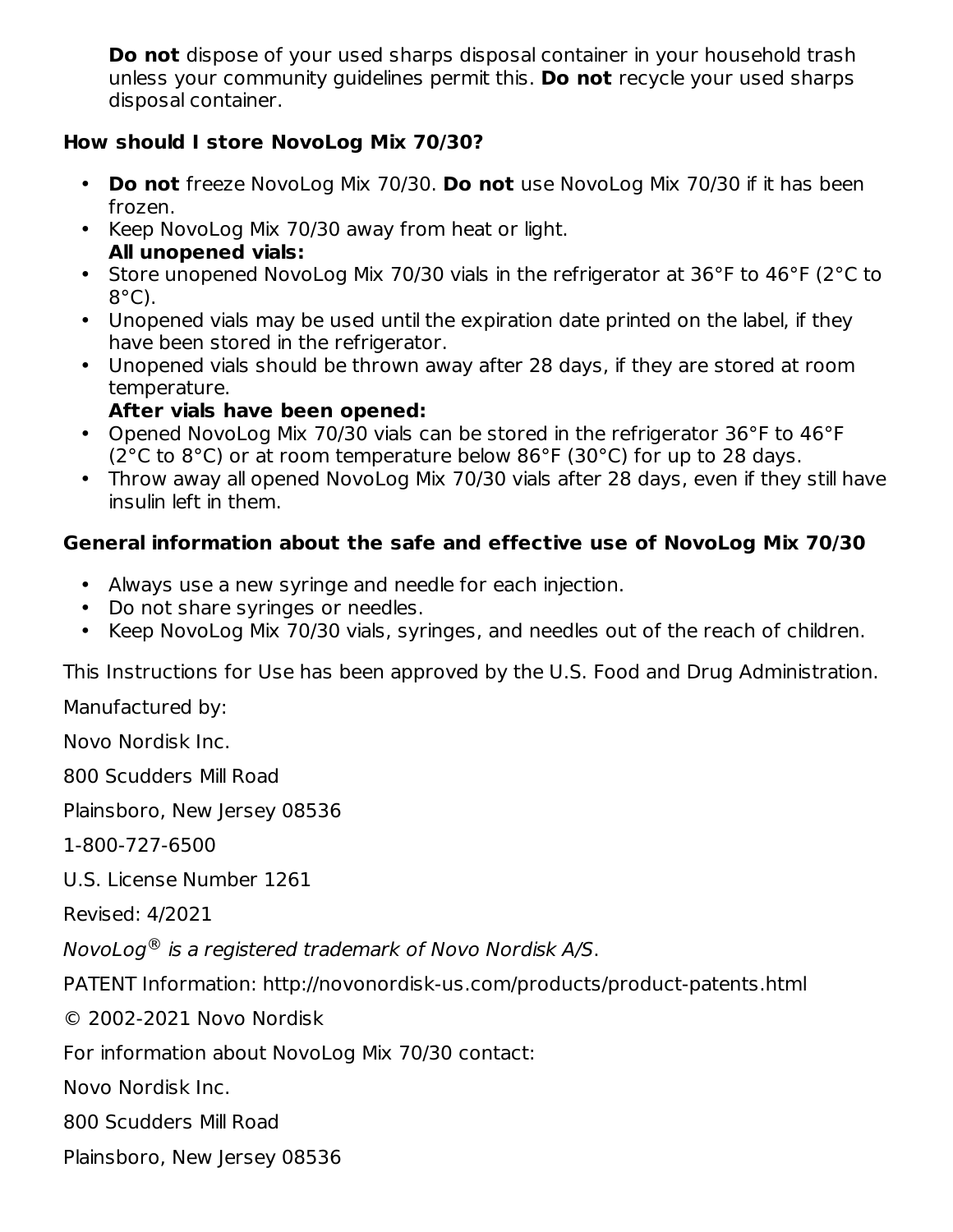#### 1-800-727-6500

www.novonordisk-us.com

#### **INSTRUCTIONS FOR USE**

#### **NovoLog Mix 70/30 FlexPen ® ®**

(NŌ-vō-Log-MIX-SEV-en-tee-THIR-tee)

(insulin aspart protamine and insulin aspart) injectable suspension

Read the following instructions carefully before you start using your NovoLog Mix 70/30 FlexPen and each time you get a refill. There may be new information. You should read the instructions even if you have used NovoLog Mix 70/30 FlexPen before.

**Do not share your NovoLog Mix 70/30 FlexPen with other people, even if the needle has been changed.** You may give other people a serious infection, or get a serious infection from them.

NovoLog Mix 70/30 FlexPen is a disposable, single-patient-use dial-a-dose insulin pen. You can select doses from 1 to 60 units in increments of 1 unit. NovoLog Mix 70/30 FlexPen is designed to be used with NovoFine, NovoFine Plus or NovoTwist needles.

#### **People who are blind or have vision problems should not use NovoLog Mix 70/30 FlexPen without help from a person trained to use NovoLog Mix 70/30 FlexPen**.

#### **Getting ready**

Make sure you have the following items:

- $\bullet$ NovoLog Mix 70/30 FlexPen
- New NovoFine, NovoFine Plus or NovoTwist needle
- Alcohol swabs

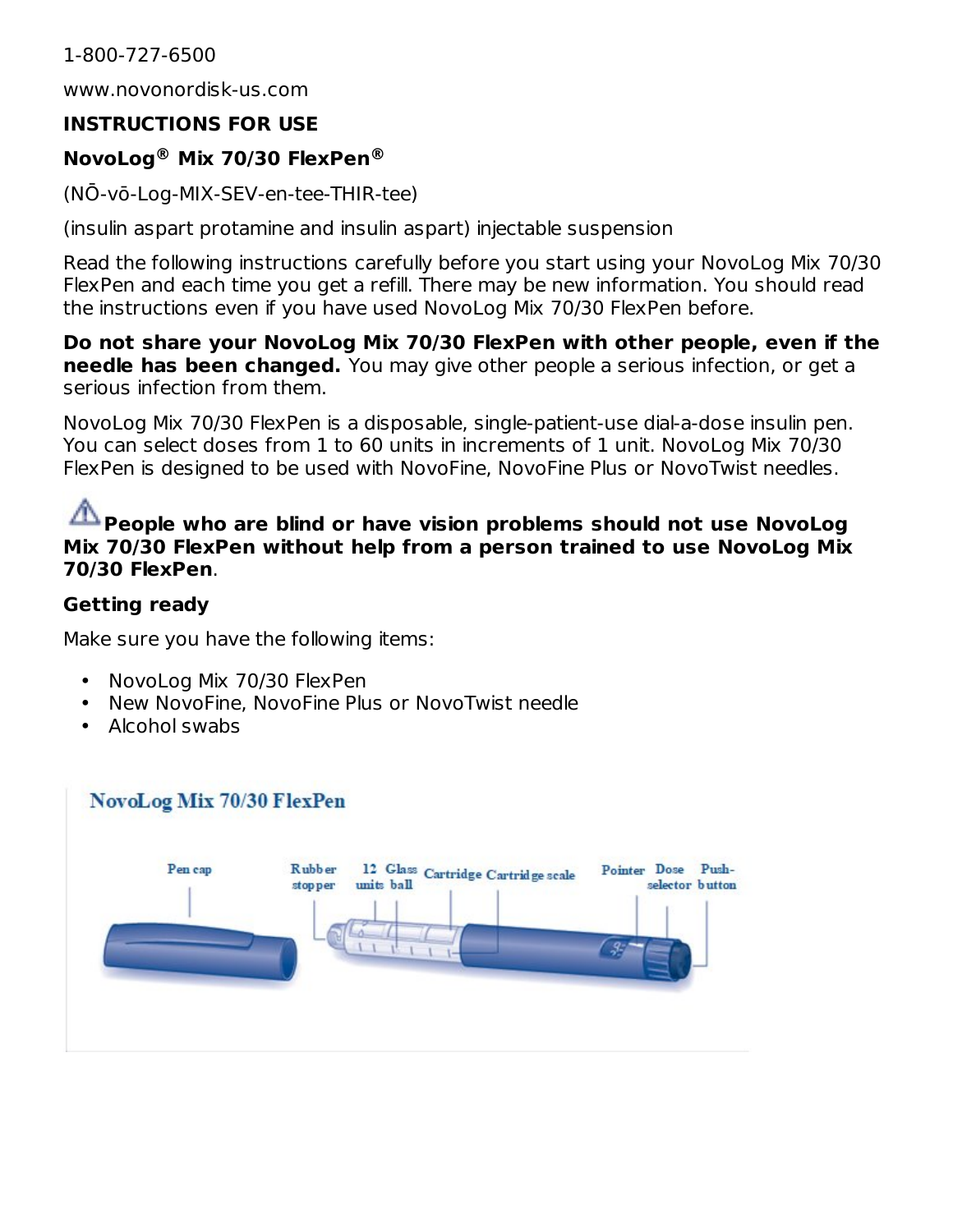| <b>NovoFine</b>         | Big outer<br>nee dle cap       | <b>Inner</b> | needle cap Needle Protective tab |
|-------------------------|--------------------------------|--------------|----------------------------------|
| <b>NovoFine</b><br>Plus | Big outer<br>nee dle cap       | <b>Inner</b> | needle cap Needle Protective tab |
| <b>NovoTwist</b>        | <b>Big outer</b><br>needle cap | <b>Inner</b> | needle cap Needle Protective tab |

### **Preparing your NovoLog Mix 70/30 FlexPen**

- Wash your hands with soap and water.
- Before you start to prepare your injection, check the label to make sure that you are taking the right type of insulin. This is especially important if you take more than 1 type of insulin. NovoLog Mix 70/30 should look cloudy after mixing.

Before your first injection with a new NovoLog Mix 70/30 FlexPen you must mix the insulin:

A. Let the insulin reach room temperature before you use it. This makes it easier to mix.

Pull off the pen cap (see diagram A).



B. Roll the pen between your palms 10 times - it is important that the pen is kept horizontal (see diagram B).



C. Then gently move the pen up and down ten times between position **1** and **2** as shown, so the glass ball moves from one end of the cartridge to the other (see diagram C).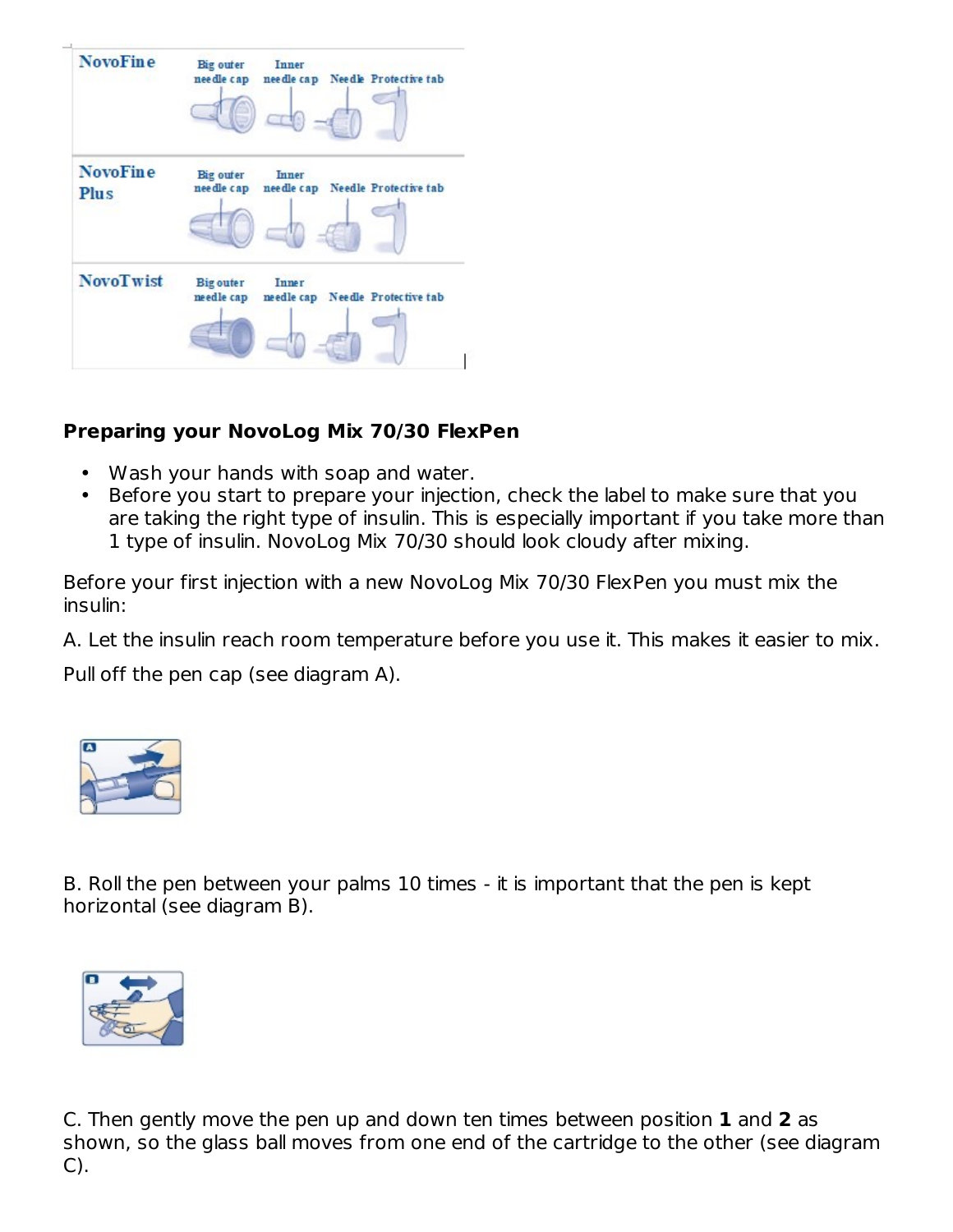

Repeat rolling and moving the pen until the liquid appears white and cloudy. Do not use the pen if the liquid appears discolored or contains particles.

**For every following injection** move the pen up and down between positions 1 and 2 at least ten times until the liquid appears white and cloudy.

After mixing, complete all the following steps of the injection right away. If there is a delay, the insulin will need to be mixed again.

Wipe the rubber stopper with an alcohol swab.

Before you inject, there must be at least 12 units of insulin left in the cartridge to make sure the remaining insulin is evenly mixed. If there are less than 12 units left, use a new NovoLog Mix 70/30 FlexPen.

#### **Attaching the needle**

D. Remove the protective tab from a disposable needle.

Screw the needle tightly onto your NovoLog Mix 70/30 FlexPen. It is important that the needle is put on straight (see diagram D).

Never place a disposable needle on your NovoLog Mix 70/30 FlexPen until you are ready to take your injection.



E. Pull off the big outer needle cap (see diagram E).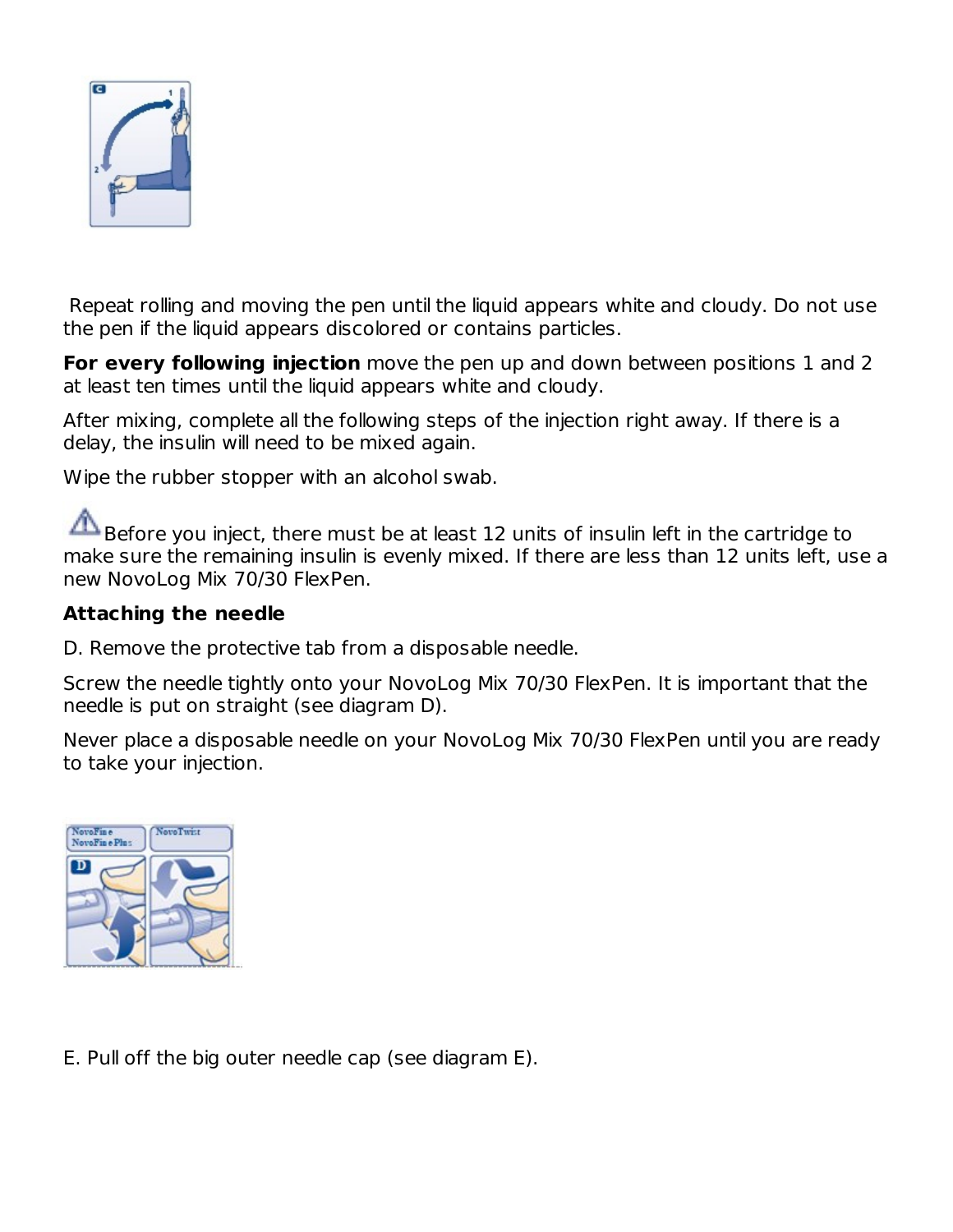

F. Pull off the inner needle cap and throw it away (dispose of it) (see diagram F).





Always use a new needle for each injection to make sure the needle is free of germs (sterile) and to prevent blocked needles. Do not reuse or share your needles or syringes with other people. You may give other people a serious infection, or get a serious infection from them.

Be careful not to bend or damage the needle before use.

To reduce the risk of a needle stick, **never put the inner needle cap back on the needle.**

#### **Giving the airshot before each injection**

Before each injection small amounts of air may collect in the cartridge during normal use. **To avoid injecting air and to make sure you take the right dose of insulin**:

G. Turn the dose selector to select 2 units (see diagram G).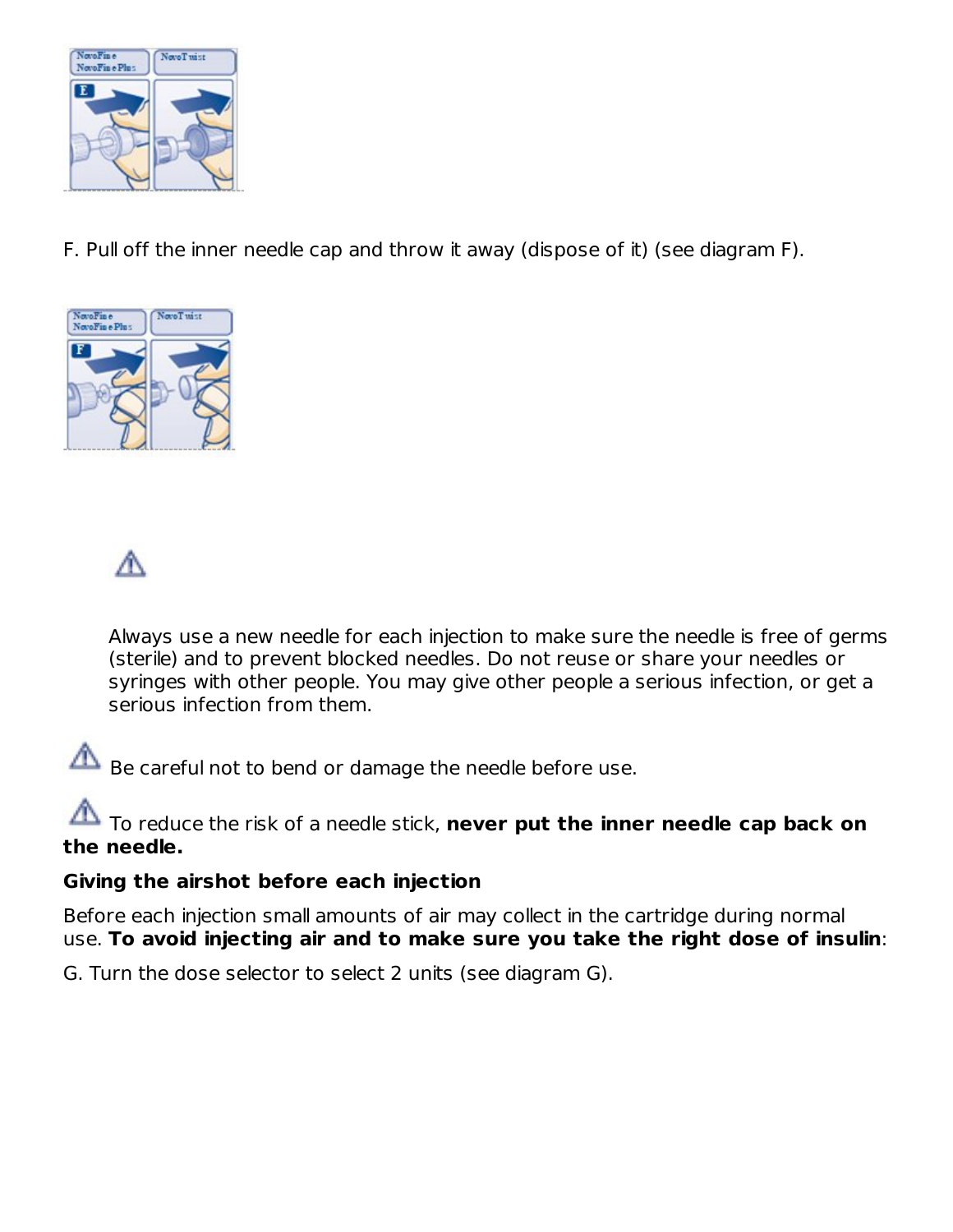

H. Hold your NovoLog Mix 70/30 FlexPen with the needle pointing up. Tap the cartridge gently with your finger a few times to make any air bubbles collect at the top of the cartridge (see diagram H).



I. Keep the needle pointing upwards, press the push-button all the way in (see diagram I). The dose selector returns to 0.



A drop of insulin should appear at the needle tip. If not, change the needle and repeat the procedure no more than 6 times.

If you do not see a drop of insulin after 6 times, do not use the NovoLog Mix 70/30 FlexPen and contact Novo Nordisk at 1-800-727-6500.

A small air bubble may remain at the needle tip, but it will not be injected.

#### **Selecting your dose**

Check and make sure that the dose selector is set at 0.

J. Turn the dose selector to the number of units you need to inject. The pointer should line up with your dose.

The dose can be corrected either up or down by turning the dose selector in either direction until the correct dose lines up with the pointer (see diagram J). When turning the dose selector, be careful not to press the push-button as insulin will come out.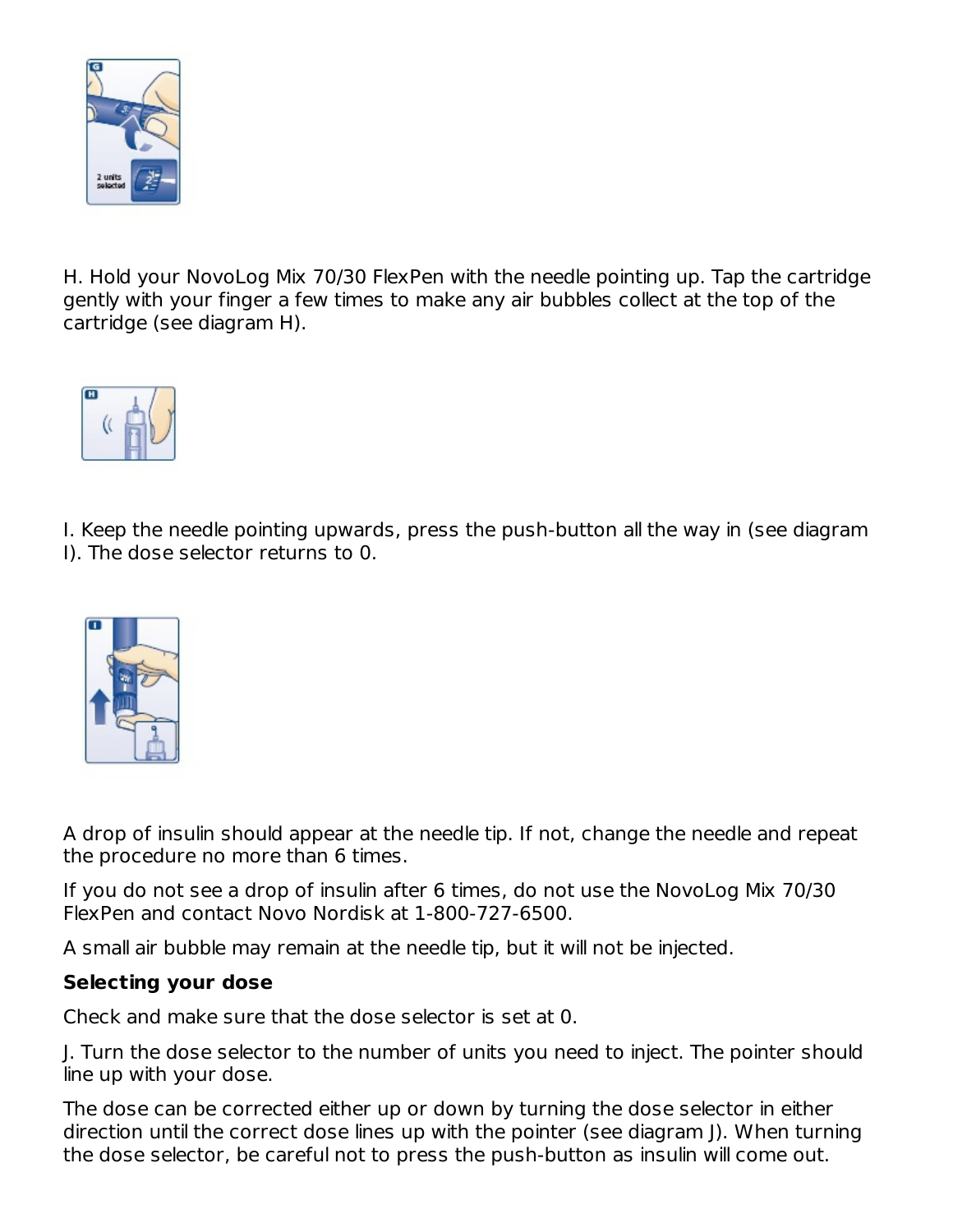You cannot select a dose larger than the number of units left in the cartridge.

You will hear a click for every single unit dialed. Do not set the dose by counting the number of clicks you hear because you may get an incorrect dose.



Do not use the cartridge scale printed on the cartridge to measure your dose of insulin.

#### **Giving the injection**

- Do the injection exactly as shown to you by your healthcare provider. Your healthcare provider should tell you if you need to pinch the skin before injecting. Wipe the skin with an alcohol swab and let the area dry.
- NovoLog Mix 70/30 can be injected under the skin (subcutaneously) of your stomach area, buttocks, upper legs (thighs), or upper arms.
- Change (rotate) your injection sites within the area you choose for each dose to reduce your risk of getting lipodystrophy (pits in skin or thickened skin) and localized cutaneous amyloidosis (skin with lumps) at the injection sites. **Do not** use the same injection site for each injection. Do not inject where the skin has pits, is thickened, or has lumps. Do not inject where the skin is tender, bruised, scaly or hard, or into scars or damaged skin.

K. Insert the needle into your skin.

Inject the dose by pressing the push-button all the way in until the 0 lines up with the pointer (see diagram K). Be careful only to push the button when injecting.

Turning the dose selector will not inject insulin.

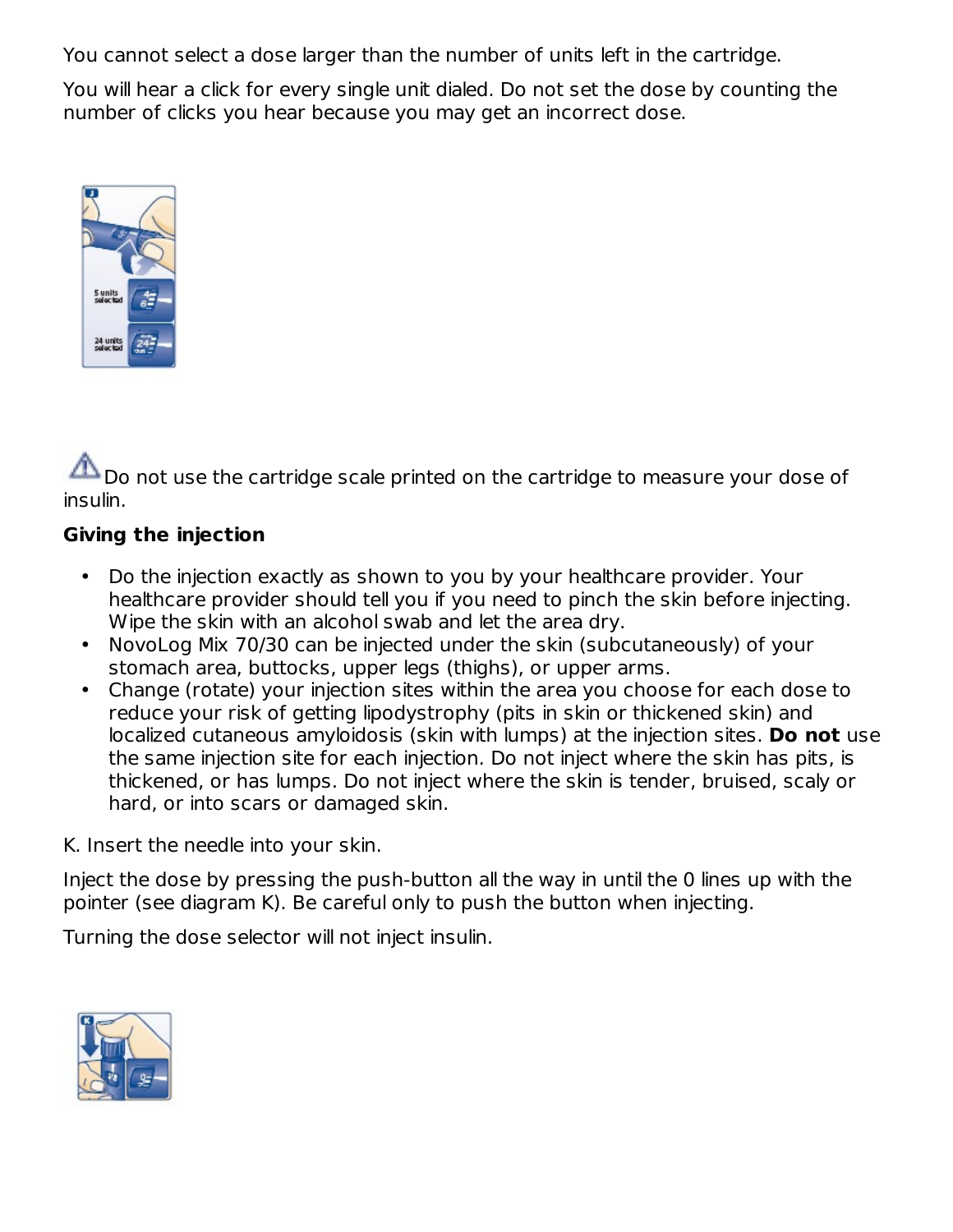L. Keep the needle in the skin for at least 6 seconds, and keep the push-button pressed all the way in until the needle has been pulled out from the skin (see diagram L). This will make sure that the full dose has been given.



You may see a drop of insulin at the needle tip. This is normal and has no effect on the dose you just received. If blood appears after you take the needle out of your skin, press the injection site lightly with an alcohol swab. **Do not rub the area.**

### **After the injection**

**Do not recap the needle.** Recapping can lead to a needle stick injury. Remove the needle from the NovoLog Mix 70/30 FlexPen after each injection and dispose of it. This helps to prevent infection, leakage of insulin, and will help to make sure you inject the right dose of insulin.

- Put your used needles in a FDA-cleared sharps disposal container right away after use. Do not throw away (dispose of) loose needles in your household trash.
- If you do not have a FDA-cleared sharps disposal container, carefully slip the needle into the outer needle cap and throw it away in a household container that is:
	- o made of a heavy-duty plastic,
	- o can be closed with a tight-fitting, puncture-resistant lid, without sharps being able to come out,
	- o upright and stable during use,
	- o leak-resistant, and
	- o properly labeled to warn of hazardous waste inside the container
- When your sharps disposal container is almost full, you will need to follow your community guidelines for the right way to dispose of your sharps disposal container. There may be state or local laws about how you should throw away used needles and syringes. For more information about the safe sharps disposal, and for specific information about sharps disposal in the state that you live in, go to the FDA's website at: http://www.fda.gov/safesharpsdisposal. Do not dispose of your used sharps disposal container in your household trash unless your community guidelines permit this. Do not recycle your used sharps disposal container.
- When there is not enough medicine left in your NovoLog Mix 70/30 FlexPen for your prescribed dose, the NovoLog Mix 70/30 FlexPen may be thrown away in your household trash after you have removed the needle. The NovoLog Mix 70/30 FlexPen prevents the cartridge from being completely emptied. It is designed to deliver 300 units.

M. Put the pen cap on the NovoLog Mix 70/30 FlexPen and store the NovoLog Mix 70/30 FlexPen without the needle attached (see diagram M). Storing without the needle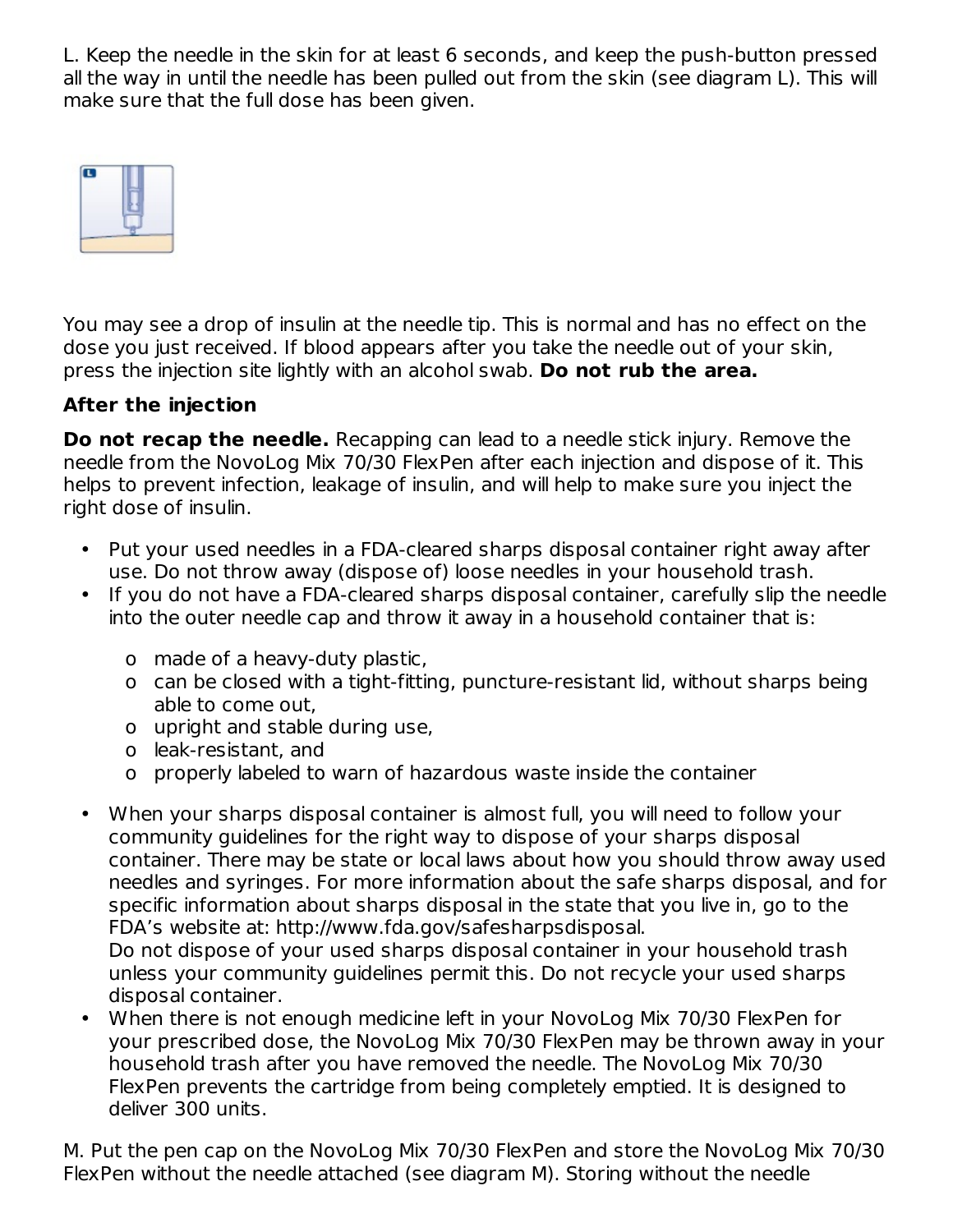attached helps prevent leaking, blocking of the needle, and air from entering the Pen.



#### **How should I store NovoLog Mix 70/30 FlexPen?**

- **Do not** freeze NovoLog Mix 70/30. **Do not** use NovoLog Mix 70/30 if it has been frozen.
- Keep NovoLog Mix 70/30 away from heat or light.
- Store the NovoLog Mix 70/30 FlexPen without the needle attached.
- **Unused NovoLog Mix 70/30 FlexPen:**
	- o Store unused NovoLog Mix 70/30 FlexPen in the refrigerator at 36°F to 46°F  $(2^{\circ}C \text{ to } 8^{\circ}C).$
	- o Unused NovoLog Mix 70/30 FlexPen may be used until the expiration date printed on the label, if kept in the refrigerator.
	- o Unused NovoLog Mix 70/30 FlexPen should be thrown away after 14 days, if it is stored at room temperature.
- **In-Use NovoLog Mix 70/30 FlexPen:**
	- o Store the FlexPen you are currently using at room temperature below 86°F (30°C) for up to 14 days.
	- o The NovoLog Mix 70/30 FlexPen you are using should be thrown away after 14 days, even if it still has insulin left in it.

#### **Maintenance**

For the safe and proper use of your NovoLog Mix 70/30 FlexPen be sure to handle it with care. Avoid dropping your NovoLog Mix 70/30 FlexPen as it may damage it. If you are concerned that your NovoLog Mix 70/30 FlexPen is damaged, use a new one. You can clean the outside of your NovoLog Mix 70/30 FlexPen by wiping it with a damp cloth. Do not soak or wash your NovoLog Mix 70/30 FlexPen as it may damage it. Do not refill your NovoLog Mix 70/30 FlexPen.

Remove the needle from the NovoLog Mix 70/30 FlexPen after each injection. This helps to ensure sterility, prevent leakage of insulin, and will help to make sure you inject the right dose of insulin for future injections.

Be careful when handling used needles to avoid needle sticks and transfer of infectious diseases.

Keep your NovoLog Mix 70/30 FlexPen and needles out of the reach of children.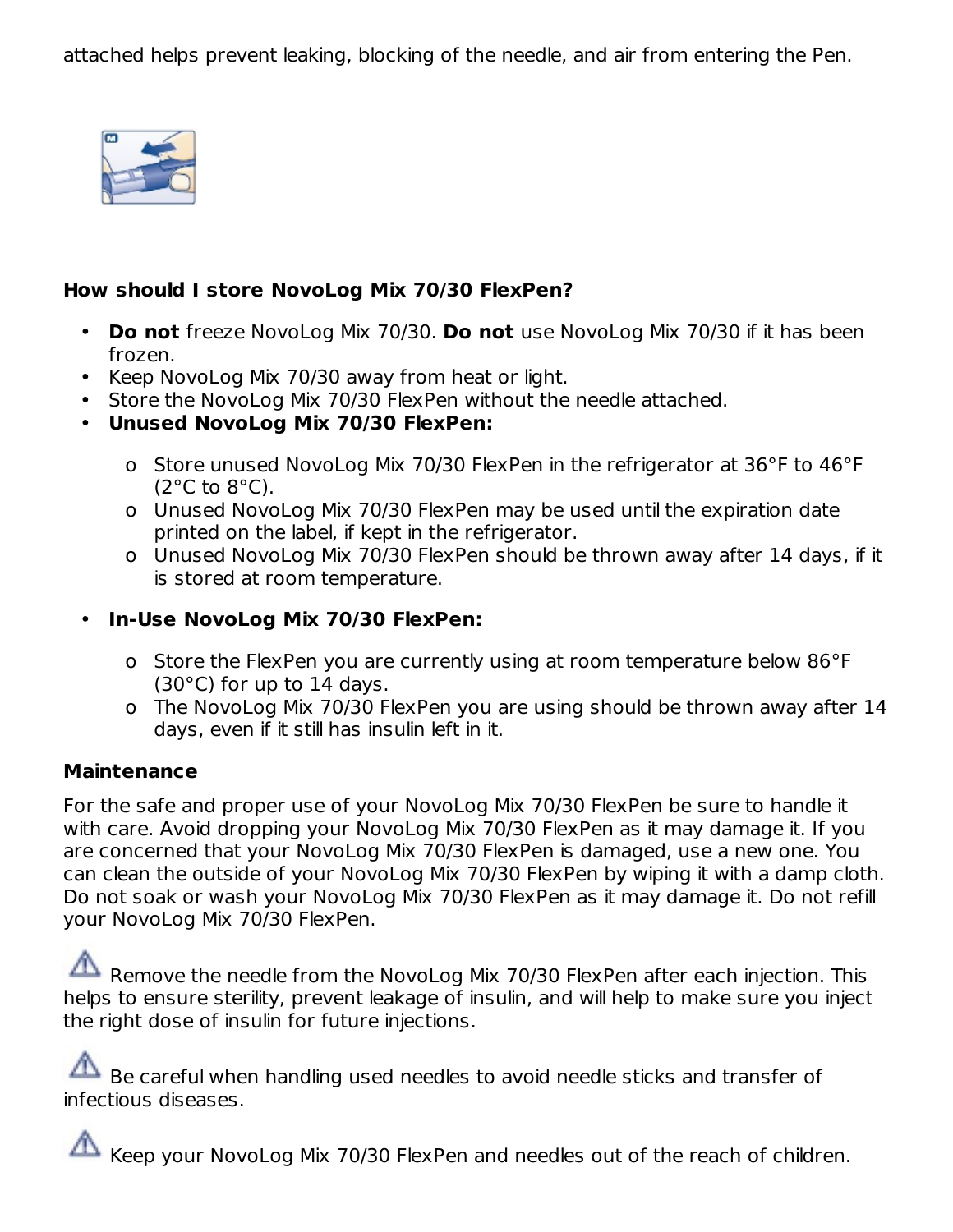Use NovoLog Mix 70/30 FlexPen as directed to treat your diabetes.

**Do not** share your NovoLog Mix 70/30 FlexPen or needles with other people. You may give other people a serious infection, or get a serious infection from them.

Always use a new needle for each injection.

 $\sum_{n=1}^{\infty}$  Novo Nordisk is not responsible for harm due to using this insulin pen with products not recommended by Novo Nordisk.

As a precautionary measure, always carry a spare insulin delivery device in case your NovoLog Mix 70/30 FlexPen is lost or damaged.

Remember to keep the disposable NovoLog Mix 70/30 FlexPen with you. Do not leave it in a car or other location where it can get too hot or too cold.

This Instructions for Use has been approved by the U.S. Food and Drug Administration.

Manufactured by:

Novo Nordisk Inc.

800 Scudders Mill Road

Plainsboro, New Jersey 08536

1-800-727-6500

U.S. License Number 1261

**Revised: 4/2021**

#### **PRINCIPAL DISPLAY PANEL - VIAL 10ML**

NDC 0169-3685-12

List 368512

### **NovoLog Mix 70/30 ®**

(insulin aspart protamine and

insulin aspart) injectable suspension

100 units/mL (U-100)

**For subcutaneous use.**

### **Shake carefully before using.**

### **See enclosed insert for proper technique.**

Rx only

**Use only with a U-100 syringe.**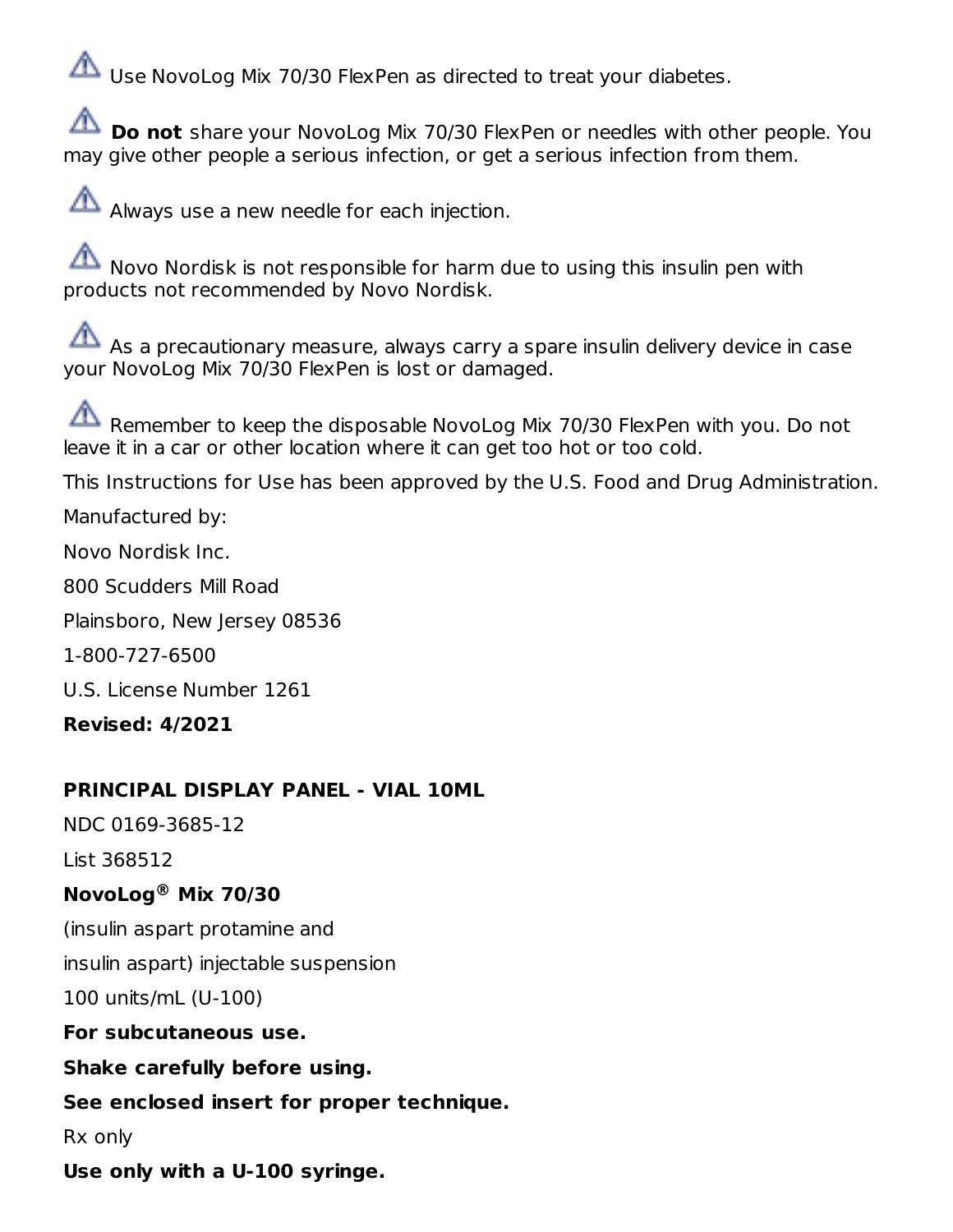#### 10 mL multiple-dose vial



# **Principal Display Panel – Vial ReliOn ®**

NDC 0169-2200-11

List 220011

#### **NovoLog Mix 70/30 ®**

(insulin aspart protamine

and insulin aspart) injectable suspension

100 units/mL (U-100)

**For subcutaneous use.**

**Shake carefully before using.**

#### **See enclosed insert for proper technique.**

Rx only

#### **Use only with a U-100 syringe.**

10 mL multiple-dose vial

#### **ONLY FOR RETAIL SALE BY WALMART**

#### **AND ITS AFFILIATES**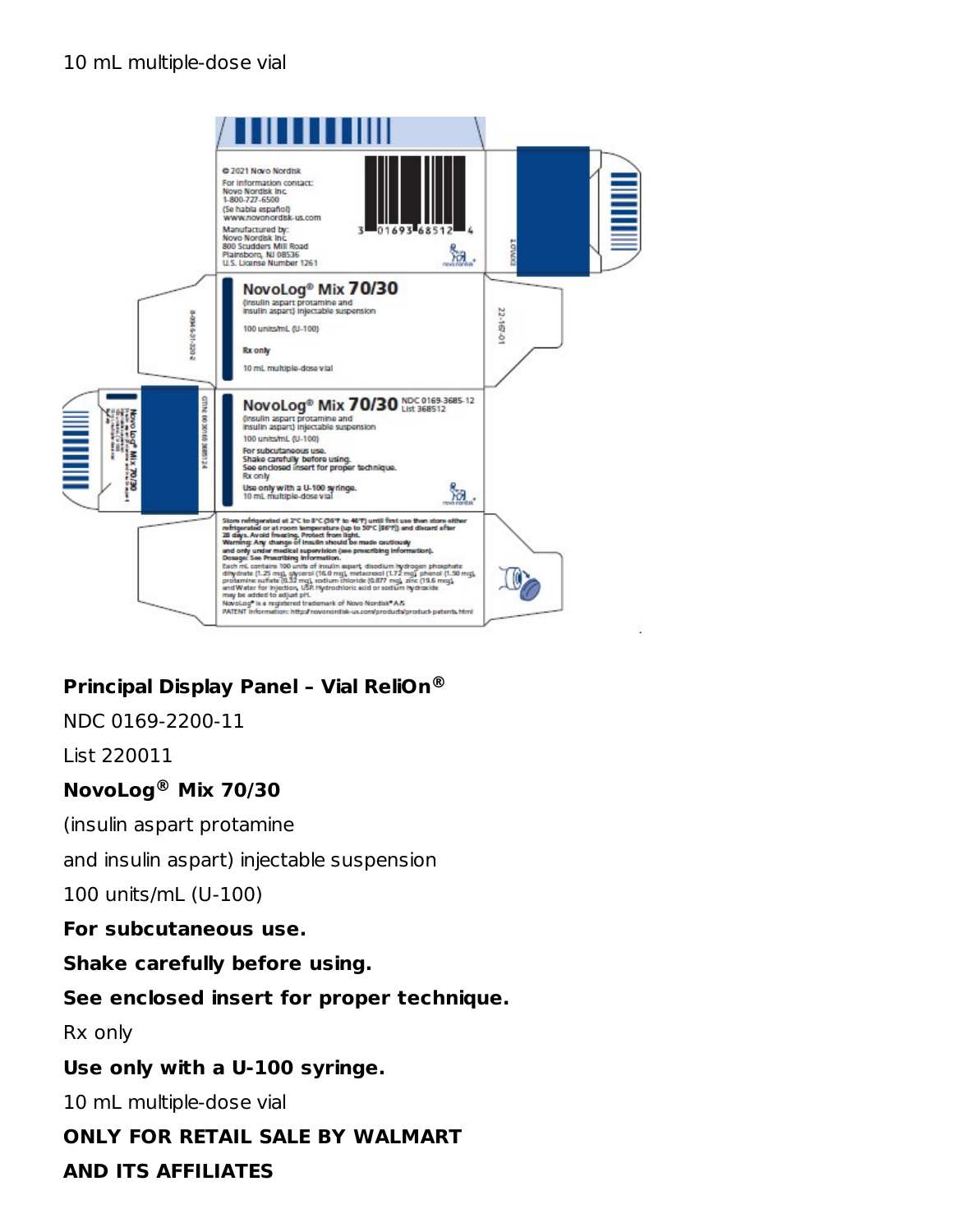

# **PRINCIPAL DISPLAY PANEL - FLEXPEN 3ML**

NDC 0169-3696-19

List 369619

**NovoLog Mix 70/30 ®**

### **FlexPen Prefilled Syringe ®**

(insulin aspart protamine and

insulin aspart) injectable suspension

### **For Single Patient Use Only**

100 units/mL (U-100)

5×3 mL Prefilled Insulin Syringes

**For subcutaneous use.**

**Shake carefully before using.**

**See enclosed insert for proper technique.**

**For use with NovoFine , NovoFine Plus or NovoTwist disposable needles. ® ® ®**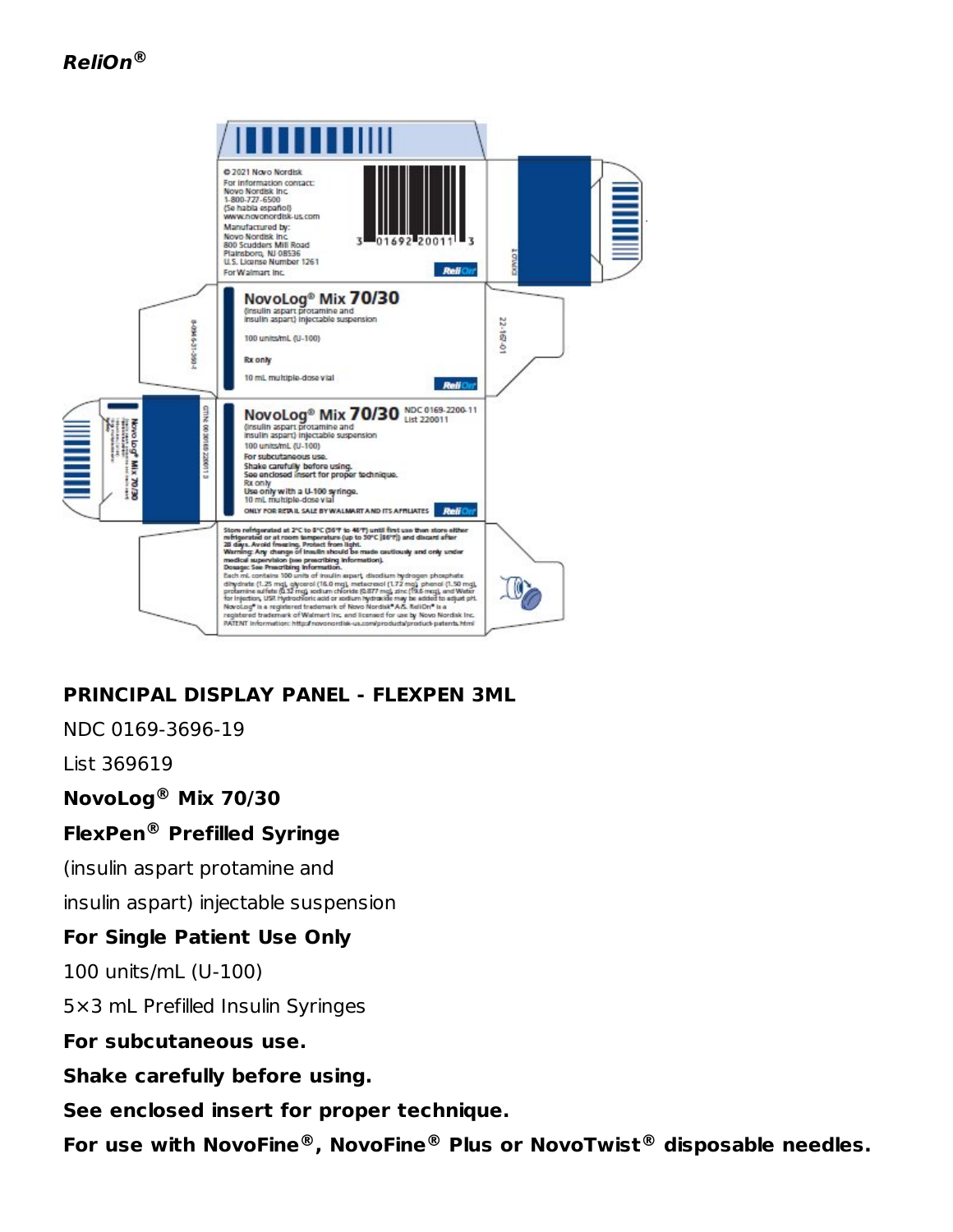#### **Store refrigerated at 2°C to 8°C (36°F to 46°F) until first use. After first use store at room temperature (up to 30°C [86°F]) and discard after 14 days. Avoid freezing. Protect from light.**

#### **Rx only**

Dispense in this sealed carton.



# **Principal Display Panel FlexPen ReliOn ®**

NDC 0169-2201-25

List 220125

**NovoLog Mix 70/30 ®**

### **FlexPen Prefilled Syringe ®**

(insulin aspart protamine and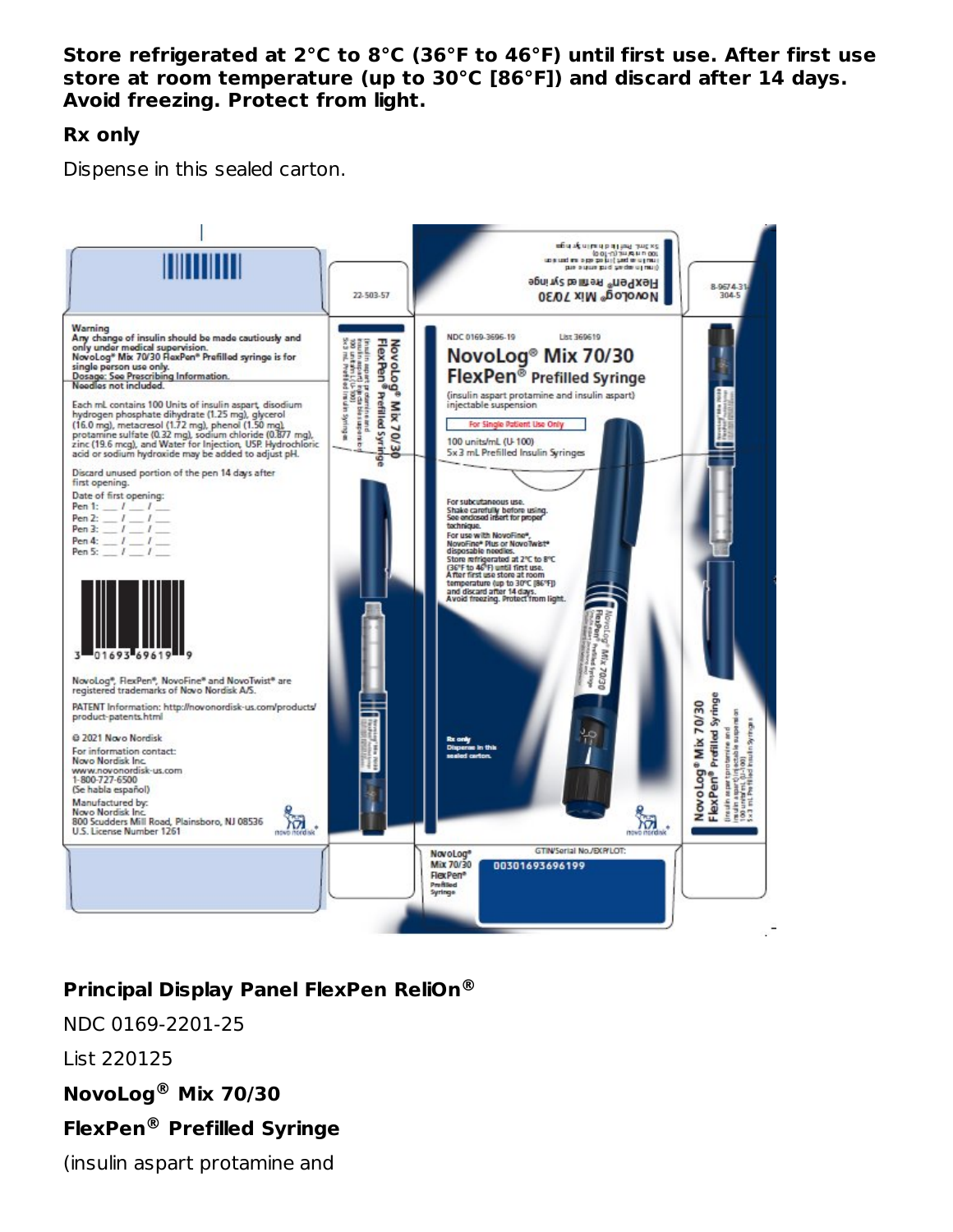insulin aspart) injectable suspension

#### **For Single Patient Use Only**

100 units/mL (U-100)

5×3 mL Prefilled Insulin Syringes

**For subcutaneous use.**

**Shake carefully before using.**

**See enclosed insert for proper technique.**

**For use with NovoFine , NovoFine Plus or NovoTwist disposable needles. ® ® ®**

**Store refrigerated at 2°C to 8°C (36°F to 46°F) until first use.**

**After first use store at room temperature (up to 30°C [86°F]) and discard after 14 days.**

**Avoid freezing. Protect from light.**

**Rx only**

Dispense in this sealed carton.

# **ONLY FOR RETAIL SALE BY WALMART AND ITS AFFILIATES**

**ReliOn ®**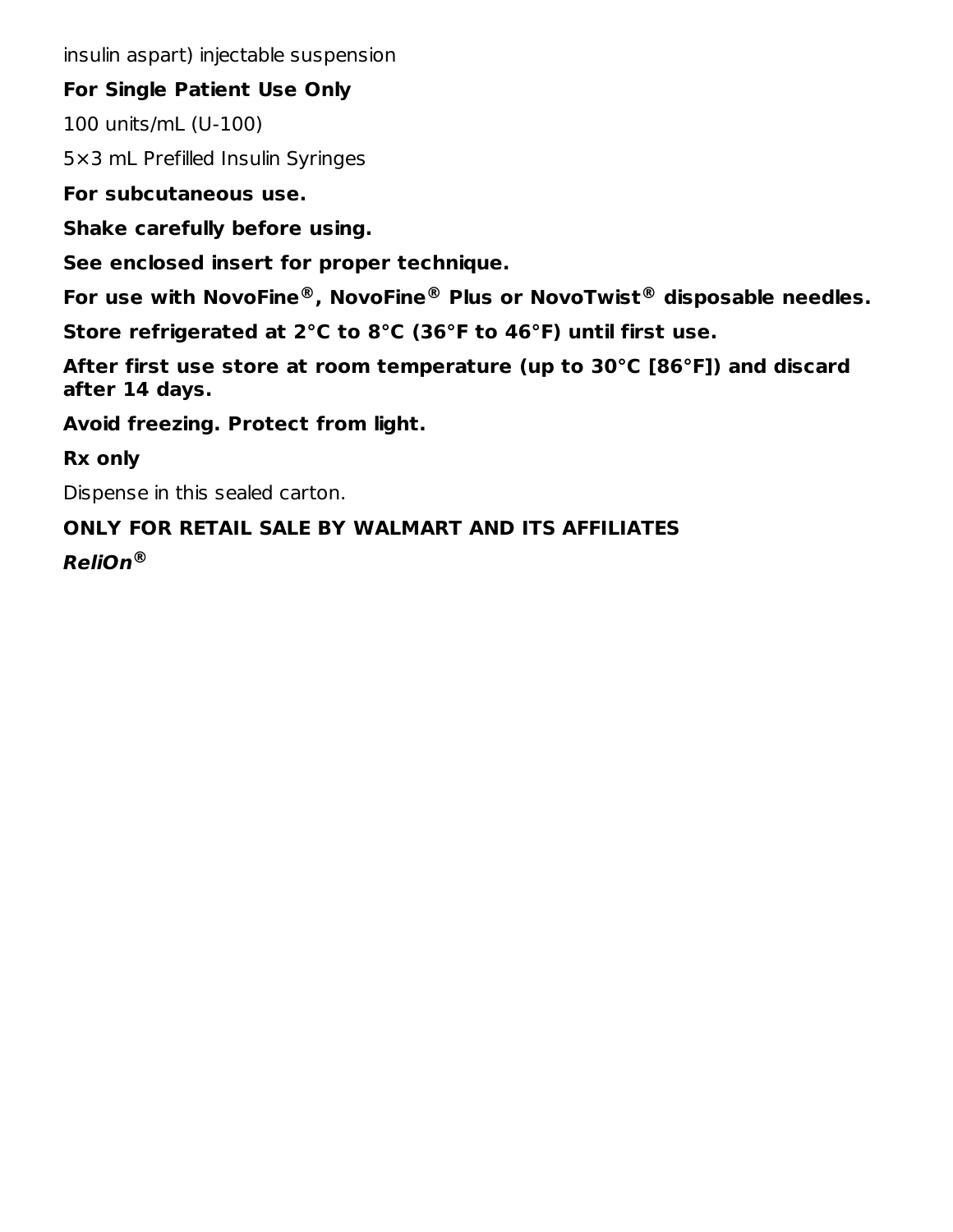

| <b>NOVOLOG MIX 70/30</b>                                                    |                         |  |                           |                  |  |  |
|-----------------------------------------------------------------------------|-------------------------|--|---------------------------|------------------|--|--|
| insulin aspart injection, suspension                                        |                         |  |                           |                  |  |  |
|                                                                             |                         |  |                           |                  |  |  |
| <b>Product Information</b>                                                  |                         |  |                           |                  |  |  |
| <b>Product Type</b>                                                         | HUMAN PRESCRIPTION DRUG |  | <b>Item Code (Source)</b> | NDC:0169-3685    |  |  |
| <b>Route of Administration</b>                                              | <b>SUBCUTANEOUS</b>     |  |                           |                  |  |  |
|                                                                             |                         |  |                           |                  |  |  |
| <b>Active Ingredient/Active Moiety</b>                                      |                         |  |                           |                  |  |  |
|                                                                             |                         |  |                           |                  |  |  |
|                                                                             | <b>Ingredient Name</b>  |  | <b>Basis of Strength</b>  | <b>Strength</b>  |  |  |
| <b>INSULIN ASPART</b> (UNII: D933668QVX) (insulin aspart - UNII:D933668QVX) |                         |  | <b>INSULIN ASPART</b>     | 100 [iU] in 1 mL |  |  |
|                                                                             |                         |  |                           |                  |  |  |
| <b>Inactive Ingredients</b>                                                 |                         |  |                           |                  |  |  |
|                                                                             |                         |  |                           |                  |  |  |
|                                                                             | <b>Ingredient Name</b>  |  |                           | <b>Strength</b>  |  |  |
|                                                                             |                         |  |                           |                  |  |  |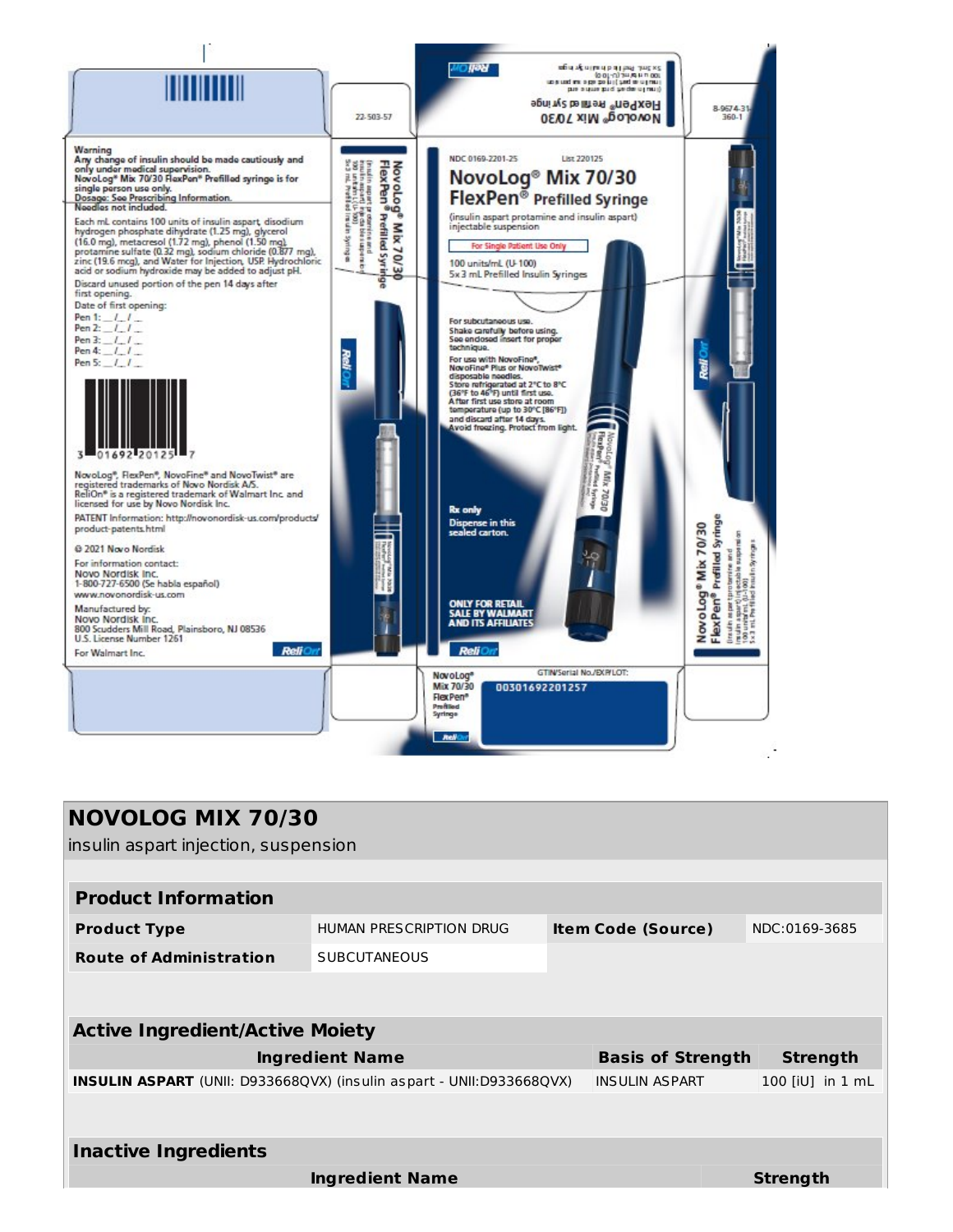| SODIUM PHOSPHATE, DIBASIC, DIHYDRATE (UNII: 9425516E2T) | 1.25 mg in $1$ mL  |
|---------------------------------------------------------|--------------------|
| <b>HYDROCHLORIC ACID (UNII: QTT17582CB)</b>             |                    |
| <b>GLYCERIN</b> (UNII: PDC6A3C0OX)                      | 16.0 mg in $1$ mL  |
| <b>METACRESOL (UNII: GGO4Y809LO)</b>                    | 1.72 mg in $1$ mL  |
| <b>PHENOL</b> (UNII: 339NCG44TV)                        | $1.5$ mg in $1$ mL |
| <b>PROTAMINE SULFATE (UNII: 0DE9724IHC)</b>             | $0.32$ mg in 1 mL  |
| <b>SODIUM CHLORIDE (UNII: 451W47IQ8X)</b>               | $0.877$ mg in 1 mL |
| <b>SODIUM HYDROXIDE (UNII: 55X04QC32I)</b>              |                    |
| <b>ZINC</b> (UNII: $ 41CSQ7QDS\rangle$ )                | 19.6 $uq$ in 1 mL  |

# **Packaging**

| #                            | <b>Item Code</b>             | <b>Package Description</b>                                          | <b>Marketing Start</b><br>Date | <b>Marketing End</b><br><b>Date</b> |  |
|------------------------------|------------------------------|---------------------------------------------------------------------|--------------------------------|-------------------------------------|--|
|                              | NDC:0169-<br>3685-12         | 1 in 1 CARTON                                                       | 11/01/2001                     |                                     |  |
| 1                            |                              | 10 mL in 1 VIAL, GLASS; Type 0: Not a<br><b>Combination Product</b> |                                |                                     |  |
| $\overline{2}$               | NDC:0169-<br>3685-92         | 1 in 1 CARTON                                                       | 11/01/2001                     | 02/28/2021                          |  |
| $\overline{2}$               |                              | 10 mL in 1 VIAL, GLASS; Type 0: Not a<br><b>Combination Product</b> |                                |                                     |  |
|                              |                              |                                                                     |                                |                                     |  |
| <b>Marketing Information</b> |                              |                                                                     |                                |                                     |  |
|                              | <b>Marketing</b><br>Category | <b>Application Number or Monograph</b><br><b>Citation</b>           | <b>Marketing Start</b><br>Date | <b>Marketing End</b><br>Date        |  |
| <b>BLA</b>                   |                              | BLA021172                                                           | 11/01/2001                     |                                     |  |

| <b>NOVOLOG MIX 70/30</b><br>insulin aspart injection, suspension     |                         |  |                           |  |                     |  |
|----------------------------------------------------------------------|-------------------------|--|---------------------------|--|---------------------|--|
|                                                                      |                         |  |                           |  |                     |  |
| <b>Product Information</b>                                           |                         |  |                           |  |                     |  |
| <b>Product Type</b>                                                  | HUMAN PRESCRIPTION DRUG |  | <b>Item Code (Source)</b> |  | NDC:0169-3696       |  |
| <b>Route of Administration</b>                                       | <b>SUBCUTANEOUS</b>     |  |                           |  |                     |  |
|                                                                      |                         |  |                           |  |                     |  |
| <b>Active Ingredient/Active Moiety</b>                               |                         |  |                           |  |                     |  |
|                                                                      | <b>Ingredient Name</b>  |  | <b>Basis of Strength</b>  |  | <b>Strength</b>     |  |
| INSULIN ASPART (UNII: D933668QVX) (insulin aspart - UNII:D933668QVX) |                         |  | <b>INSULIN ASPART</b>     |  | 100 [iU] in 1 mL    |  |
|                                                                      |                         |  |                           |  |                     |  |
| <b>Inactive Ingredients</b>                                          |                         |  |                           |  |                     |  |
| <b>Ingredient Name</b><br><b>Strength</b>                            |                         |  |                           |  |                     |  |
| <b>SODIUM PHOSPHATE, DIBASIC, DIHYDRATE (UNII: 9425516E2T)</b>       |                         |  |                           |  | $1.25$ mg in $1$ mL |  |
| <b>GLYCERIN (UNII: PDC6A3C0OX)</b>                                   |                         |  |                           |  | 16 mg in 1 mL       |  |
| <b>HYDROCHLORIC ACID (UNII: QTT17582CB)</b>                          |                         |  |                           |  |                     |  |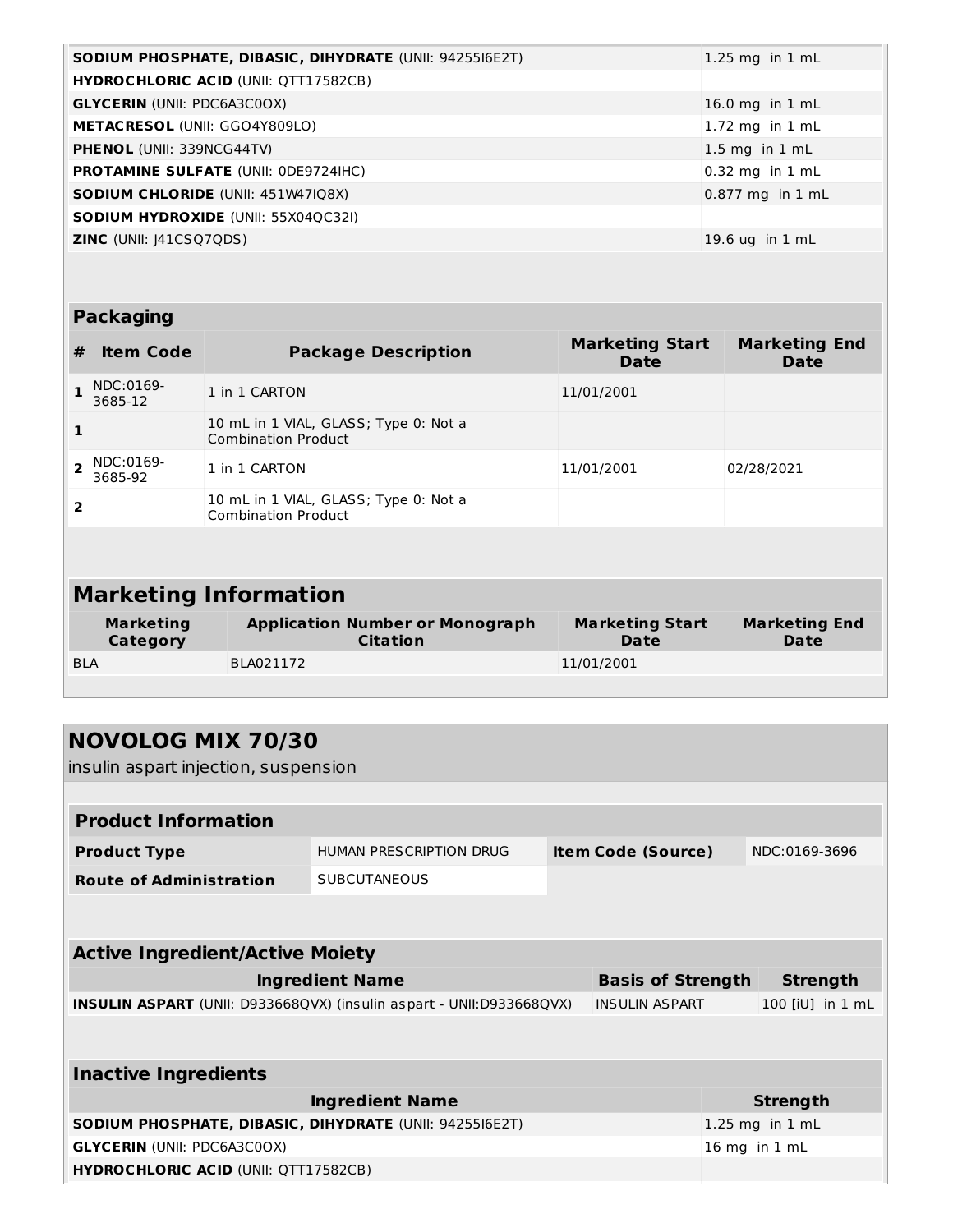| <b>METACRESOL (UNII: GGO4Y809LO)</b>        | 1.72 mg in $1 \text{ mL}$ |
|---------------------------------------------|---------------------------|
| <b>PHENOL (UNII: 339NCG44TV)</b>            | $1.5$ mg in $1$ mL        |
| <b>PROTAMINE SULFATE (UNII: ODE9724IHC)</b> | $0.32$ mg in 1 mL         |
| <b>SODIUM CHLORIDE (UNII: 451W47IQ8X)</b>   | 0.877 mg in 1 mL          |
| <b>SODIUM HYDROXIDE (UNII: 55X04QC32I)</b>  |                           |
| <b>ZINC</b> (UNII: J41CSQ7QDS)              | 19.6 ug in 1 mL           |

#### **Packaging**

| #                            | <b>Item</b><br>Code          | <b>Package Description</b>                                                                          |  | <b>Marketing</b><br><b>Start Date</b> | <b>Marketing</b><br><b>End Date</b> |
|------------------------------|------------------------------|-----------------------------------------------------------------------------------------------------|--|---------------------------------------|-------------------------------------|
|                              | NDC:0169-<br>3696-19         | 5 in 1 CARTON                                                                                       |  | 09/11/2002                            |                                     |
| 1                            |                              | 3 mL in 1 SYRINGE, PLASTIC; Type 2: Prefilled Drug Delivery<br>Device/System (syringe, patch, etc.) |  |                                       |                                     |
| $\overline{\phantom{a}}$     | NDC:0169-<br>3696-97         | 1 in 1 CARTON                                                                                       |  | 09/11/2002                            | 10/31/2016                          |
| 2                            |                              | 3 mL in 1 SYRINGE, PLASTIC; Type 2: Prefilled Drug Delivery<br>Device/System (syringe, patch, etc.) |  |                                       |                                     |
| $\overline{\mathbf{z}}$      | NDC:0169-<br>3696-98         | 1 in 1 CARTON                                                                                       |  | 09/11/2002                            | 11/30/2020                          |
| $\overline{\mathbf{z}}$      | NDC:0169-<br>3696-90         | 3 mL in 1 SYRINGE, PLASTIC; Type 2: Prefilled Drug Delivery<br>Device/System (syringe, patch, etc.) |  |                                       |                                     |
|                              |                              |                                                                                                     |  |                                       |                                     |
| <b>Marketing Information</b> |                              |                                                                                                     |  |                                       |                                     |
|                              | <b>Marketing</b><br>Category | <b>Application Number or Monograph</b><br>Citation                                                  |  | <b>Marketing Start</b><br>Date        | <b>Marketing End</b><br><b>Date</b> |

| -<br><b>Category</b> | . .<br>-<br><b>Citation</b> | -<br>Date  | -<br><b>Date</b> |
|----------------------|-----------------------------|------------|------------------|
| <b>BLA</b>           | BLA021172                   | 09/11/2002 |                  |
|                      |                             |            |                  |

| <b>NOVOLOG MIX 70/30</b>                                             |                         |                           |                     |
|----------------------------------------------------------------------|-------------------------|---------------------------|---------------------|
| insulin aspart injection, suspension                                 |                         |                           |                     |
|                                                                      |                         |                           |                     |
| <b>Product Information</b>                                           |                         |                           |                     |
| <b>Product Type</b>                                                  | HUMAN PRESCRIPTION DRUG | <b>Item Code (Source)</b> | NDC:0169-2200       |
| <b>Route of Administration</b>                                       | <b>SUBCUTANEOUS</b>     |                           |                     |
|                                                                      |                         |                           |                     |
|                                                                      |                         |                           |                     |
| <b>Active Ingredient/Active Moiety</b>                               |                         |                           |                     |
|                                                                      | <b>Ingredient Name</b>  | <b>Basis of Strength</b>  | <b>Strength</b>     |
| INSULIN ASPART (UNII: D933668QVX) (insulin aspart - UNII:D933668QVX) |                         | <b>INSULIN ASPART</b>     | 100 [iU] in 1 mL    |
|                                                                      |                         |                           |                     |
|                                                                      |                         |                           |                     |
| <b>Inactive Ingredients</b>                                          |                         |                           |                     |
|                                                                      | <b>Ingredient Name</b>  |                           | <b>Strength</b>     |
| <b>SODIUM PHOSPHATE, DIBASIC, DIHYDRATE (UNII: 9425516E2T)</b>       |                         |                           | $1.25$ mg in $1$ mL |
| <b>HYDROCHLORIC ACID (UNII: QTT17582CB)</b>                          |                         |                           |                     |
| <b>GLYCERIN (UNII: PDC6A3C0OX)</b>                                   |                         |                           | 16.0 mg in 1 mL     |
|                                                                      |                         |                           |                     |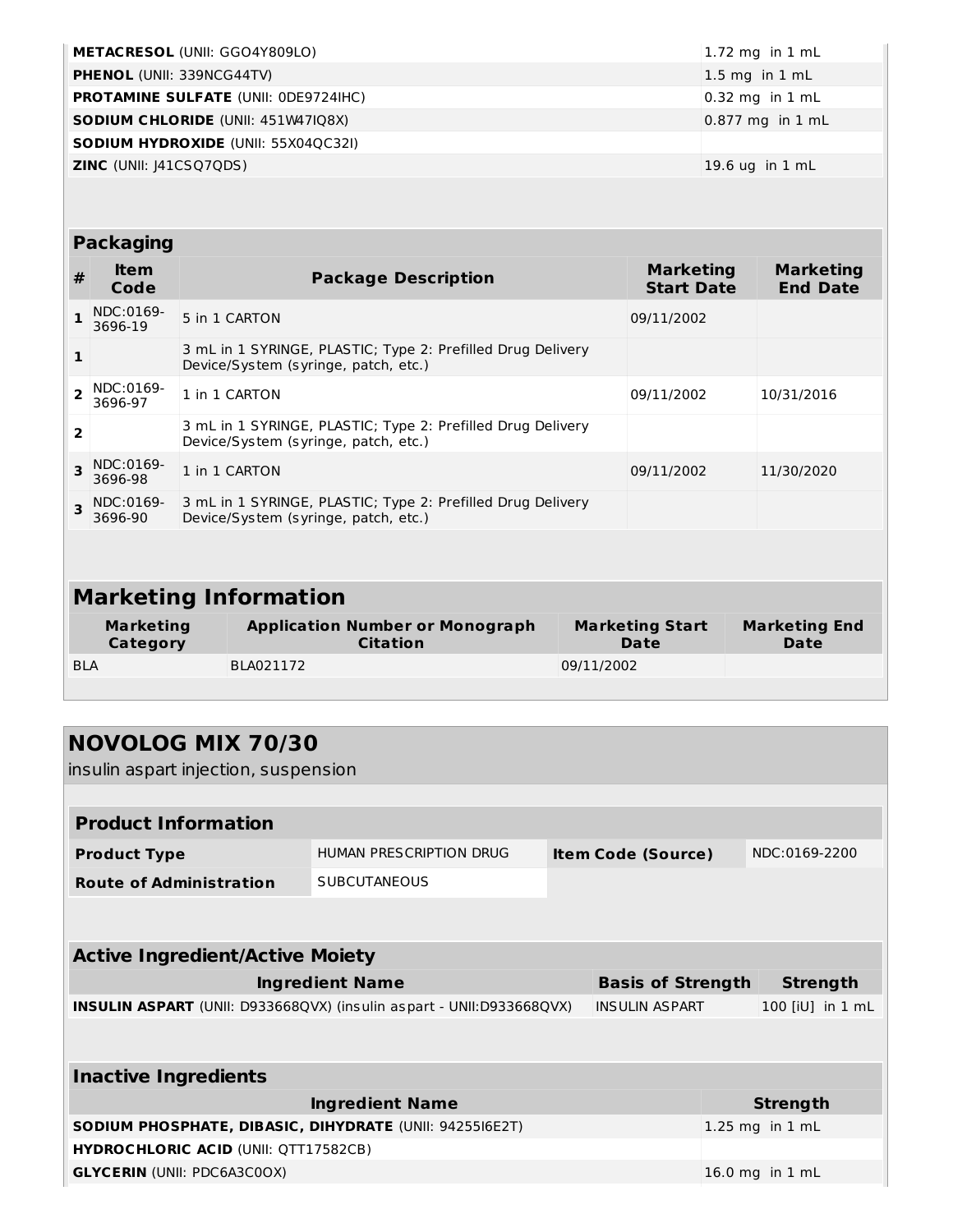| <b>METACRESOL (UNII: GGO4Y809LO)</b>        | 1.72 mg in $1$ mL  |
|---------------------------------------------|--------------------|
| <b>PHENOL (UNII: 339NCG44TV)</b>            | $1.5$ mg in 1 mL   |
| <b>PROTAMINE SULFATE (UNII: ODE9724IHC)</b> | $0.32$ mg in 1 mL  |
| <b>SODIUM CHLORIDE (UNII: 451W47IQ8X)</b>   | $0.877$ mg in 1 mL |
| <b>SODIUM HYDROXIDE (UNII: 55X04QC32I)</b>  |                    |
| <b>ZINC</b> (UNII: J41CSQ7QDS)              | $19.6$ ug in 1 mL  |
|                                             |                    |

#### **Packaging**

| #                            | <b>Item Code</b>             | <b>Package Description</b>                                          | <b>Marketing Start</b><br>Date | <b>Marketing End</b><br>Date |  |  |
|------------------------------|------------------------------|---------------------------------------------------------------------|--------------------------------|------------------------------|--|--|
|                              | NDC:0169-<br>2200-11         | 1 in 1 CARTON                                                       | 07/01/2021                     |                              |  |  |
| $\mathbf{1}$                 |                              | 10 mL in 1 VIAL, GLASS; Type 0: Not a<br><b>Combination Product</b> |                                |                              |  |  |
|                              |                              |                                                                     |                                |                              |  |  |
| <b>Marketing Information</b> |                              |                                                                     |                                |                              |  |  |
|                              | <b>Marketing</b><br>Category | <b>Application Number or Monograph</b><br><b>Citation</b>           | <b>Marketing Start</b><br>Date | <b>Marketing End</b><br>Date |  |  |

| <b>Category</b> | citation  | υаτе       | <b>Date</b> |
|-----------------|-----------|------------|-------------|
| <b>BLA</b>      | BLA021172 | 11/01/2001 |             |
|                 |           |            |             |

| <b>NOVOLOG MIX 70/30</b>                                             |                                |                           |                  |
|----------------------------------------------------------------------|--------------------------------|---------------------------|------------------|
| insulin aspart injection, suspension                                 |                                |                           |                  |
|                                                                      |                                |                           |                  |
| <b>Product Information</b>                                           |                                |                           |                  |
| <b>Product Type</b>                                                  | <b>HUMAN PRESCRIPTION DRUG</b> | <b>Item Code (Source)</b> | NDC:0169-2201    |
| <b>Route of Administration</b>                                       | <b>SUBCUTANEOUS</b>            |                           |                  |
|                                                                      |                                |                           |                  |
|                                                                      |                                |                           |                  |
| <b>Active Ingredient/Active Moiety</b>                               |                                |                           |                  |
|                                                                      | <b>Ingredient Name</b>         | <b>Basis of Strength</b>  | <b>Strength</b>  |
| INSULIN ASPART (UNII: D933668QVX) (insulin aspart - UNII:D933668QVX) |                                | <b>INSULIN ASPART</b>     | 100 [iU] in 1 mL |
|                                                                      |                                |                           |                  |
|                                                                      |                                |                           |                  |
| <b>Inactive Ingredients</b>                                          |                                |                           |                  |
|                                                                      | <b>Ingredient Name</b>         |                           | <b>Strength</b>  |
| SODIUM PHOSPHATE, DIBASIC, DIHYDRATE (UNII: 9425516E2T)              |                                |                           | 1.25 mg in 1 mL  |
| <b>GLYCERIN (UNII: PDC6A3C0OX)</b>                                   |                                |                           | 16 mg in 1 mL    |
| <b>HYDROCHLORIC ACID (UNII: QTT17582CB)</b>                          |                                |                           |                  |
| METACRESOL (UNII: GGO4Y809LO)                                        |                                |                           | 1.72 mg in 1 mL  |
| PHENOL (UNII: 339NCG44TV)                                            |                                |                           | 1.5 mg in 1 mL   |
| <b>PROTAMINE SULFATE (UNII: 0DE9724IHC)</b>                          |                                |                           | 0.32 mg in 1 mL  |
| <b>SODIUM CHLORIDE (UNII: 451W47IQ8X)</b>                            |                                |                           | 0.877 mg in 1 mL |
| <b>SODIUM HYDROXIDE (UNII: 55X04QC32I)</b>                           |                                |                           |                  |
| <b>ZINC</b> (UNII: 141CSQ7QDS)                                       |                                |                           | 19.6 ug in 1 mL  |
|                                                                      |                                |                           |                  |